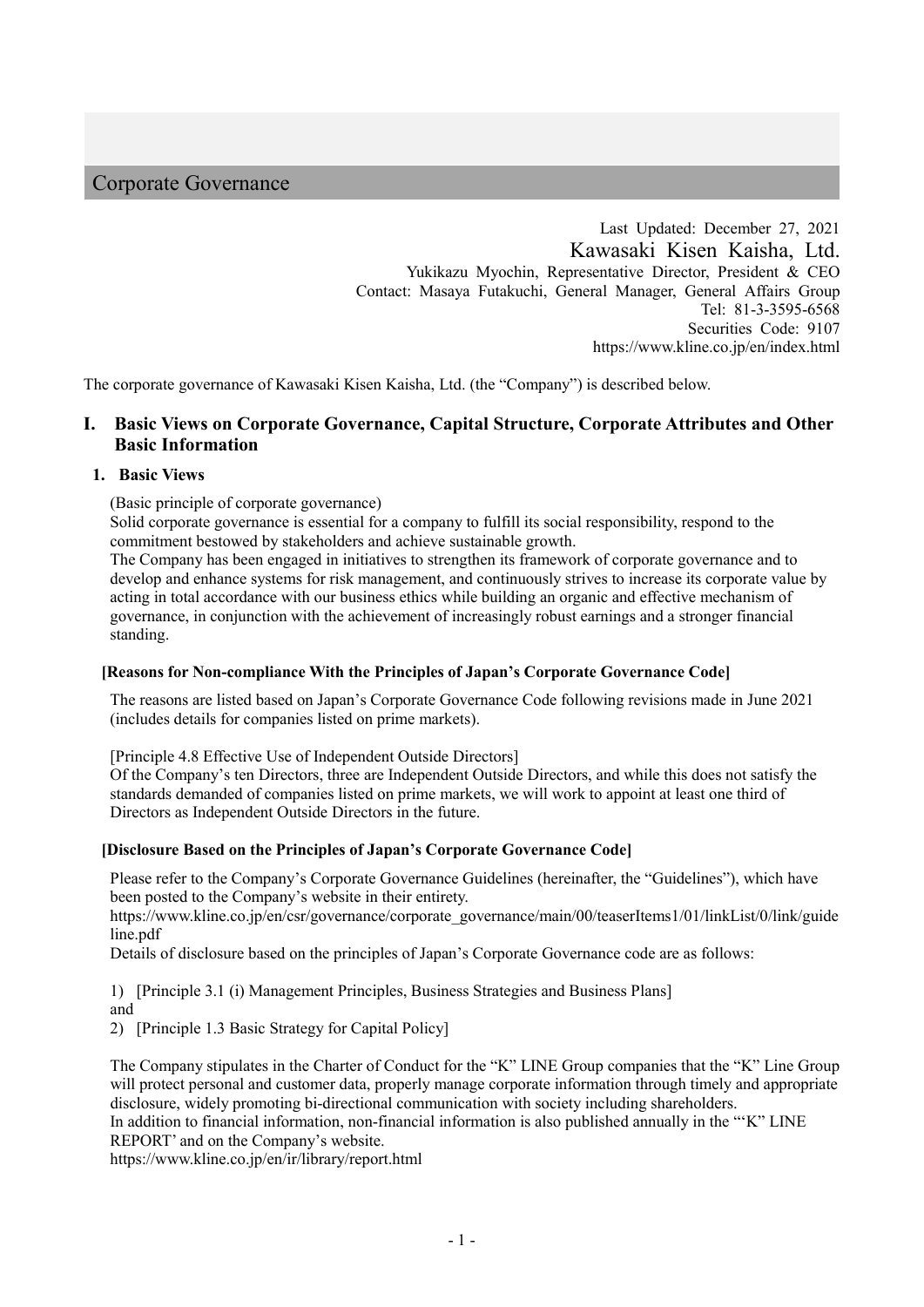Corporate Principle and Vision The "K" LINE Group has established the Corporate Principle and Vision as follows:

#### Corporate Principle

 $-$  "K" LINE: trust from all over the world –

As an integrated logistics company grown from shipping business, the "K" LINE Group contributes to society so that people live well and prosperously.

We always recognize this principle in our operations.

#### Vision

Our aim is to become an important infrastructure for global society, and to be the best partner with customers by providing the high-quality logistics services based on customer first policy.

Values the "K" LINE Group prizes

- Providing reliable and excellent services  $-$  Contributing to society<br>
A fair way of business  $-$  Fostering trust from soc
	-

- $-$  Fostering trust from society
- $\blacklozenge$  Relentless efforts to achieve innovation Generating new values
	-
- ◆ Respecting humanity  $\rightarrow$  Corporate culture that respects individuality and diversity

Business Strategies and Business Plans

The Group considers "Providing reliable and excellent services," "A fair way of business," "Relentless efforts to achieve innovation" and "Respecting humanity" to be important values and expands its operations globally as an integrated logistics company grown from shipping business. Also, with recognition of its social mission as an infrastructure to support people's life, the Group aims to sustain safe and secure global logistics and tackles themes for realization of zero-carbonization and low-carbonization. The Group will strive as one to enhance sustainability management in order to grow sustainably with society and to promote business strategy and cross-sectional functional strategy.

On May 10, 2021, the Group released our "Management Plan in Fiscal Year 2021 Rolling Planning" on the theme of "Connecting the World via Oceans and Technology." The Group is promoting business strategies aimed at continuously increasing corporate value. Regarding conventional themes such as initiatives for environmental issues accelerating measures towards carbon neutralization and for utilization of digital technology, their importance is getting higher.

In order to correspond flexibly to changes in business environment and to enable sustainable growth, the Group has established five themes of "Refining our Four-pillar Business," "Venturing into new business areas," "Accelerating business development abroad, particularly in Asia," "Achieve Further Competitiveness in Containership business" and "Continuing to expand a stronger financial base" in this Management Plan. Then, the Group has aimed to become a company group which is continuously preferred by all the stakeholders while improving its corporate value by strengthening initiatives for sustainability management. Also, the Group will strive as one to promote business strategy and cross-sectional functional strategy with leverage of eight companywide themes of "Safety/Service Quality, Environment/Technology, Governance, Group Management, Human Resources, Financial Condition, DX and Operational Efficiency." Furthermore, following improvement in financial results that surpassed the assumptions of the containership business run by OCEAN NETWORK EXPRESS PTE. LTD., the environment surrounding the Company has changed greatly, including improvement in our equity capital, leading us to analyze objectively our various businesses anew from each angle and to embark on a new management plan that envisions medium- to long-term scenarios, which the Company is now in the process of formulating. The Company will formulate a growth strategy aimed at increasing our corporate value, continue to expand a stronger financial base, and maintain stable income, and will evaluate growth investments while gauging risks with balanced returns.

Furthermore, the Company has shown improvement in its financial standing through a large increase in income centered on the containership business and improved revenue from pillar businesses. As the Company has created distributable income, plans are to distribute a year-end dividend of ¥300 per share, while interim dividends will not be distributed. Regarding shareholder returns from the next fiscal year onward, the Company will work to strengthen its financial standing while implementing the disciplined investments required for our growth strategy. At the same time, the Company will pursue evaluations based on a balanced, optimal capital structure. A new management plan including these initiatives is scheduled to be released in May 2022.

The management plan including the business strategies is disclosed on the Company's website below. https://www.kline.co.jp/en/ir/management/strategy.html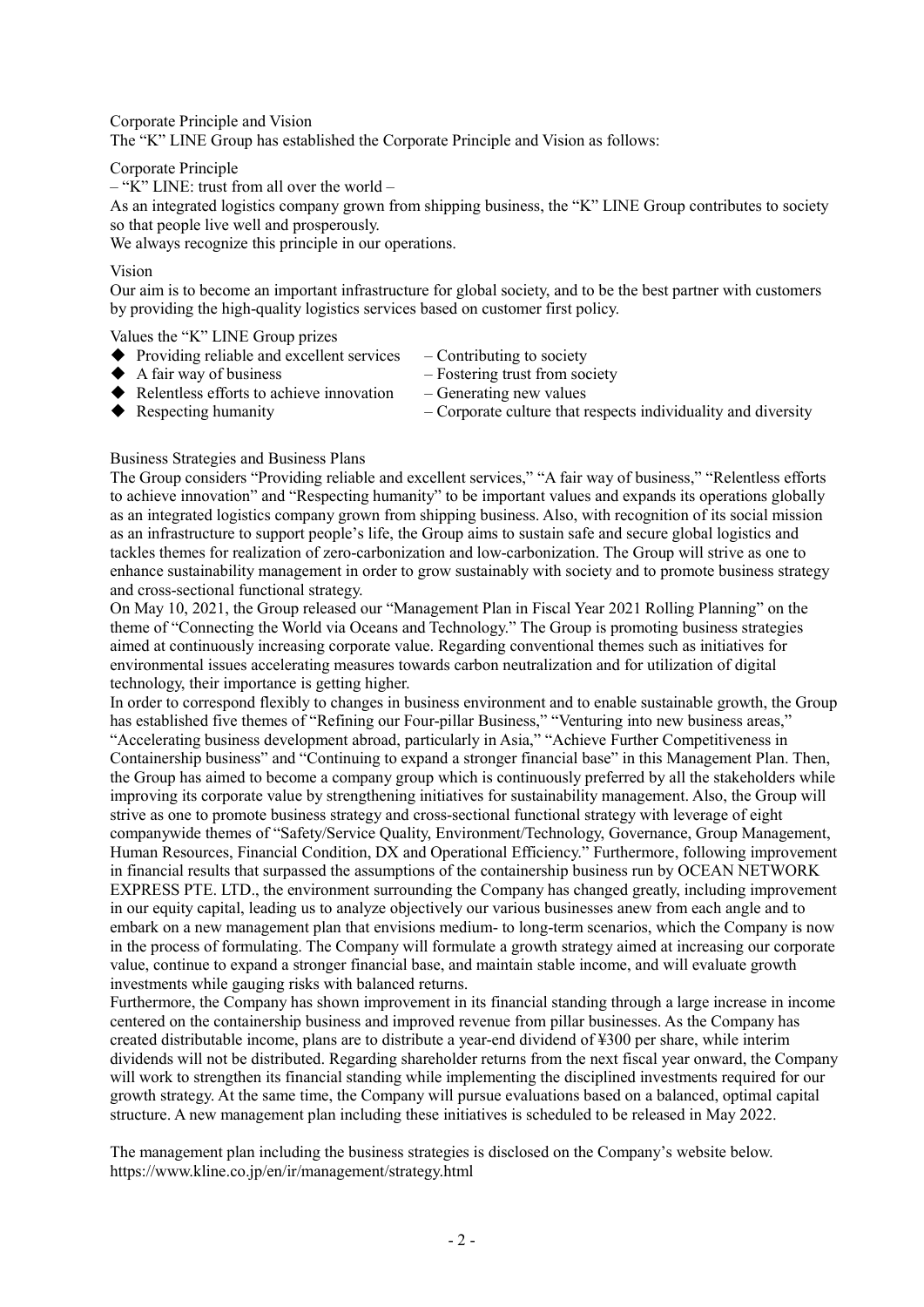4) [Principle 3.1 (ii) Basic Principle and Basic Policies on Corporate Governance]

The Company deems that solid corporate governance is essential for a company to fulfill its social responsibility, respond to the commitment bestowed by stakeholders and achieve sustainable growth. The Company has stipulated in its Guidelines that it engages in initiatives to strengthen its framework of corporate governance and to develop and enhance systems for risk management, and continuously strives to increase its corporate value by acting in total accordance with our business ethics while building an organic and effective mechanism of governance, in conjunction with the achievement of increasingly robust earnings and a stronger financial standing.

Moreover, with respect to matters such as protection, proper management and disclosure of information, and communication with society, the items listed below have been stipulated in the Charter of Conduct for "K" Line Group Companies and the "K" Line Implementation Guideline for Charter of Conduct. Meanwhile the Company and companies of the Group have been striving to establish effective internal systems in order to achieve such aims.

- 1. Human rights
- 2. Compliance
- 3. Trustworthy company group
- 4. Proactive environmental efforts
- 5. Protection, proper management and disclosure of information and communication with society
- 6. Contribution to society
- 7. Harmony in the international society
- 8. No relations with anti-social forces
- 5) [Supplementary Principle 4.11.1 Principles on the Appropriate Balance Between Knowledge, Experience and Capabilities of the Board of Directors as a Whole, on Diversity and Appropriate Board Size, and Policies and Procedures for Appointing Directors]

and

6) [Principle 3.1 (iv) Principles and Procedures in the Appointment/Dismissal of the Senior Management and the Nomination of Director and Audit & Supervisory Board Member Candidates by the Board of Directors] To achieve the management plan, the Company's Board of Directors shall consist of a variety of individuals of different genders, nationalities, careerswork histories, and ages, including those with experience in managing corporations and other large organizations and those with expertise in the operational, technical, financial, and other aspects of the shipping industry. This is to ensure constructive discussions and supervision based on diverse backgrounds and knowledge. The Company shall give extra consideration to such diversity when selecting candidates for Directors and the Audit & Supervisory Board Members and create and disclose a skill matrix for Directors. In addition, with respect to the size of the Board of Directors, there are currently ten Directors in office, of which three are Independent Outside Directors who satisfy the Company's criteria. The skill matrix for Directors is disclosed in the "K" LINE REPORT and the Notice of the 153rd Ordinary General Meeting of Shareholders below.

- ・ "K" LINE REPORT (p. 45) https://www.kline.co.jp/en/ir/library/report.html
- Notice for the General Meeting of Shareholders (p. 22)

https://www.kline.co.jp/en/ir/stock/meeting/main/012/teaserItems1/0/linkList/0/link/153GMS\_Notice.pdf

The Guidelines stipulate the following regarding the qualifications required of officers.

- (1) The Company shall appoint to its Directors and Audit & Supervisory Board Members individuals possessing such broad and deep experience and knowledge as to be able to contribute to the monitoring of business execution, superior in personal quality, and highly conscious of complying with laws and regulations and prescriptive social norms. Also, the Company shall appoint those with expertise in finance, accounting, and legal affairs as Audit & Supervisory Board Members, and of which at least one person shall possess appropriate expertise on corporate finance and accounting.
- (2) The Independent Outside Directors shall be persons capable of performing the following roles and responsibilities, in addition to the aforementioned.
- i. Provide advice on business policies and business improvement based on their knowledge and experience with the aim to promote sustainable corporate growth and increase its corporate value over the medium-to long-term;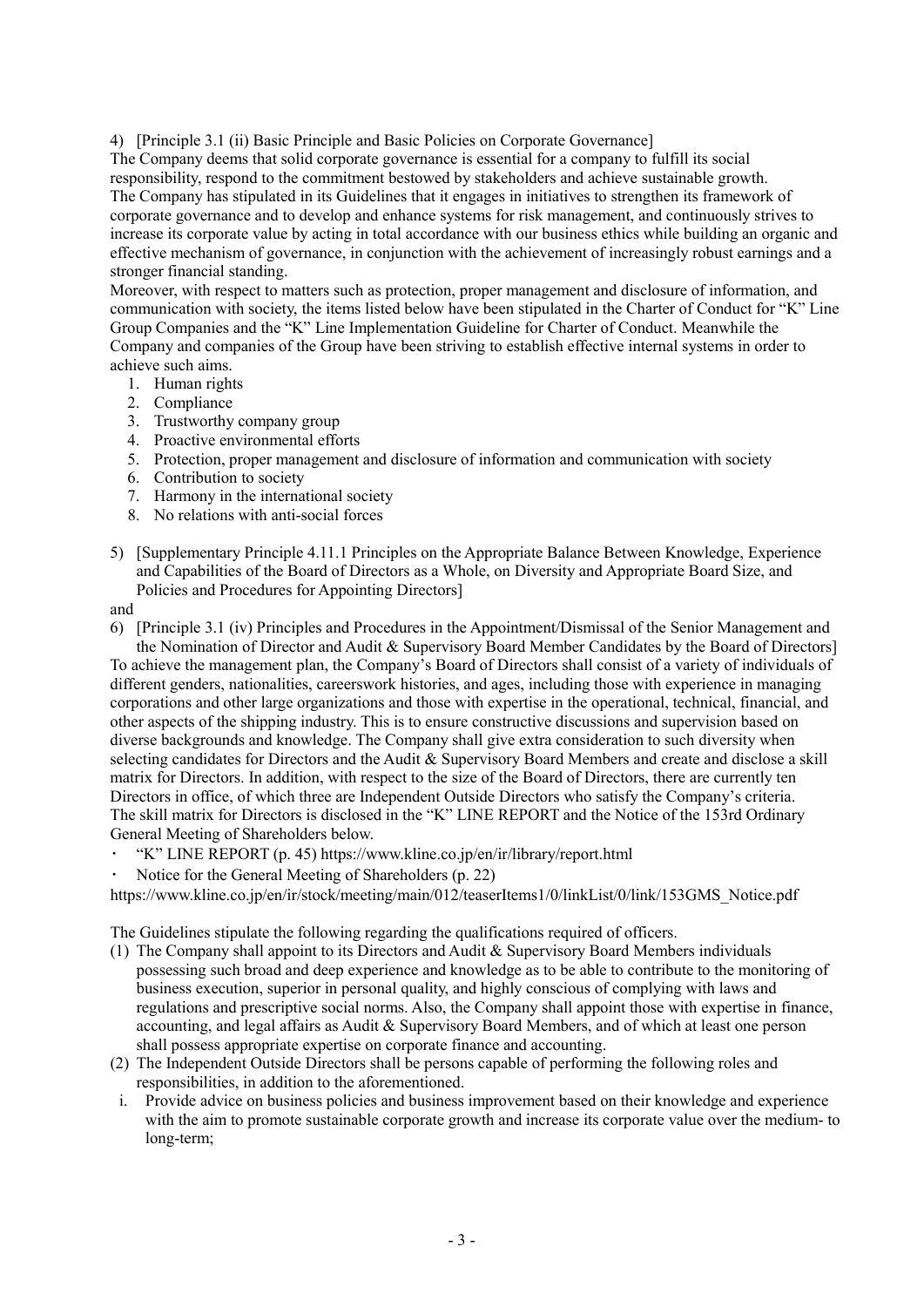- ii. Evaluate management's performances as needed and express views, as members of the Nominating Advisory Committee and the Remuneration Advisory Committee, on management nominations and remunerations;
- iii. Monitor the management through important decision-making at the Board of Directors;
- iv. Monitor conflicts of interest between the Company and its management or controlling shareholders, etc.; and
- v. Appropriately represent the views of stakeholders at the Board of Directors from a standpoint independent of the management and controlling shareholders.
- (3) The Company shall appoint to its Executive Officers individuals who are familiar with the shipping industry, who have abundant international sensibility and business acumen, who are highly esteemed inside and outside of the Company, who are capable of contributing to the implementation of the medium-term management plan as managers, and who are highly conscious of complying with laws and regulations and prescriptive social norms. When re-appointing the Executive Officers, the Company shall take into account the performance, etc. of the business units and departments of which they are in charge.

The Guidelines stipulate procedures enlisted by the Board of Directors with respect to appointing and dismissing senior management, and also with respect to nominating Director and Audit & Supervisory Board Member candidates, as determined by the Board of Directors. Such procedures are based on the aforementioned nomination policy, and subject to the fair, transparent and rigorous deliberations and recommendations of the Nominating Advisory Committee, and also subject to the consent of the Audit & Supervisory Board with respect to the candidates for Audit & Supervisory Board Member. When making such decisions, the Board of Directors shall respect the recommendations of the Nominating Advisory Committee.

The Nominating Advisory Committee shall furnish recommendations and advice to the Board of Directors, upon having deliberated on the reasonableness of proposals for appointment or dismissal of the Company's officers, as well as any other matters subject to inquiry of the Board of Directors concerning appointment or dismissal of the Company's officers. The Nominating Advisory Committee shall comprise all Outside Directors, the Chairman, and the President & CEO, and its chairperson shall be appointed from among committee members who are Outside Directors.(Response to Supplementary Principle 4.11.1 with subsection I. 1. 12) )

7) [Principle 3.1 (v) Explanations With Respect to Individual Appointments/Dismissals of the Senior Management and Nominations of Director and Audit & Supervisory Board Member Candidates by the Board of Directors]

The Company shall disclose reasons for appointment of its currently serving Directors and Audit & Supervisory Board Members in its Notice for the General Meeting of Shareholders. Moreover, reasons for appointment of the Outside Directors and Outside Audit & Supervisory Board Members are explained in this Corporate Governance Report, as well as in the Notice (Refer to section II-1 of this Report).

8) [Supplementary Principle 4.1.1) Scope of Matters Delegated to the Senior Management] The Company shall stipulate in the Guidelines the following duties, such that are to be carried out by the Board of Directors which is to consist of a diverse range of Directors who are to be accordingly appointed based on the aforementioned policy for nomination.

- i. Set strategic direction by examining and deciding upon matters relating to the Company's business policy and strategy including business principles, corporate vision and medium-term management plan;
- ii. Conduct multifaceted and close examinations of, and decide upon the matters which are prescribed to be decided upon by the Board of Directors, from an independent and objective standpoint in light of the Company's business policy and business strategy, and receive reports on those matters which are required to be reported to the Board of Directors;
- iii. Conduct multifaceted and close examinations of proposals from the Executive Officers based on healthy entrepreneurship, from an independent and objective standpoint, in order to establish an environment that supports appropriate risk-taking by the Directors and the Executive Officers, and support the timely and bold decision-making by the Directors and the Executive Officers when approved plans are implemented;
- iv. (i) Oversee the execution by the Directors and the Executive Officers of their duties from an independent and objective standpoint, (ii) monitor the progress of the management plan and evaluate the status of achievement; (iii) analyze the causes if the management plan is not achieved and reflect such analysis on future plans; and (iv) disclose said causes of non-achievement and analysis to the shareholders;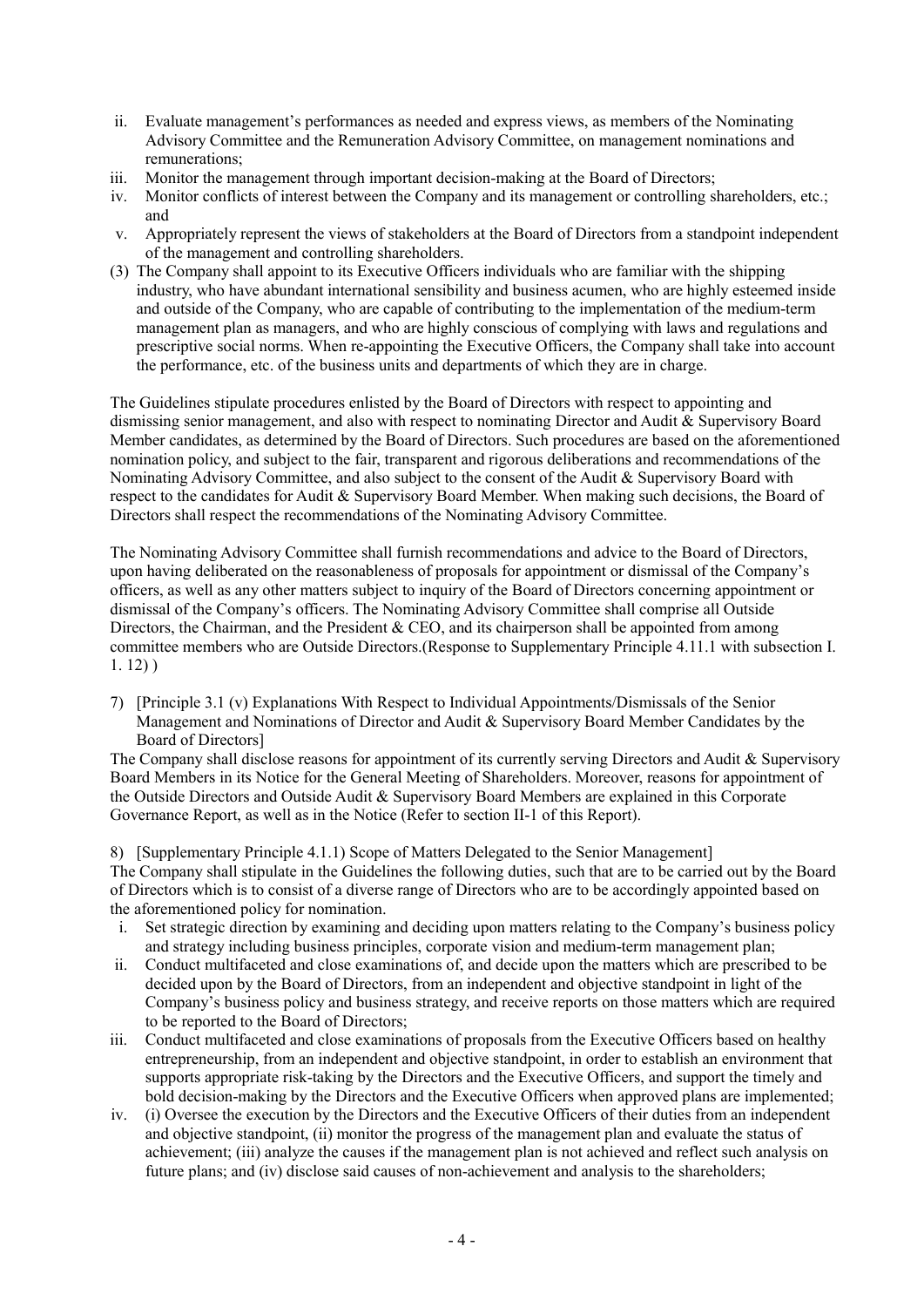- v. Develop and improve the risk management system and the corporate governance structure including the internal control system in order to ensure the rationale of the Company's decision-making process; and
- vi. Secure its fiduciary accountability to the shareholders on the Company's management, and oversee the Directors in order to ensure that information will be disclosed in a timely and accurate manner.

As such, the Regulations on Decision-Making Standards shall limit matters to be determined by the Board of Directors to those listed under items 'i.' to 'vi.' as follows, and decisions on matters of business execution otherwise shall be entrusted to the Executive Officers.

- i. Matters to be decided upon by the Board of Directors under laws and regulations;
- ii. Matters relating to the Company's business policy and strategy including business principles, corporate vision and medium-term management plan, strategic direction of the Company, and a single-year budget;
- iii. Important internal rules including Regulations on Decision-Making Standards;
- iv. Response guidelines to deal with any serious law violation committed by the Company;
- v. Matters relating to significant lawsuits; and
- vi. Significant matters comparable to any of the matters set forth above.

9) [Principle 4.9 Independence Standards and Qualification for Independent Outside Directors] The Company formulates the "Criteria for the Independence of Outside Directors," and stipulates that none of

the following criteria may apply to the respective Outside Director.

- 1. A person who has become an Executive Director or employee of the Company within the past 10 years.
- 2. A person who has been a business executor (meaning a business executor as provided for in Article 2, Paragraph (3), Item (6) of the Regulation for Enforcement of the Companies Act; the same shall apply hereinafter) of a corporate group for whom the Company is a major client within the past three years. "A corporate group for whom the "K" LINE Group is a major client" refers to a corporate group that has received payment from the Group in each of the years in this three-year period accounting for over 2% of consolidated sales in each such year for that corporate group.
- 3. A person who has been a business executor of a corporate group that is a major client of the "K" LINE Group within the past three years.

"A corporate group that is a major client of the "K" LINE Group" refers to a corporate group who made payment to the Group in each of the years in the three-year period accounting for over 2% of the Group's consolidated sales in each such year.

- 4. A person who has, within the past three years, been a business executor of a financial institution or another principal creditor, or its parent company or important subsidiary that plays a critical role in the "K" LINE Group's financing to such a degree that it is irreplaceable for the Group.
- 5. A person who has been paid ¥10 million or more or has received other assets in an amount equivalent thereto other than officer's remuneration from the Group in the past three years; or a person who has, within the past three years, belonged to an audit firm, tax accounting firm, law firm, consulting firm or other professional advisory firm that has been paid ¥10 million or more or other assets in an amount equivalent thereto by the Group in each of the years in the three-year period accounting for over 2% of the total revenues of such juridical person, etc. However, this shall not apply to a person who belongs to such juridical person in outline but has substantially no conflict of interest with the Group (a person who does not receive any compensation from such juridical person, for example).
- 6. A shareholder holding over 10% of the voting rights of the Company. If the shareholder is a juridical person, a person who has been a business executor of the shareholder or its parent company or subsidiary within the past three years.
- 7. A person who is a relative of the second or less degree of a person falling under any of the above criteria.

The Guidelines stipulate that the Board of Directors shall endeavor to select the Independent Outside Director candidates who can contribute to the Company's sustainable growth and increase of corporate value over the medium- to long-term and can be expected to contribute to frank, active and constructive discussions at the Board of Directors.

10) [Supplementary Principle 4.11.2) Status of Concurrent Positions of Directors and Audit & Supervisory Board Members with Other Listed Companies' Officers]

For details regarding Directors and Audit & Supervisory Board Members who are concurrently serving as officers of other listed companies, please refer to the Company's Notice of the 153rd Ordinary General Meeting of Shareholders, pages 9 to 26, and pages 45 to 46.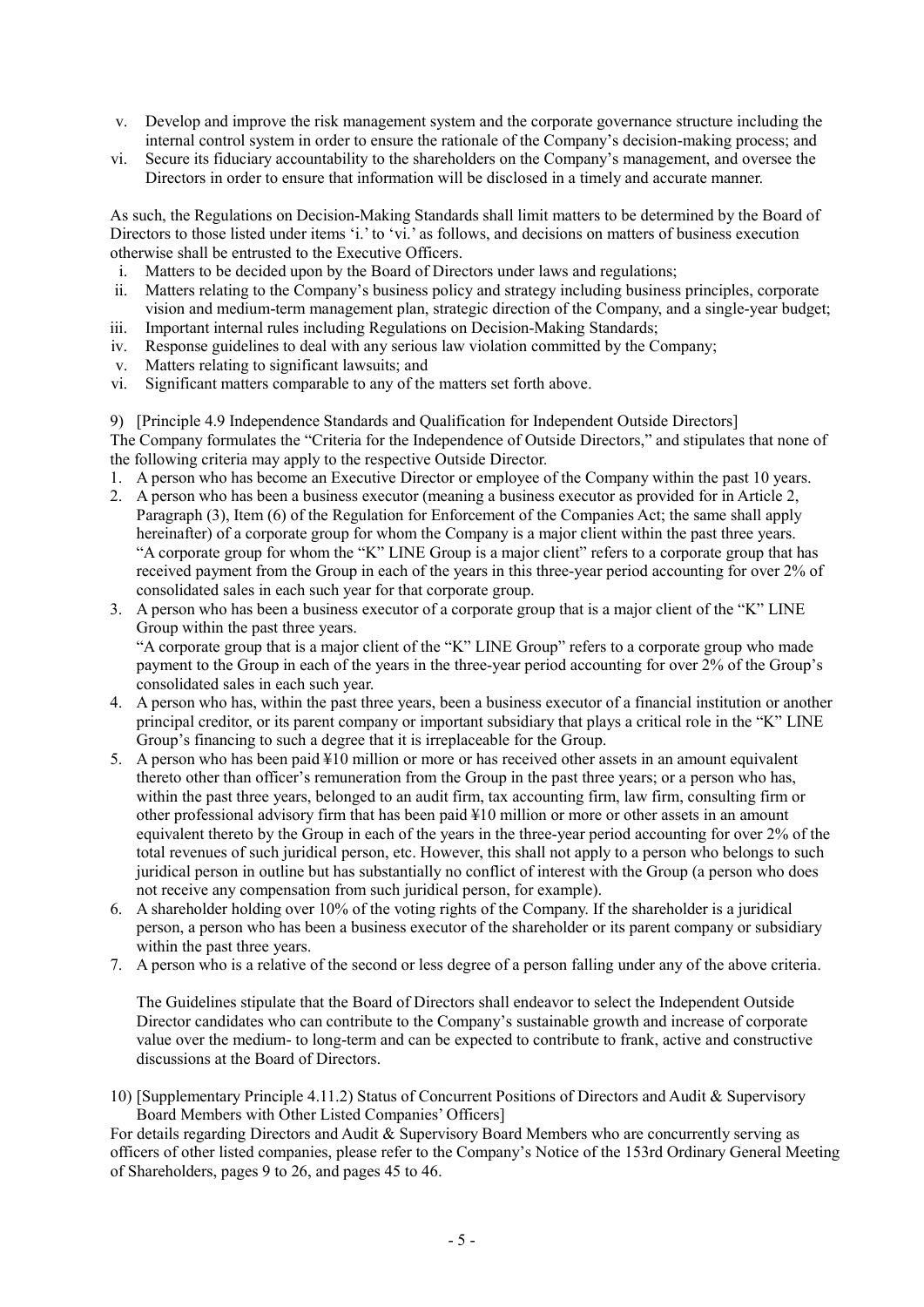https://www.kline.co.jp/en/ir/stock/meeting/main/012/teaserItems1/0/linkList/0/link/153GMS\_Notice.pdf

In addition, as of the date on which this Report was submitted, the Company's Director Yasunari Sonobe serves as Outside Director of RINKO CORPORATION.

11) [Supplementary Principle 4.11.3) Overview of Analysis and Evaluation of Effectiveness of the Board of Directors as a Whole]

With the aim of improving functions of the Board of Directors, the Board of Directors analyzes and evaluates its effectiveness as a whole, which involves referring to self-evaluation conducted annually by each of the Directors. The Company has posted to its website summaries of findings derived from the analysis and evaluation.

https://www.kline.co.jp/en/news/other/other-9117556604486338160/main/0/link/210430EN3.pdf

12) [Supplementary Principle 4.10.1) An Independent Nomination Advisory Committee and Remuneration Advisory Committee]

As advisory committees to the Board of Directors, the Company has established a Nomination Advisory Committee and a Remuneration Advisory Committee which evaluate and deliberate on important matters such as nomination, remuneration, and successor plans. Each committee deliberates on inquiries received from the Board of Directors and acts as a recommendating and advisory body to the Board of Directors. Each committee is chaired by an Independent Outside Director and composed of a majority of Independent Outside Directors, ensuring independence.

Furthermore, the Independent Outside Directors that serve as committee members for the Nomination Advisory Committee contribute appropriately to deliberations on management candidates from the standpoint of diversity including gender, as well as skills.(Please refer to subsection I. 1. 5) and 6) )

13) [Principle 3.1 (iii) Board of Directors Policies and Procedures in Determining the Remuneration of the Senior Management and Directors]

The Guidelines provide for the Board of Directors' policies for determining the remuneration for senior management and Directors as follows:

- (1) The remuneration for the Executive Directors and the Executive Officers shall be appropriate, fair and balanced so as to reflect the Company's medium- to long-term business performance and the latent risks borne by said Executive Directors and Executive Officers and to further enhance their willingness and motivation to bring about the Company's sustainable growth and maximize its corporate value.
- (2) The remuneration for the Outside Directors shall reflect the amount of time devoted to the Company's business, and the responsibilities borne by them, and shall not include business performance-linked factors.
- (3) The amount of remuneration for each individual Director shall be fair and adequate in consideration of the Company's business performance and in light of the levels of remuneration paid by other comparable companies.

The Board of Directors' procedures for determining remuneration for senior management and Directors are as follows.

- (1) The institutional design and level of remuneration for Directors shall be deliberated on, resolved, and recommended to the Board of Directors by the Remuneration Advisory Committee pursuant to the aforementioned policies.
- (2) The Board of Directors shall furnish its approval for the remuneration by position for members of senior management and Directors within the limit of the maximum yearly remuneration resolved at the General Meeting of Shareholders, paying heed to recommendations. Meanwhile, the Representative Director and President shall ultimately determine amounts of payment for each member of senior management and each Director.

The Remuneration Advisory Committee shall comprise all Independent Outside Directors, the Chairman, and the President  $&$  CEO. The chairperson shall be appointed from among committee members who are Outside Directors.

The performance-based remuneration other than fixed remuneration consists of bonuses which serve as monetary remuneration that reflects short-term business performance, as well as performance-based share remuneration (Board Benefit Trust, BBT) which is linked to the Company's total shareholders return (TSR) to provide incentive toward the aim of increasing corporate value over the medium- to long-term.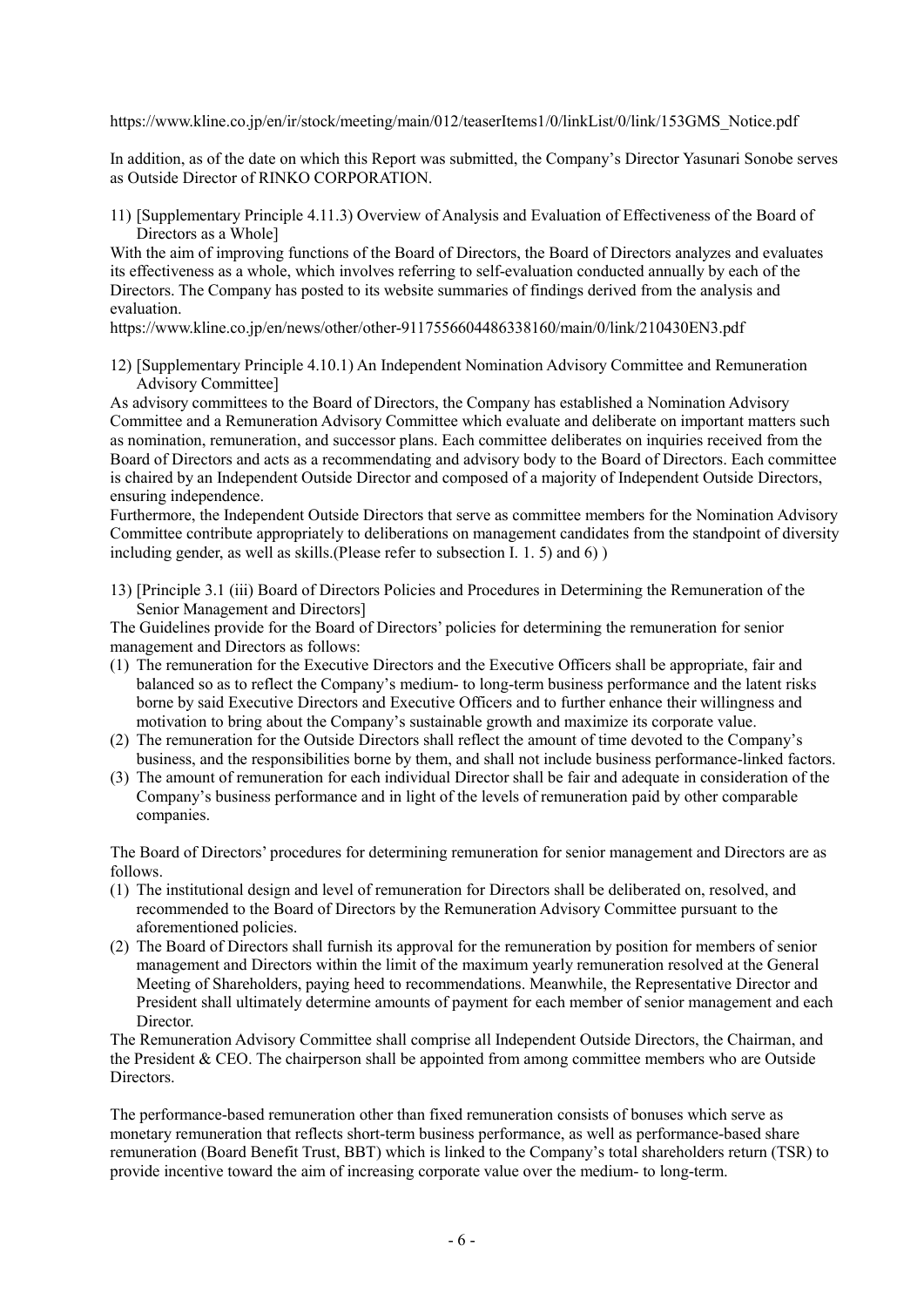- Note: The Company's TSR = The rate of increase of the Company's shares over a fixed period + The dividend rate over the fixed period (Total dividend ÷ Initial share price)
	- (i) For the bonus, the fixed remuneration of an individual officer is multiplied by a coefficient that is determined according to a set formula based on consolidated performance in a single fiscal year (operating income and profit attributable to owners of the parent) and on business performance achieved by the individual.
	- (ii) The coefficient for the BBT is to be calculated as follows.
		- The coefficient that acts as a fixed remuneration multiplier is determined by combining two elements: the ratio of the Company's TSR to the TOPIX growth rate (the "TSR Ratio"); in conjunction with the Company's TSR ranking relative to the TSR of other companies (the "TSR Ranking").
		- The Company shall perform assessment, and accordingly award points, each fiscal year over a three-year period for assessing the TSR Ratio and TSR Ranking.
		- If the TSR Ratio amounts to 50% or less, then the coefficient is assigned the minimum value of 0%. If the TSR Ratio amounts to 100%, then the coefficient is assigned the base value of 10%. If the TSR Ratio amounts to 150% or more, then the coefficient is assigned the maximum value of 40%. The coefficient is calculated using the set formula if the TSR Ratio amounts to more than 50% but less than 100%, or if the TSR Ratio amounts to more than 100% but less than 150%. The BBT plan is designed so that the coefficient used as a multiplier increases when the TSR Ratio exceeds 100%, thereby providing the Company's Officers with greater incentive to increase shareholder value.
		- The TSR Ranking compares TSR of the Company with that of two other Japanese integrated shipping companies: Nippon Yusen Kabushiki Kaisha (NYK Line) and Mitsui O.S.K. Lines, Ltd. The TSR of both companies is calculated in the same way as that of the Company.
		- The amount of BBT remuneration is calculated by multiplying the coefficient as calculated above by the fixed remuneration of an individual officer. That amount is then converted to points which are awarded to the individual officer.

For details regarding overview of contents of policies for determining remuneration for each individual Director, please refer to the Company's Notice of the 153rd Ordinary General Meeting of Shareholders, pages 48 to 50.

https://www.kline.co.jp/en/ir/stock/meeting/main/012/teaserItems1/0/linkList/0/link/153GMS\_Notice.pdf

15) [Supplementary Principle 4.14.2) Policy on Training of Directors and Audit & Supervisory Board Members]

The Company's Guidelines stipulate training policy, as follows, with the aim of facilitating appropriate performance of the roles and responsibilities expected of Directors and Audit & Supervisory Board Members who constitute a critical element of the governance body.

- (1) Within three months from their appointment, the Company's newly-appointed Directors shall participate in an outside seminar primarily addressing the issues of legal liability under the Companies Act, the Financial Instruments and Exchange Act and other relevant acts. In addition, the Company shall provide the newlyappointed Directors with commentary books on directors' responsibilities.
- (2) Each year, the Company's Directors and Audit & Supervisory Board Members shall attend a training session on compliance matters including competition laws, insider trading regulations and anti-bribery.
- (3) When Outside Directors and Outside Audit & Supervisory Board Members take office, the Company shall ensure they gain a full understanding of the Group's business, corporate finance, organizational status, business environments and management issues by having its departments and officers in charge offer explanations about such subjects.
- (4) The Company's Directors and Audit & Supervisory Board Members including outside officers shall actively gather information at any and all times, and shall devote themselves to the studies of the Company's financial condition, status of compliance, corporate governance and other relevant matters.

16) [Principle 5.1 Policy for Constructive Dialogue With Shareholders]

From the perspective of achieving sustained growth and increasing corporate value over the medium- to longterm, the Company engages in constructive dialogue with its shareholders, etc., and its Guidelines and IR Policy furthermore stipulate policy, as follows, on establishing frameworks and engaging in efforts to facilitate such dialogue.

- (1) To achieve sustained growth and increased corporate value over the medium- and long-term, "K" LINE considers and executes measures that promote constructive dialogue with shareholders,etc.
- (2) The Executive Officer in charge of the Company's Corporate Sustainability, IR and Communication shall be responsible for overseeing constructive dialogue with shareholders, etc. The relevant departments in corporate such as Corporate Sustainability, IR and Communication, Corporate Planning, General Affairs, Finance, Accounting, Taxation Legal and Environment Management shall ensure positive cooperation with each other and endeavor to enhance measures to promote constructive dialogue.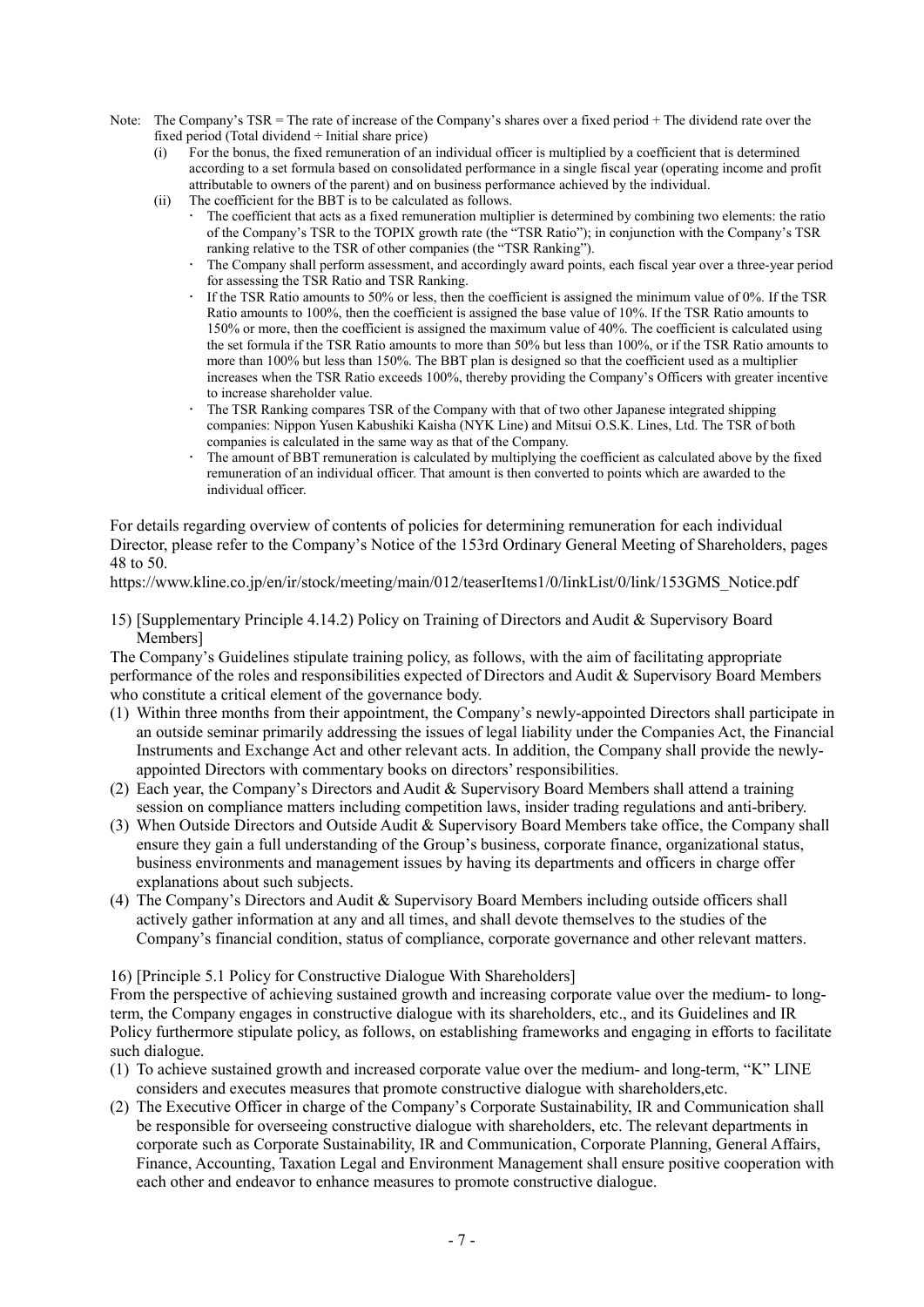- (3) "K" LINE seeks to enhance promoting our shareholders' understanding of our financial situation and having dialogue with them through proactive disclosure and polite questions and answers in General Meeting of Shareholders, sessions, facility tours, brochures issued for shareholders and investors. We also explain our business strategy, business description and financial results, etc. to institutional investors through quarterly financial results briefings, briefings on our management plan and sessions held by security companies, etc. In addition, we seek to enhance dialogue with them through small meetings for such investors, conferences and overseas investors' road show meetings, etc.
- (4) As for views and concerns of shareholders, etc. which "K" LINE has received through the above opportunities, we shall compile them according to their respective importance as appropriate and report them collectively to the Board of Directors, etc.
- (5) "K" LINE appropriately controls insider information in accordance with Financial Instruments and Exchange Act and relevant laws and regulations as well as internal rules.
- (6) The Company shall respect the intent and meaning of the Fair Disclosure Rules specified in the Financial Instruments and Exchange Act and other related laws, and shall furthermore strive to ensure fair information disclosure in accordance with the Fair Disclosure Policy stipulated in its IR Policy.

Please refer to the Company's website via the link below to access its entire IR Policy. https://www.kline.co.jp/en/ir/management/policy.html

#### 17) [Principle 1.4 Cross-Shareholdings]

The Company owns and operates numerous high-cost assets in the form of marine vessels over extended durations of time. The Company furthermore operates against a backdrop of a business environment epitomized by business performance that is highly volatile due to foreign exchange, market conditions and other such factors that are beyond corporate efforts of individual companies. To achieve long-term and sustainable growth given such a scenario, the Company maintains cross-shareholdings of partner companies deemed necessary in order to sustain and strengthen the Company's transactional and business relationships. Meanwhile, the Board of Directors assesses whether or not the Company should maintain individual holdings and shall take steps to reduce the Company's Cross-Shareholdings, to which ends it is to meet no less than once per year and take an objective standpoint with respect to specifically scrutinizing the purposes of maintaining the individual holdings and the medium- to long-term economic rationale of maintaining such holdings. Consequently, the Company decreased the number of stock listings in its portfolio of cross-shareholdings to three stock listings as of March 31, 2021, from 23 corporate listings on March 31, 2015. Upon assessing the economic rationale of such holdings, the Company considers the notion of selling shares in cases where returns gained through the holdings during the fiscal year fall below our cost of capital.

The Guidelines stipulate that, when exercising the voting rights as to the Cross-Shareholdings, the Board of Directors shall fully examine whether or not the relevant propositions would contribute to the enhancement of the Company's corporate value and the shareholders' common interests, hold dialogues with issuing entities as needed, and shall determine whether it would vote for or against the said propositions.

#### 18) [Principle 1.7 Related Party Transactions]

The Company has established the following procedures with respect to related party transactions, and finds that management is capable of supervising such transactions based on such procedures.

- (1) The Regulations on Decision-Making Standards stipulate that the Company is to refer matters to be addressed by and seek prior approval from the Board of Directors with respect to certain matters irrespective of monetary amount, such that include: transactions with major shareholders whose holdings account for more than 10% of the Company's voting rights or transactions between the Company and its Directors; transactions conducted by a Director with the Company for a third party; transactions involving conflict of interest; and, debt guarantees of Directors made by the Company. The Regulations on Decision-Making Standards also stipulate that key developments must be reported to the Board of Directors subsequent to having carried out a transaction. As such, the Board of Directors supervises appropriateness of transactions.
- (2) The Company shall treat all of its shareholders impartially, and accordingly must not make special considerations for specific shareholders.
- (3) The Company shall determine the presence or absence of related party transactions upon submission of confirmation documents for all of the Company's officers each fiscal term, and shall furthermore verify transaction details in the event that related party transactions have taken place.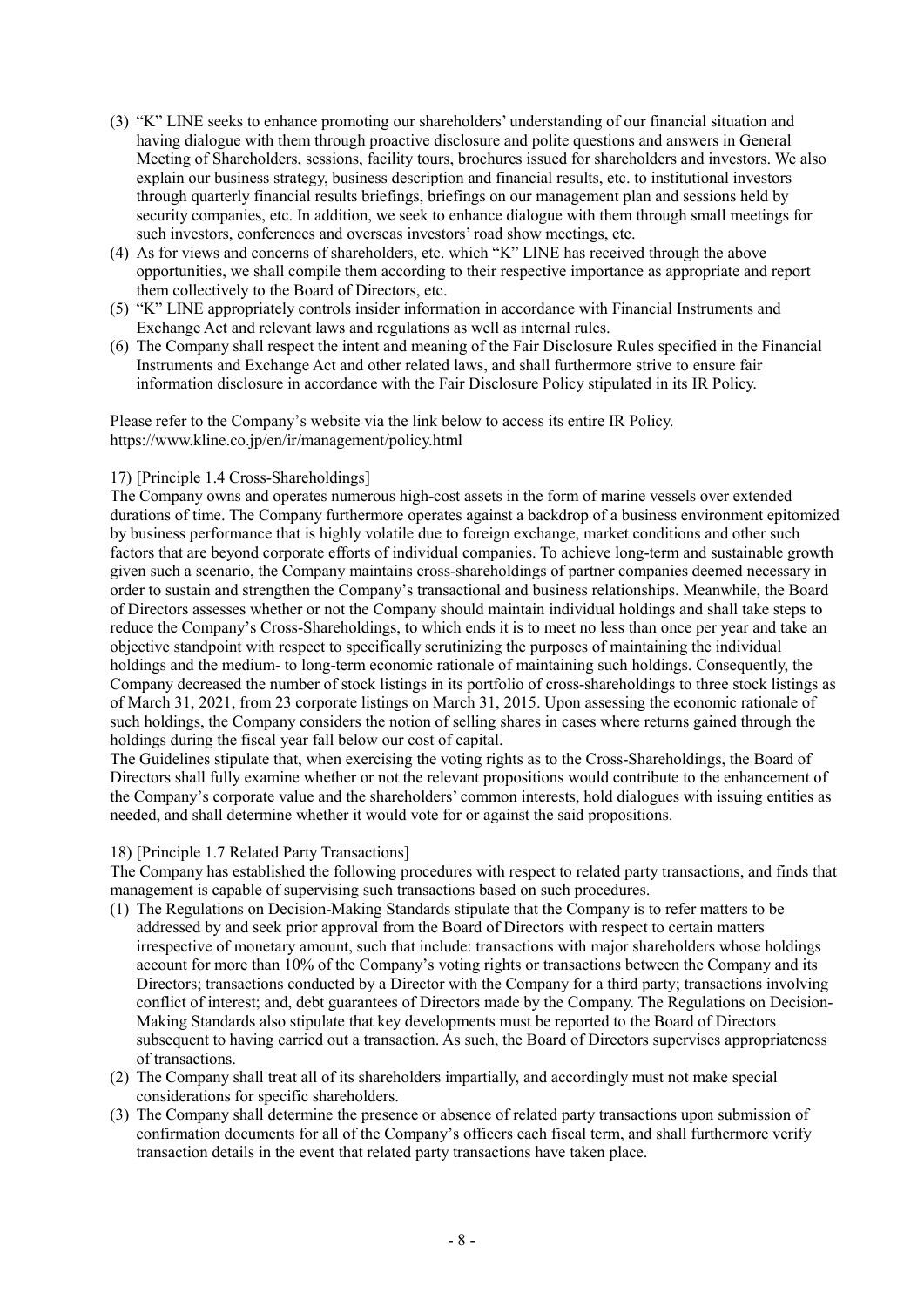19) [Supplementary Principle 2.3.1) Measures to Address Sustainability Issues],

20) [Supplementary Principle 4.2.2) The Formulation of a Basic Policy for Sustainability Initiatives] and

21) [Supplementary Principle 3.1.3) Disclosure Concerning Sustainability]

Amid globally accelerating changes in value and behavior, as well as increasing awareness of the need to reduce the environmental burden caused by global warming, "K" LINE considers sustainability management as a priority issue for enhancing corporate value over the medium to long term and discusses the issue continuously at the Board of Directors' meetings.

To reinforce management where these issues are key objectives, the Company established the "Corporate Sustainability Management Committee" in April 2021 and the "GHG Reduction Strategy Committee" in October 2021. The President & CEO acts as the Chairman of each committee, which is enhancing corporate value by reviewing and formulating a promotion system for "K" LINE Group's sustainability management and a GHG reduction strategy. In addition, as part of the reinforcement of the promotion system for sustainability management implemented in April 2021, the Company established three new groups, the Corporate Sustainability, IR, and Communication Group, the GHG Reduction Strategy Group, and the Carbon-Neutral Promotion Group, which are responsible for the practical implementation of the sustainability promotion. They accelerate sustainability initiatives together with the existing Environment Management Group, the Fuel Strategy & Procurement Group, and the Advanced Technology Group.

Furthermore, the Company issues its "K" LINE REPORT and Sustainability Booklet, and provides overall information on sustainability on the sustainability and management plan page of its website, including scenario analysis based on the Task Force on Climate-Related Disclosures ("TCFD") recommendations, investments in human capital, reduction of environmental burden, diverse workstyles, and investments in intellectual property to promote technological development and innovation initiatives to support improvement of service quality.

Sustainability Website (website providing a comprehensive introduction to the Company's sustainability initiatives)

https://www.kline.co.jp/en/csr.html

Sustainability Booklet (booklet introducing the Company's overall sustainability initiatives) https://www.kline.co.jp/en/csr/group/booklet.html

"K" LINE REPORT (pp.24-31 Innovation, pp.36-37 TCFD Scenario Analysis) https://www.kline.co.jp/en/ir/library/report.html

Views and Initiatives on Addressing Climate Change(Response to TCFD)

https://www.kline.co.jp/en/csr/environment.html

"K" LINE Environmental Vision 2050 (Initiatives on Net-Zero GHG Emissions)

https://www.kline.co.jp/en/csr/environment/management/main/010/teaserItems1/01/linkList/0/link/2111vision %20minaoshi\_EN.pdf

Management Plan "Rolling Plan" in Fiscal Year 2021 (p.13 "Environment-related Investment", p.18 Investment relating to intellectual property)

https://www.kline.co.jp/en/ir/management/strategy/main/00/teaserItems1/0/tableContents/0/multiFileUpload2\_ 0/link/2021\_Management%20Plan\_e.pdf

22) [Supplementary Principle 2-4 Ensuring Diversity, Including Active Participation of Women] and

23) [Supplementary Principle 2-4.1) Ensuring Diversity When Hiring Core Human Resources] The Group has formulated the "Charter of Conduct for the "K" LINE Group companies" as standards of behavior for the entire Group. In the human rights section of the Charter, the Group pledges that the "K" LINE Group will consistently respect human rights and properly consider the personality, individuality and diversity of its corporate members and improve work safety and conditions to offer them comfort and affluence. Furthermore, in the "K" LINE Implementation Guideline for Charter of Conduct, "K" LINE has pledged to eliminate any discrimination in employment or compensation based on nationality, gender, religion, social class, or other social status, and to ensure equal opportunity in the implementation of its human resources management, working to ensure diversity in both managerial posts and among general employees. The Group has local offices and affiliates in more than 20 countries and is composed of richly diverse employees. Furthermore, foreigners make up around 97% of crew members on vessels controlled by "K" LINE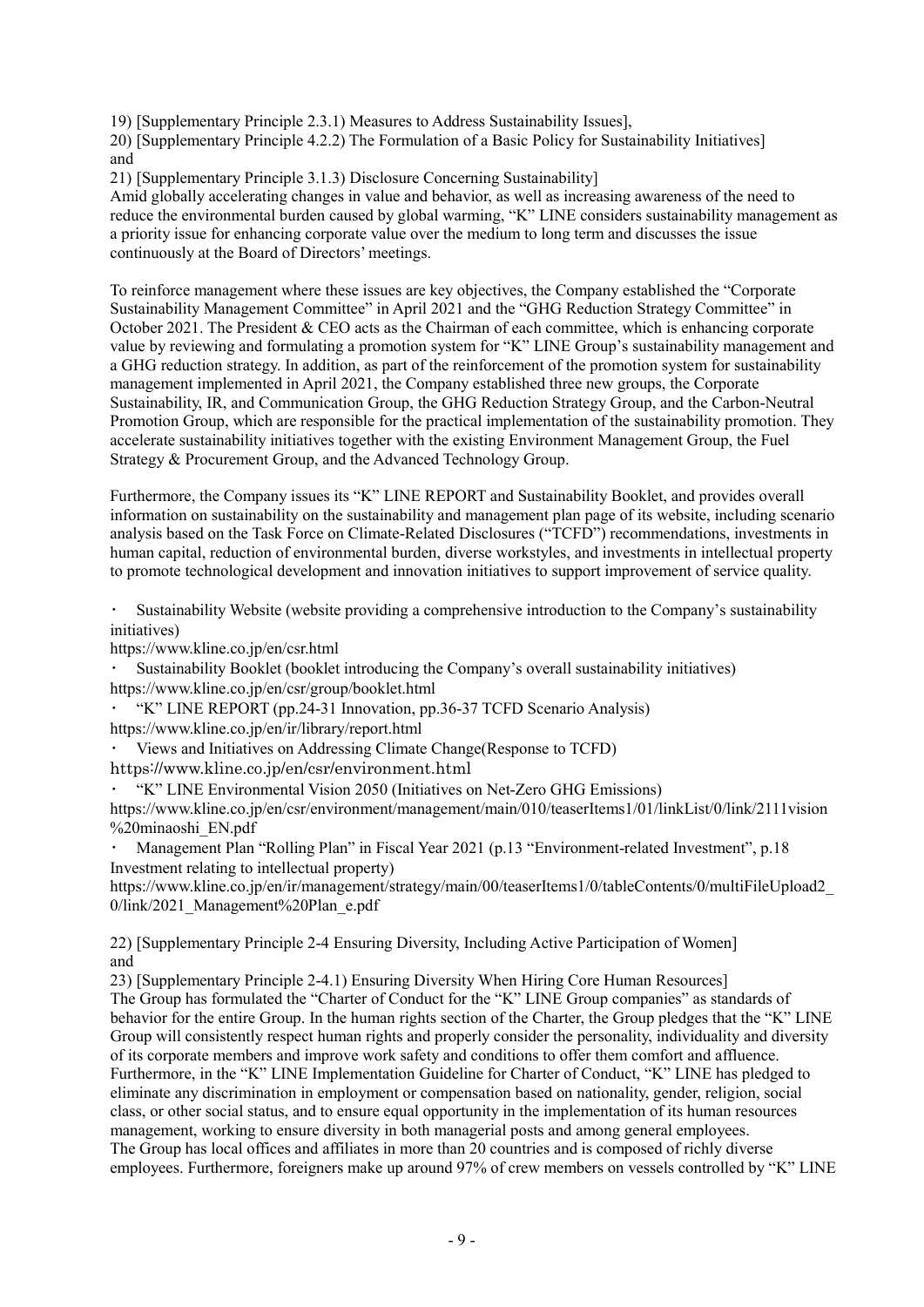(including the crew members of Group companies) and more than 90% of managerial posts (captains and chief engineers). At our Japanese headquarters as well, the Company conducts hiring and appointments regardless of nationality or gender. In addition to our Human Resource Policy, Policy on improvement of work environments inside the Company, and Basic Human Resource Management Policies, the Company discloses data related to our overall human resources system and objectives related to female managerial posts on our website. To encourage the active participation of women, we are working to increase the number of female employees in managerial posts and leadership roles by 120% from April 2019 through March 2022. To do so, we established and are pursuing objectives to promote the creation of career building support and workplace environments. Regarding foreigners and mid-career hires, we are promoting human resources diversity in our hiring and appointment in line with the Group's business strategies.

Sustainability Website (website providing a comprehensive introduction to the Company's sustainability initiatives)

https://www.kline.co.jp/en/csr.html

・ "K" LINE REPORT (pp.40-43 Basic Human Resource Management Policies)

https://www.kline.co.jp/en/ir/library/report/main/011110/teaserItems1/00/file/KLR21E\_all\_1203(s)\_spread.pdf Policy on Improvement of Work Environments Inside the Company ("Basic Principle")

https://www.kline.co.jp/en/csr/social/human\_resource/human\_rights.html

Action plan to promote the active participation of women

https://www.kline.co.jp/ja/csr/social/human\_resource/human\_rights/main/01/teaserItems1/01/linkList/0/link/ko udoukeikaku.pdf (Japanese only)

Approach to human resources development

(Onshore Workers)

https://www.kline.co.jp/en/csr/social/human\_resource/human\_resource.html

(Marine Technical Personnel)

https://www.kline.co.jp/en/csr/social/human\_resource/human\_resource\_sea.html

24) [Principle 2.6 Roles of Corporate Pension Funds as Asset Owners]

The Company has adopted a defined-benefit corporate pension plan, and accordingly strives to ensure safe and efficient management of the plan. To such ends, the Company has established the Pension Asset Management Committee which is chaired by the General Manager of Finance Group who serves as the pension fund manager, and whose membership consists of individuals in charge of pension fund duties in Finance and Human Resources divisions. The Company has established fundamental policies and asset management guidelines particularly with respect to safely and efficiently managing pension funds. The Company accordingly engages in efforts involving human resources and administration serving as the parent entity of the pension plan, with the aim of ensuring that the Pension Asset Management Committee implements the function of monitoring the entity entrusted with asset management.

Moreover, managing the pension plan involves ensuring that the utmost respect is devoted to interests of those enrolled in the corporate pension plan.

#### **2. Capital Structure**

| Foreign Shareholding Ratio | $30\%$ or more |
|----------------------------|----------------|
|----------------------------|----------------|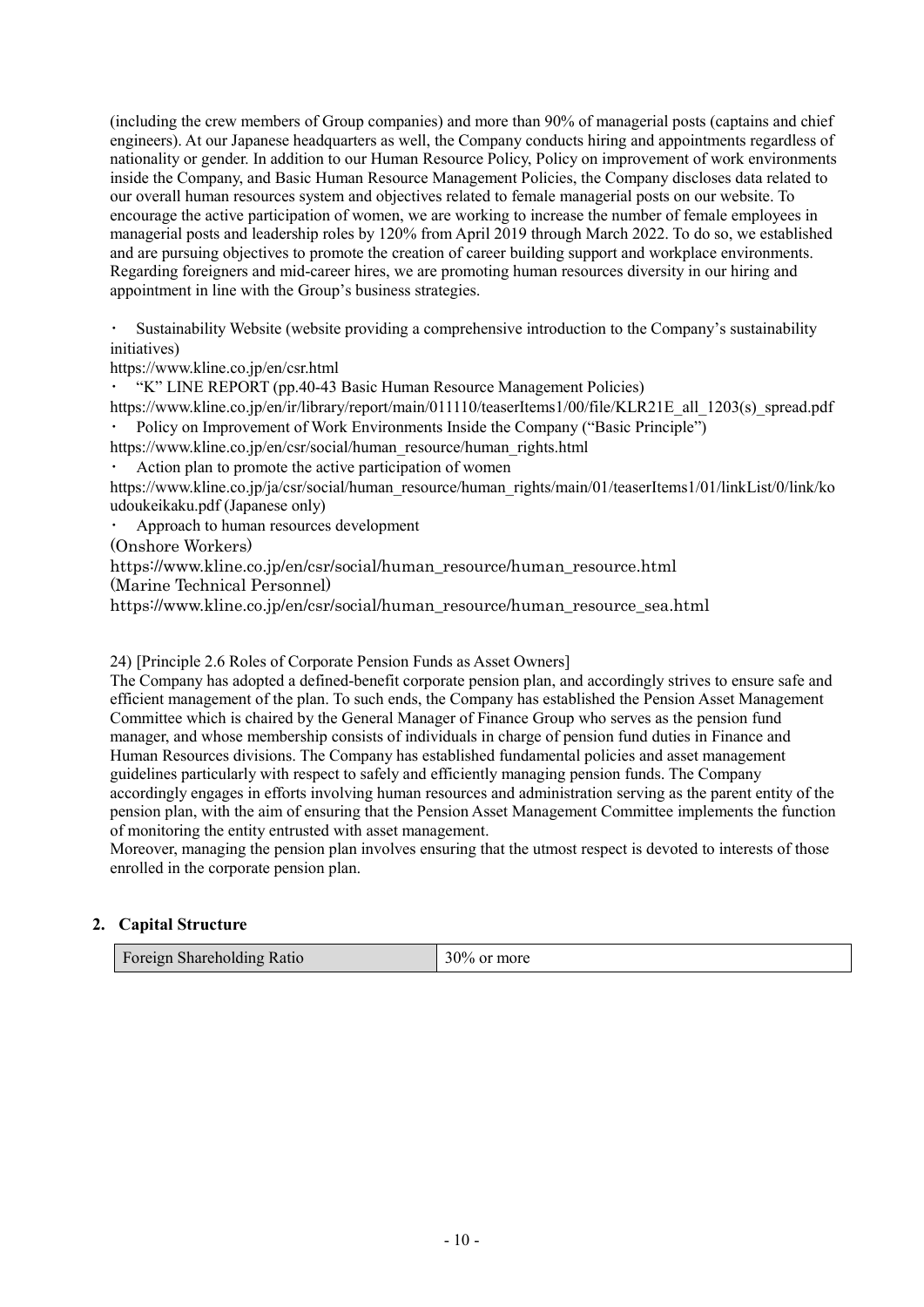# **[Status of Major Shareholders] [Updated]**

| Name                                                                                                                                                     | Number of Shares Owned<br>(Shares) | Shareholding Ratio<br>$(\%)$ |
|----------------------------------------------------------------------------------------------------------------------------------------------------------|------------------------------------|------------------------------|
| <b>ECM MF</b>                                                                                                                                            | 10,716,400                         | 11.43                        |
| <b>GOLDMAN SACHS INTERNATIONAL</b>                                                                                                                       | 10,553,600                         | 11.25                        |
| The Master Trust Bank of Japan, Ltd. (trust<br>account)                                                                                                  | 5,836,900                          | 6.22                         |
| MLI FOR CLIENT GENERAL OMNI NON<br>COLLATERAL NON TREATY-PB                                                                                              | 5,803,000                          | 6.19                         |
| J.P. MORGAN SECURITIES PLC FOR<br>AND ON BEHALF OF ITS CLIENTS<br>JPMSP RE CLIENT ASSETS-SEGR ACCT                                                       | 5,100,000                          | 5.44                         |
| <b>CGML PB CLIENT</b><br>ACCOUNT/COLLATERAL                                                                                                              | 4,722,000                          | 5.03                         |
| Custody Bank of Japan, Ltd. (trust account)                                                                                                              | 2,418,800                          | 2.58                         |
| IMABARI SHIPBUILDING CO., LTD.                                                                                                                           | 2,352,300                          | 2.50                         |
| Custody Bank of Japan, Ltd.<br>(Kawasaki Heavy Industries, Ltd. retirement<br>benefit trust account re-entrusted by Mizuho<br>Trust & Banking Co., Ltd.) | 2,035,407                          | 2.17                         |
| Sompo Japan Insurance Inc.                                                                                                                               | 1,910,700                          | 2.03                         |

| Controlling Shareholder (except for Parent) |     |
|---------------------------------------------|-----|
| Parent (Listed Stock Market)                | N/A |

Supplementary Explanation

# **3. Corporate Attributes**

―――

―――

| Listed Stock Market and Market Section                                    | Tokyo Stock Exchange First Section                             |
|---------------------------------------------------------------------------|----------------------------------------------------------------|
| Fiscal Year-End                                                           | March                                                          |
| Type of Business                                                          | Marine transportation                                          |
| Number of Employees (Consolidated) at End<br>of the Previous Fiscal Year  | $1.000$ or more                                                |
| Net Sales (Consolidated) for the Previous<br><b>Fiscal Year</b>           | From $\text{\#}100$ billion to less than $\text{\#}1$ trillion |
| Number of Consolidated Subsidiaries at End<br>of the Previous Fiscal Year | From 100 to less than 300                                      |

# **4. Policy for Measures to Protect Minority Shareholders in Conducting Transactions with Controlling Shareholder**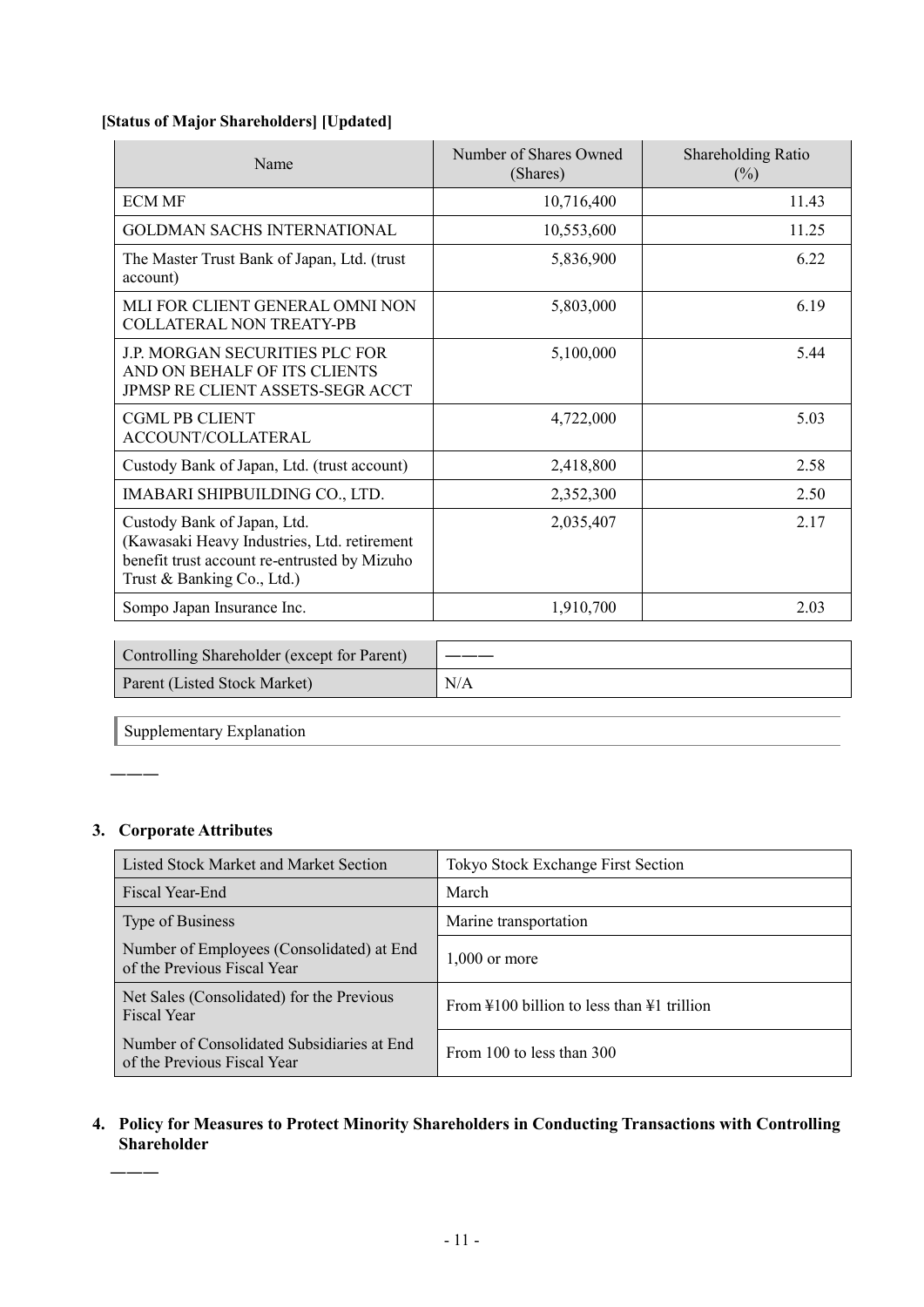### **5. Special Circumstances Which May Have Material Impact on Corporate Governance**

KAWASAKI KINKAI KISEN KAISHA, LTD. (hereinafter "KAWASAKI KINKAI"), the Company's subsidiary, is listed on the Second Section of the Tokyo Stock Exchange. Its mainstay business is that of coastal, ferry, and international short-sea routes, and engages in business that leverages their customer base in their unique business areas. It plays an important role in the Group with respect to its Corporate Principle in serving "as an integrated logistics company grown from shipping business." The notion that it is a listed company is significant in terms of it being subject to objective evaluations in the stock market while ensuring that it has access to diverse means of financing.

The Company's policy regarding corporate governance in light of its relationship with KAWASAKI KINKAI is as follows.

- The Company extends its Charter of Conduct and environmental management systems to KAWASAKI KINKAI, and accordingly does not exclude it from the notion that it is part of the Group as a whole.
- KAWASAKI KINKAI manages internal information in a manner that adheres to the Financial Instruments and Exchange Act, securities listing regulations of stock exchanges, and other market-related laws and regulations. It also maintains management policy that takes account of its relationships with its respective stakeholders, which is also respected by the Company.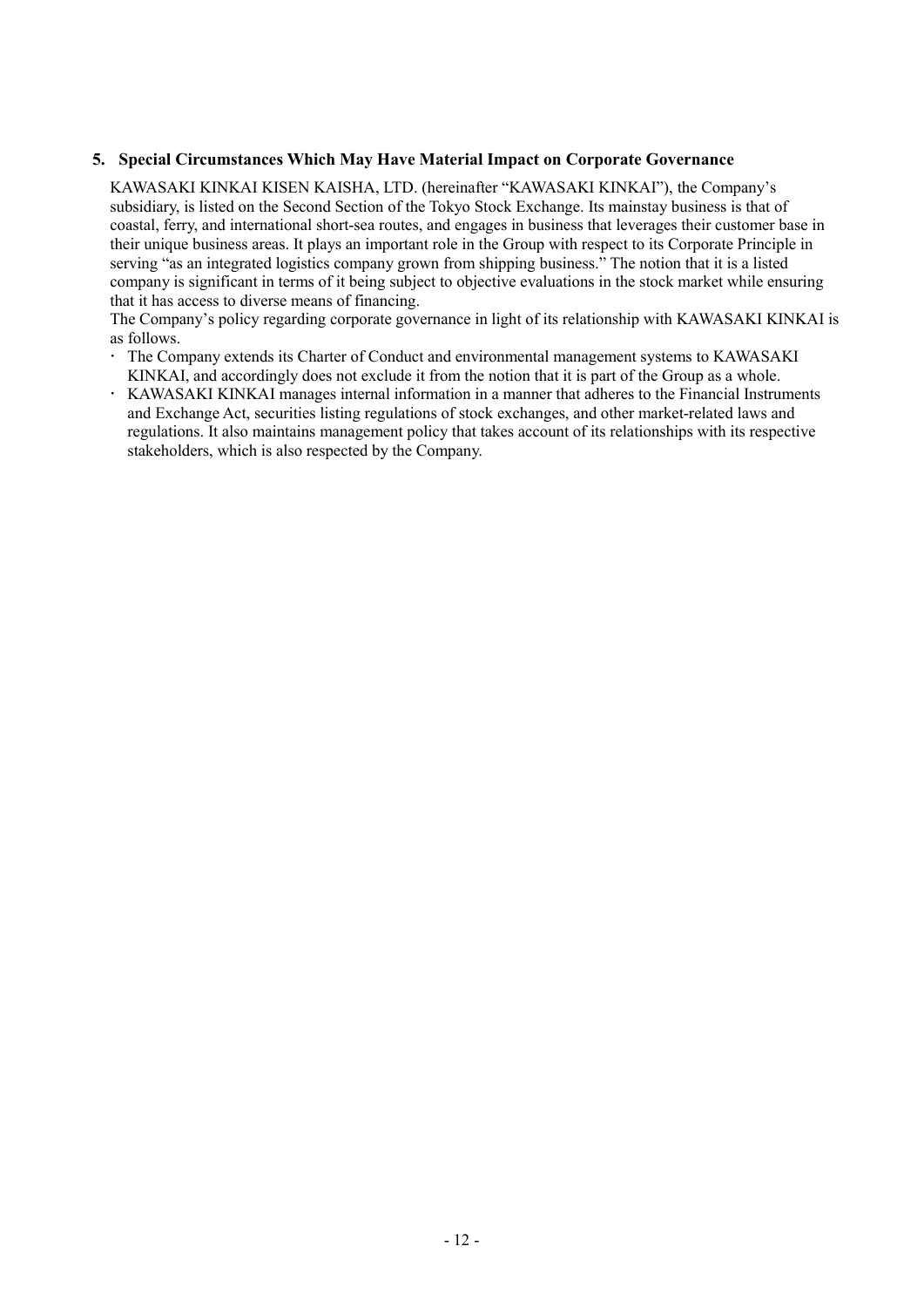# **II. Business Management Organization and Other Corporate Governance Systems Regarding Decision-making, Execution of Business, and Supervision in Management**

### **1. Organizational Composition and Operation**

| Organization Form | Company with Audit & Supervisory Board |
|-------------------|----------------------------------------|

#### **[Directors]**

| Maximum Number of Directors Stipulated in<br>Articles of Incorporation    | 15        |
|---------------------------------------------------------------------------|-----------|
| Term of Office Stipulated in Articles of<br>Incorporation                 | 1 year    |
| Chairperson of the Board                                                  | President |
| Number of Directors                                                       | 10        |
| Appointment of Outside Directors                                          | Appointed |
| Number of Outside Directors                                               | 4         |
| Number of Independent Officers Designated<br>From Among Outside Directors | 3         |

Outside Directors' Relationship With the Company (1) [Updated]

|                  |                      |   |              |   | Relationship with the Company* |   |   |  |  |
|------------------|----------------------|---|--------------|---|--------------------------------|---|---|--|--|
| Name             | Attribute            | a | $\mathbf{c}$ | d | e                              | g | h |  |  |
| Keiji Yamada     | Other                |   |              |   |                                |   |   |  |  |
| Ryuhei Uchida    | From another company |   |              |   |                                |   |   |  |  |
| Kozue Shiga      | Attorney at law      |   |              |   |                                |   |   |  |  |
| Tsuyoshi Kameoka | From another company |   |              |   |                                |   |   |  |  |

\* Categories for "Relationship with the Company"

 $*$  " $\circ$ " when the director presently falls or has recently fallen under the category;

" $\triangle$ " when the director fell under the category in the past;

- \* " $\bullet$ " when a close relative of the director presently falls or has recently fallen under the category; and "A" when a close relative of the director fell under the category in the past
	- a. Executive (a person who executes business; hereinafter, the same) of the Company or its subsidiary
	- b. Non-executive director or executive of the parent of the Company
	- c. Executive of a fellow subsidiary of the Company
	- d. Party whose major client or supplier is the Company or an executive thereof
	- e. Major client or supplier of the Company or an executive thereof
	- f. Consultant, accounting professional or legal professional who receives a large amount of monetary consideration or other property from the Company besides compensation as a director
	- g. Major shareholder of the Company (or an executive of the said major shareholder if the shareholder is a corporation)
	- h. Executive of a client or supplier of the Company (which does not correspond to any of d., e., or f.) (the director himself/herself only)
	- i. Executive of a corporation to which outside officers are mutually appointed (the director himself/herself only)
	- j. Executive of a corporation that receives a donation from the Company (the director himself/herself only)

k. Other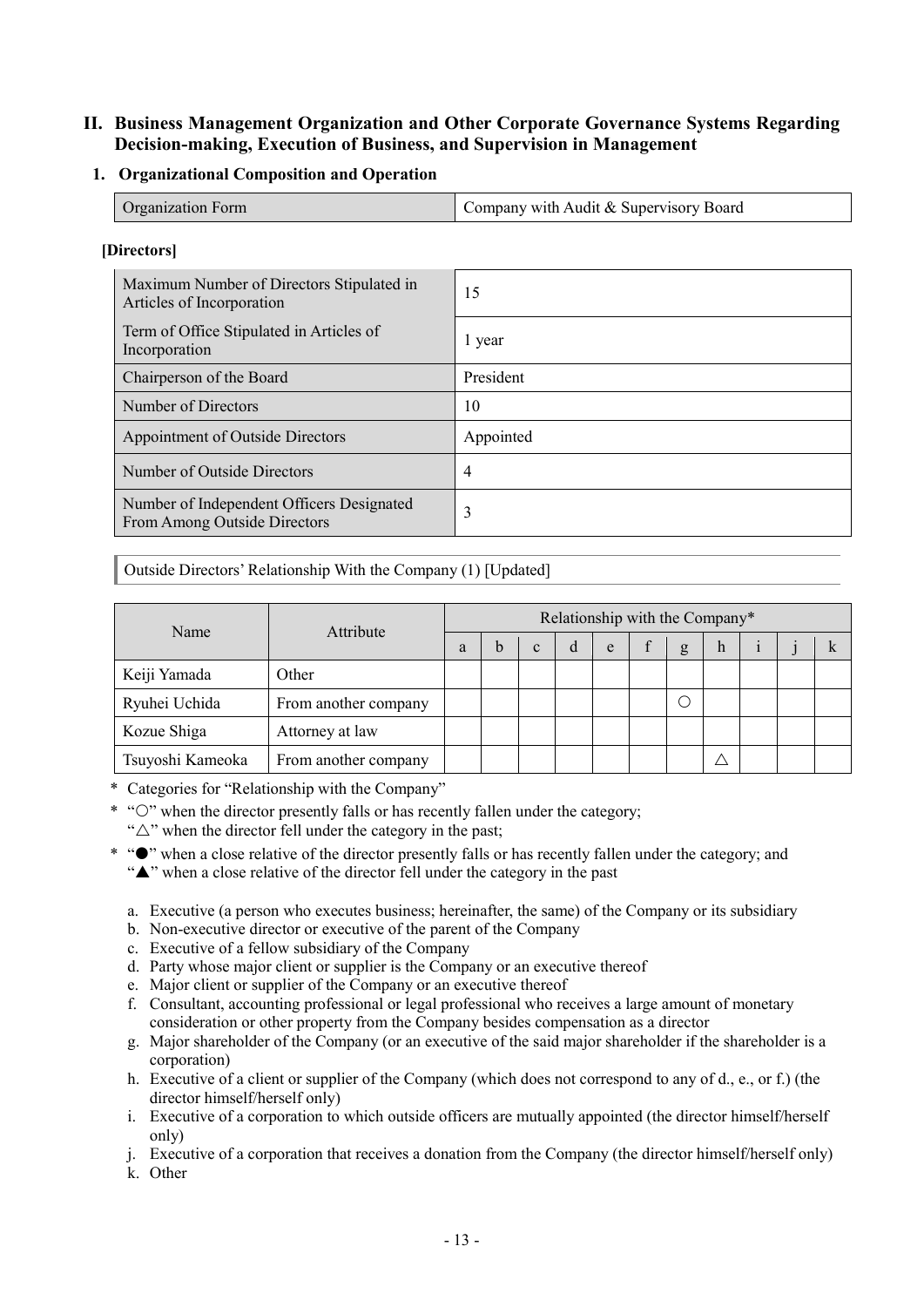| Name         | Designation as<br>Independent<br>Officer | Supplementary<br>Explanation of the<br>Relationship | Reasons for Appointment                                                                                                                                                                                                                                                                                                                                                                                                                                                                                                                                                                                                                                                                                                                                                                                                                                                                                                                                                                                                                                                |
|--------------|------------------------------------------|-----------------------------------------------------|------------------------------------------------------------------------------------------------------------------------------------------------------------------------------------------------------------------------------------------------------------------------------------------------------------------------------------------------------------------------------------------------------------------------------------------------------------------------------------------------------------------------------------------------------------------------------------------------------------------------------------------------------------------------------------------------------------------------------------------------------------------------------------------------------------------------------------------------------------------------------------------------------------------------------------------------------------------------------------------------------------------------------------------------------------------------|
| Keiji Yamada | ∩                                        |                                                     | Mr. Keiji Yamada has experience in<br>prominent positions with central/local<br>governmental offices such as former<br>Ministry of Home Affairs, and also<br>served 4 terms (16 years) as Governor<br>of Kyoto Prefecture. Mr. Yamada does<br>not have prior experience of direct<br>involvement in corporate management,<br>however, he has been an Outside<br>Director of the Company since June<br>2019 so his wide range of<br>experience/personal network and insight<br>may be utilized in the Company's<br>management. He is fulfilling his role of<br>making active suggestions at the Board<br>of Directors meetings and supervising<br>the execution of business through<br>his activities in his position as<br>Nominating Advisory Committee<br>Member and Remuneration Advisory<br>Committee Member. Accordingly, the<br>Company has appointed him as Outside<br>Director. As there is no possibility that<br>conflict of interest may occur between<br>Mr. Yamada and general shareholders,<br>the Company designates him as an<br>independent director. |

Outside Directors' Relationship With the Company (2) [Updated]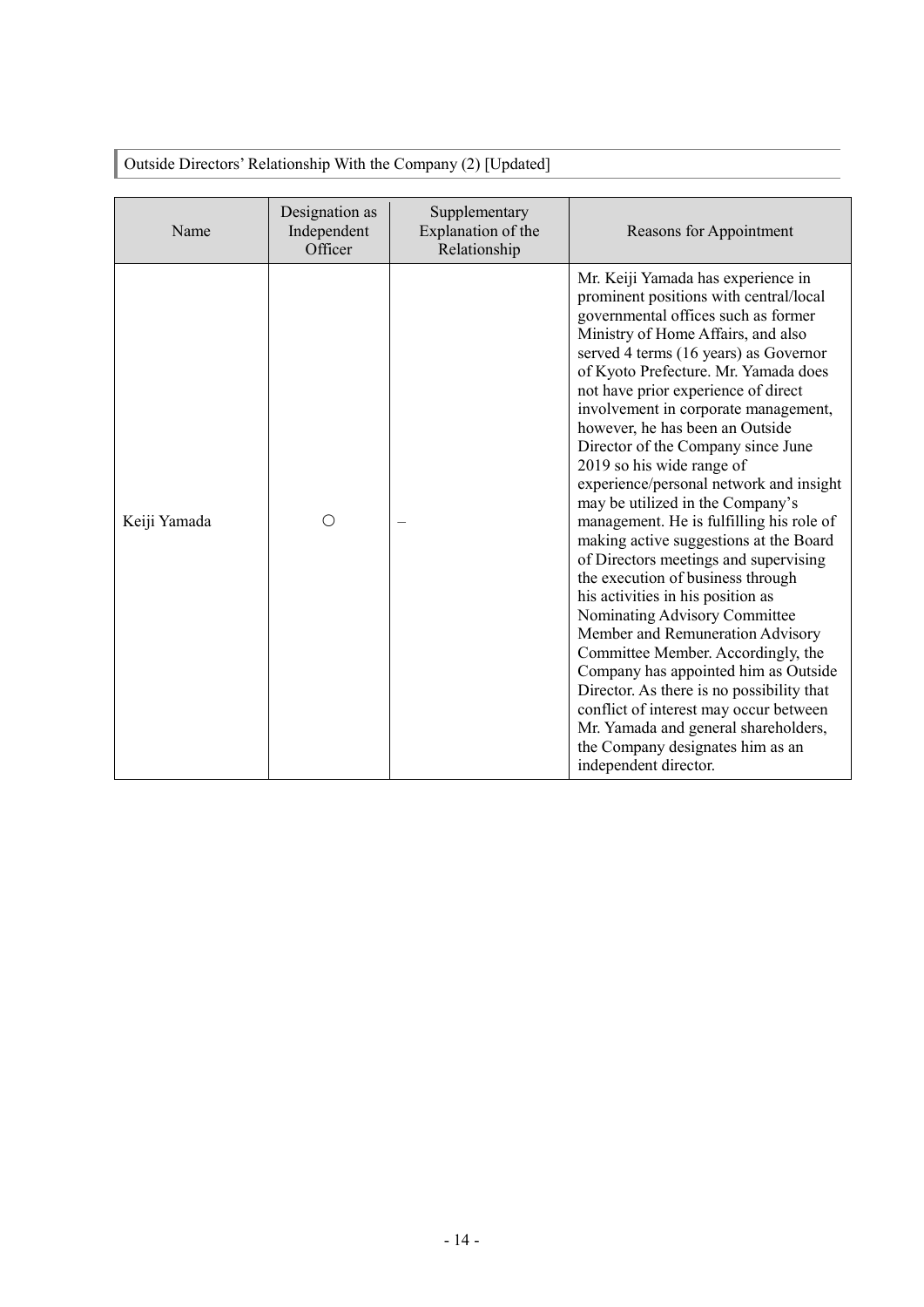| Name          | Designation as<br>Independent<br>Officer | Supplementary<br>Explanation of the<br>Relationship                                                                                                                                                                                                                                                                                                                                                                                                        | Reasons for Appointment                                                                                                                                                                                                                                                                                                                                                                                                                                                                                                                                                                                                                                                                                                                                                                                                                                                                                                                                                                                                                                                                                                                                                                                                           |
|---------------|------------------------------------------|------------------------------------------------------------------------------------------------------------------------------------------------------------------------------------------------------------------------------------------------------------------------------------------------------------------------------------------------------------------------------------------------------------------------------------------------------------|-----------------------------------------------------------------------------------------------------------------------------------------------------------------------------------------------------------------------------------------------------------------------------------------------------------------------------------------------------------------------------------------------------------------------------------------------------------------------------------------------------------------------------------------------------------------------------------------------------------------------------------------------------------------------------------------------------------------------------------------------------------------------------------------------------------------------------------------------------------------------------------------------------------------------------------------------------------------------------------------------------------------------------------------------------------------------------------------------------------------------------------------------------------------------------------------------------------------------------------|
| Ryuhei Uchida |                                          | Mr. Ryuhei Uchida<br>satisfies the requisite for<br>Outside Director in the<br>Companies Act;<br>however, due to<br>conflicts with the<br>shareholder requisite in<br>the criteria for<br>independence of Outside<br>Directors provided by<br>the Company since he<br>serves as a Director of<br>Effissimo Capital<br>Management Pte Ltd., a<br>shareholder of the<br>Company, the Company<br>designates him as a non-<br>independent Outside<br>Director. | Mr. Ryuhei Uchida first joined<br>Mitsubishi Corporation, mainly served<br>for supporting investments for Japanese<br>and foreign non-listed companies, then<br>joined Innovation Network Corporation<br>of Japan, being in charge of investments<br>for foreign non-listed companies and<br>supporting business start-ups for<br>Japanese non-listed companies, as well<br>as also serving as an Outside Director<br>for both British and Chilean companies.<br>Currently he is in charge of managing<br>investments of Japanese-listed<br>companies as a Director of Effissimo<br>Capital Management Pte Ltd. He<br>has been an Outside Director of the<br>Company since June 2019 so his<br>abundant experience and insight in<br>corporate value enhancement may be<br>utilized in the Company's management.<br>The Company judges that fulfilling his<br>role through his proactive opinions<br>given as a Director with the perspective<br>of our shareholder and his precise<br>supervision on its management and the<br>execution of business will benefit<br>general shareholders and contribute to<br>improving the Group's corporate<br>governance. Accordingly, the Company<br>has appointed him as Outside Director. |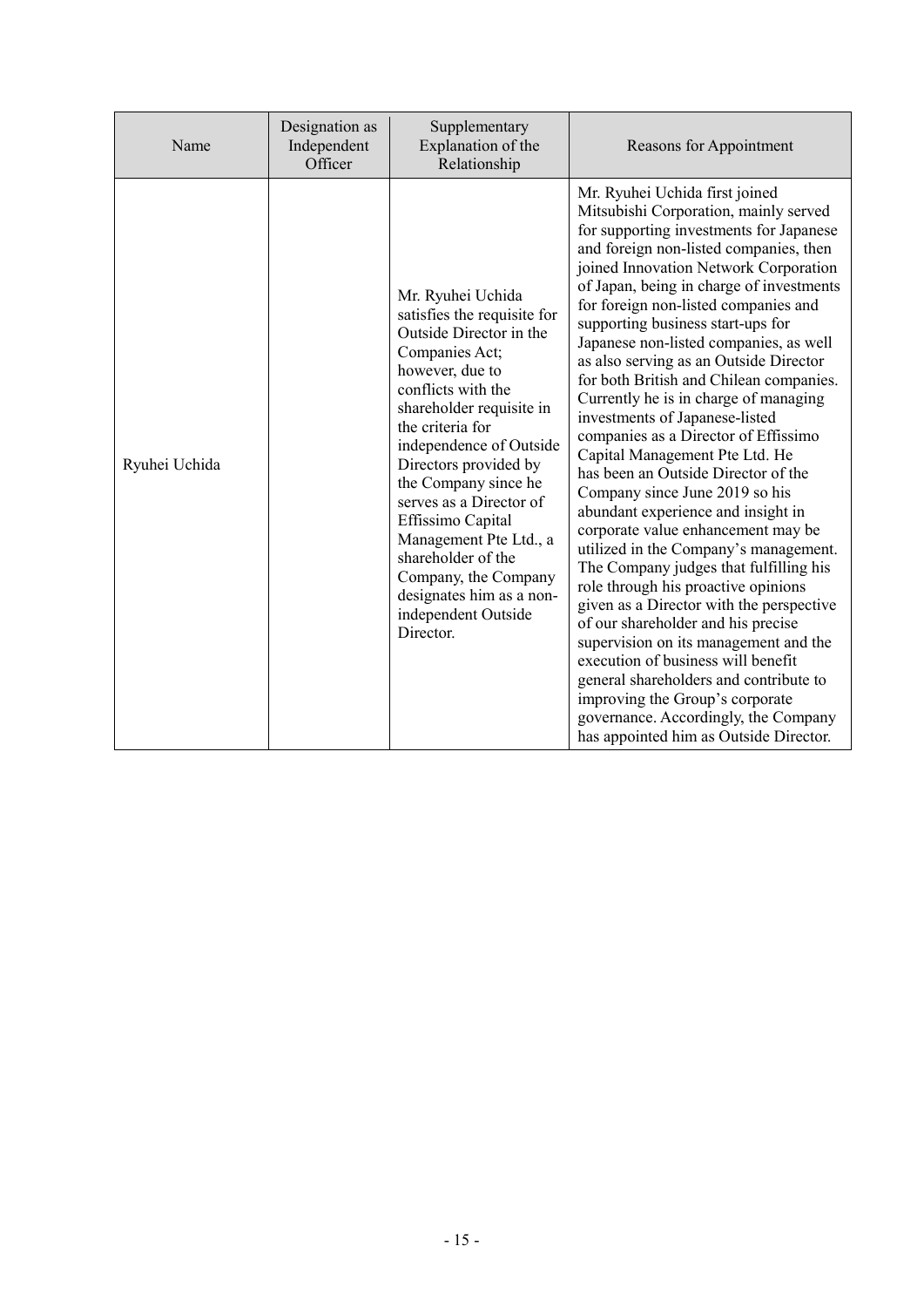| Name             | Designation as<br>Independent<br>Officer | Supplementary<br>Explanation of the<br>Relationship                                                                                                                                                                                                                                     | Reasons for Appointment                                                                                                                                                                                                                                                                                                                                                                                                                                                                                                                                                                                                                                                                                                                                                                                                                                                                                                                                                                                                                                       |
|------------------|------------------------------------------|-----------------------------------------------------------------------------------------------------------------------------------------------------------------------------------------------------------------------------------------------------------------------------------------|---------------------------------------------------------------------------------------------------------------------------------------------------------------------------------------------------------------------------------------------------------------------------------------------------------------------------------------------------------------------------------------------------------------------------------------------------------------------------------------------------------------------------------------------------------------------------------------------------------------------------------------------------------------------------------------------------------------------------------------------------------------------------------------------------------------------------------------------------------------------------------------------------------------------------------------------------------------------------------------------------------------------------------------------------------------|
| Kozue Shiga      | О                                        |                                                                                                                                                                                                                                                                                         | Ms. Kozue Shiga has expert knowledge<br>and experience as a lawyer, and she<br>assumed Outside Audit & Supervisory<br>Board Member of the Company in June<br>2016 after having served as an outside<br>director and auditor of several listed<br>companies. Though she does not have<br>prior experience of direct involvement<br>in corporate management by methods<br>other than serving as an outside board<br>member, based on her abundant<br>experience and from a broad<br>perspective, she is appropriately<br>fulfilling her role of making active<br>suggestions at the Board of Directors<br>meetings and supervising the execution<br>of business through her activities in her<br>position as Nominating Advisory<br>Committee Chairperson and<br>Remuneration Advisory Committee<br>Member. Accordingly, the Company has<br>appointed her as Outside Director. As<br>there is no possibility that conflict of<br>interest may occur between Ms. Shiga<br>and general shareholders, the Company<br>designates her as an independent<br>director. |
| Tsuyoshi Kameoka | O                                        | Mr. Tsuyoshi Kameoka<br>worked for Idemitsu<br>Kosan Co., Ltd. with<br>which the Company<br>conducts business<br>transactions with sales<br>accounting for less than<br>2% of the Company's<br>consolidated sales, and<br>less than 1% of the<br>consolidated sales of<br>said company. | Mr. Tsuyoshi Kameoka mainly engaged<br>in product import & export and<br>domestic sales since he joined Shell<br>Sekiyu K.K. Following his appointment<br>as Oil Business COO, he assumed the<br>position of the President and<br>Representative Director of Showa Shell<br>Sekiyu K.K. in 2015. Then, in April<br>2019, he realized its business<br>integration with Idemitsu Kosan Co.,<br>Ltd., looking ahead to changes in the oil<br>market in the future. The Company<br>judges that his abundant experience and<br>broad insight in business administration<br>will contribute to the company's<br>management. Accordingly, the<br>Company has appointed him as Outside<br>Director. As there is no possibility that<br>conflict of interest may occur between<br>Mr. Kameoka and general shareholders,<br>the Company designates him as an<br>independent director.                                                                                                                                                                                   |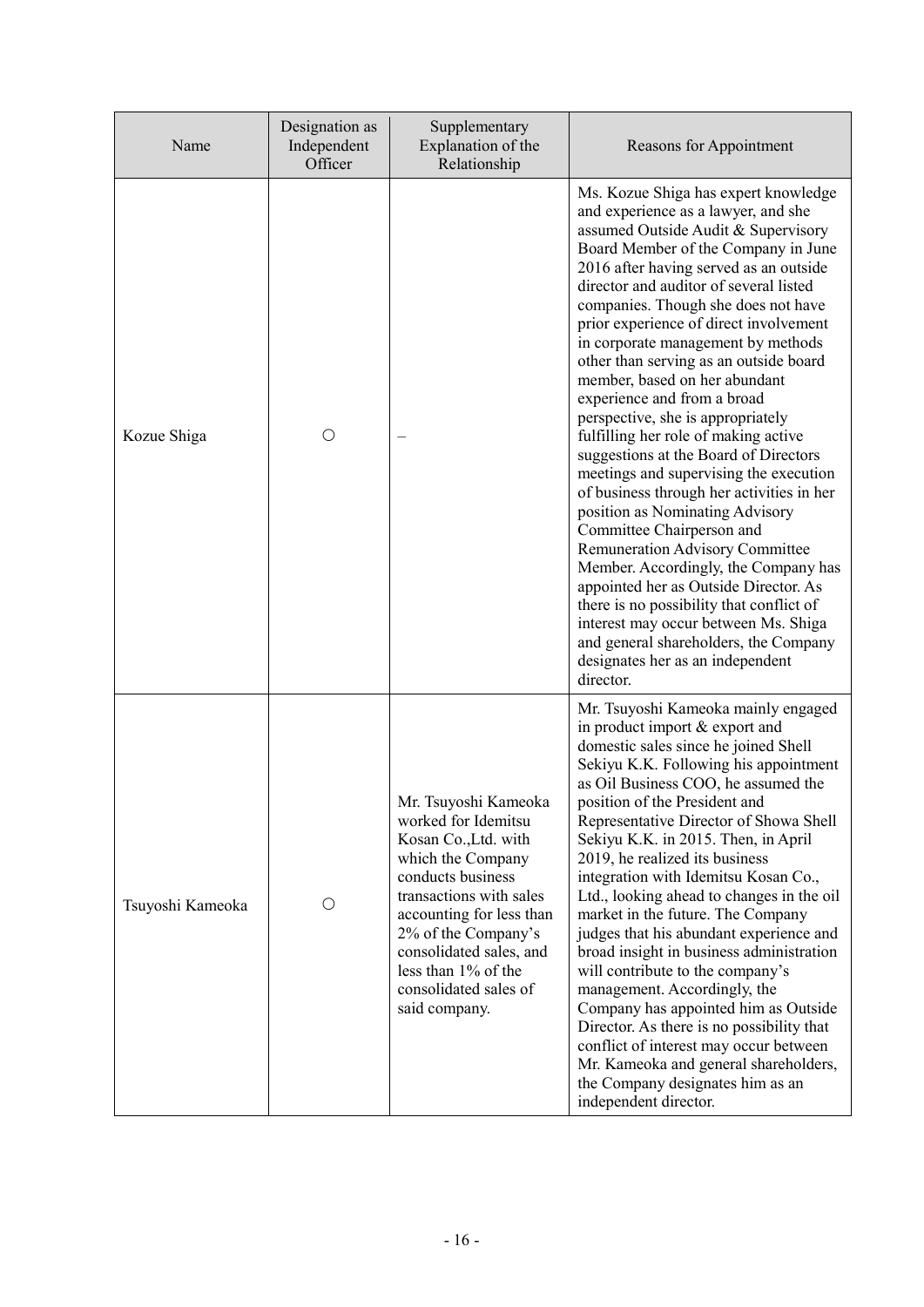### **[Voluntary Committees]**

| Voluntary Establishment of Committee(s)<br>Equivalent to Nominating Committee or<br>Remuneration Committee | Established |
|------------------------------------------------------------------------------------------------------------|-------------|
|------------------------------------------------------------------------------------------------------------|-------------|

Committee's Name, Composition, and Chairperson's Attributes

|                                | Committee Equivalent to<br>Nominating Committee | Committee Equivalent to<br><b>Remuneration Committee</b> |
|--------------------------------|-------------------------------------------------|----------------------------------------------------------|
| Committee's Name               | Nominating Advisory Committee                   | Remuneration Advisory Committee                          |
| <b>Total Committee Members</b> |                                                 |                                                          |
| <b>Full-Time Members</b>       |                                                 |                                                          |
| Inside Directors               |                                                 |                                                          |
| <b>Outside Directors</b>       |                                                 |                                                          |
| <b>Outside Experts</b>         |                                                 |                                                          |
| Other                          |                                                 |                                                          |
| Chairperson                    | <b>Outside Director</b>                         | <b>Outside Director</b>                                  |

Supplementary Explanation [Updated]

Article 21 of the Guidelines stipulates details regarding the Nominating Advisory Committee and the Remuneration Advisory Committee.

#### (Start of excerpt)

Article 21

- 1. The Company shall put and keep in place the Nominating Advisory Committee and the Remuneration Advisory Committee as advisory committees to the Board of Directors in the manner described below.
- 2. The Nominating Advisory Committee and the Remuneration Advisory Committee shall be comprised of all of the Outside Directors, the Director and Chairman, and the President & CEO. (The Outside Directors shall appoint the chairperson of each Committee from among themselves.)
- 3. In response to inquiries from the Board of Directors, the Nominating Advisory Committee shall deliberate on:
	- i. Reasonableness of proposals for appointment or dismissal of the Company's officers; and
	- ii. Any other matters inquired from the Board of Directors concerning appointment or dismissal of the Company's officers.
- 4. In response to inquiries from the Board of Directors, the Remuneration Advisory Committee shall deliberate on:
	- i. Institutional design of officers' remunerations;
	- ii. Level of officers' remuneration; and
	- iii. Any other matters inquired from the Board of Directors concerning officers' remunerations.
- 5. Each set of rules on operation of the Nominating Advisory Committee and the Remuneration Advisory Committee shall be separately prescribed.
- (End of excerpt)

The attendance in the fiscal year ended March 31, 2021 is as follows:

Nominating Advisory Committee<br>Kozue Shiga (Attended Kozue Shiga (Attended 5/5 meetings) (Assumed office on June 23, 2020) \*Chairperson<br>Seiichi Tanaka (Attended 7/7 meetings)  $(Attended 7/7 meetings)$ Keiji Yamada (Attended 7/7 meetings)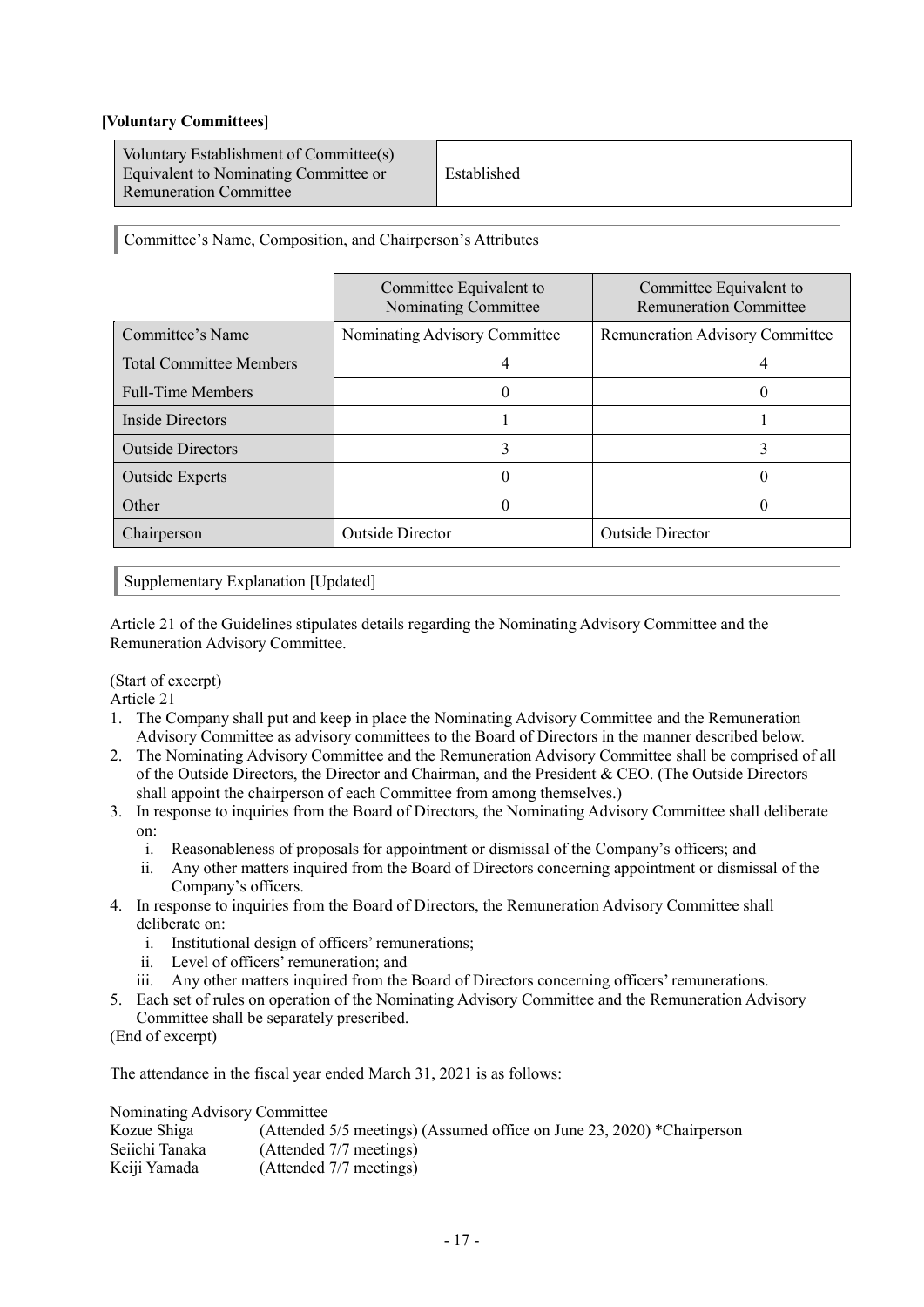| Yukikazu Myochin | (Attended 7/7 meetings)                                        |
|------------------|----------------------------------------------------------------|
| Akira Okabe      | (Attended 2/2 meetings) (Retired from office on June 23, 2020) |
| Eizo Murakami    | (Attended 2/2 meetings) (Retired from office on June 23, 2020) |
|                  |                                                                |

| Remuneration Advisory Committee |                                                                |
|---------------------------------|----------------------------------------------------------------|
| Seiichi Tanaka                  | (Attended 4/4 meetings) *Chairperson                           |
| Kozue Shiga                     | (Attended 2.2 meetings) (Assumed office on June 23, 2020)      |
| Keiji Yamada                    | (Attended 4/4 meetings)                                        |
| Yukikazu Myochin                | (Attended 4/4 meetings)                                        |
| Akira Okabe                     | (Attended 2/2 meetings) (Retired from office on June 23, 2020) |
| Eizo Murakami                   | (Attended 2/2 meetings) (Retired from office on June 23, 2020) |

Status of establishment of secretariats, etc.

The Executive Officer in charge of General Affairs is in charge of secretariats which have been established with respect to each of the committees.

#### **[Audit & Supervisory Board Members]**

| Establishment of Audit & Supervisory Board                                                        | Established |
|---------------------------------------------------------------------------------------------------|-------------|
| Maximum Number of Audit & Supervisory<br>Board Members Stipulated in Articles of<br>Incorporation |             |
| Number of Audit & Supervisory Board Members                                                       |             |

Cooperation Among Audit & Supervisory Board Members, Financial Auditor and Internal Audit Department

The Audit & Supervisory Board Members receive reports from the Accounting Auditor regarding audit plans and audit results on a regular basis, and otherwise maintains close cooperation with the Accounting Auditor by exchanging information and opinions as necessary.

The Audit & Supervisory Board Members hold meetings with the Internal Audit Group on a regular basis, and also receive explanations from the Internal Audit Group regarding audit plans and progress thereof. Monthly reports of matters that the Internal Audit Group reports to the Representative Directors are also circulated to the Audit & Supervisory Board Members. Meanwhile, the Company strives to ensure information sharing which also involves distributing reports on operational audits conducted by the Audit & Supervisory Board Members to the Internal Audit Group. In addition, when the Audit & Supervisory Board Members conduct on-site audits of subsidiaries and affiliated companies, they engage in mutual coordination and cooperation in a manner that involves cooperating with the Accounting Auditor and the Internal Audit Group as necessary.

| Appointment of Outside Audit & Supervisory<br><b>Board Member</b>                                           | Appointed |
|-------------------------------------------------------------------------------------------------------------|-----------|
| Number of Outside Audit & Supervisory Board<br><b>Members</b>                                               |           |
| Number of Independent Officers Designated<br>From Among Outside Audit & Supervisory<br><b>Board Members</b> |           |

Outside Audit & Supervisory Board Members' Relationship With the Company (1)

| Name            | Attribute       | Relationship with the Company* |  |  |  |   |  |   |  |  |  |  |  |   |
|-----------------|-----------------|--------------------------------|--|--|--|---|--|---|--|--|--|--|--|---|
|                 |                 |                                |  |  |  | e |  | g |  |  |  |  |  | m |
| Atsumi Harasawa | Attorney at law |                                |  |  |  |   |  |   |  |  |  |  |  |   |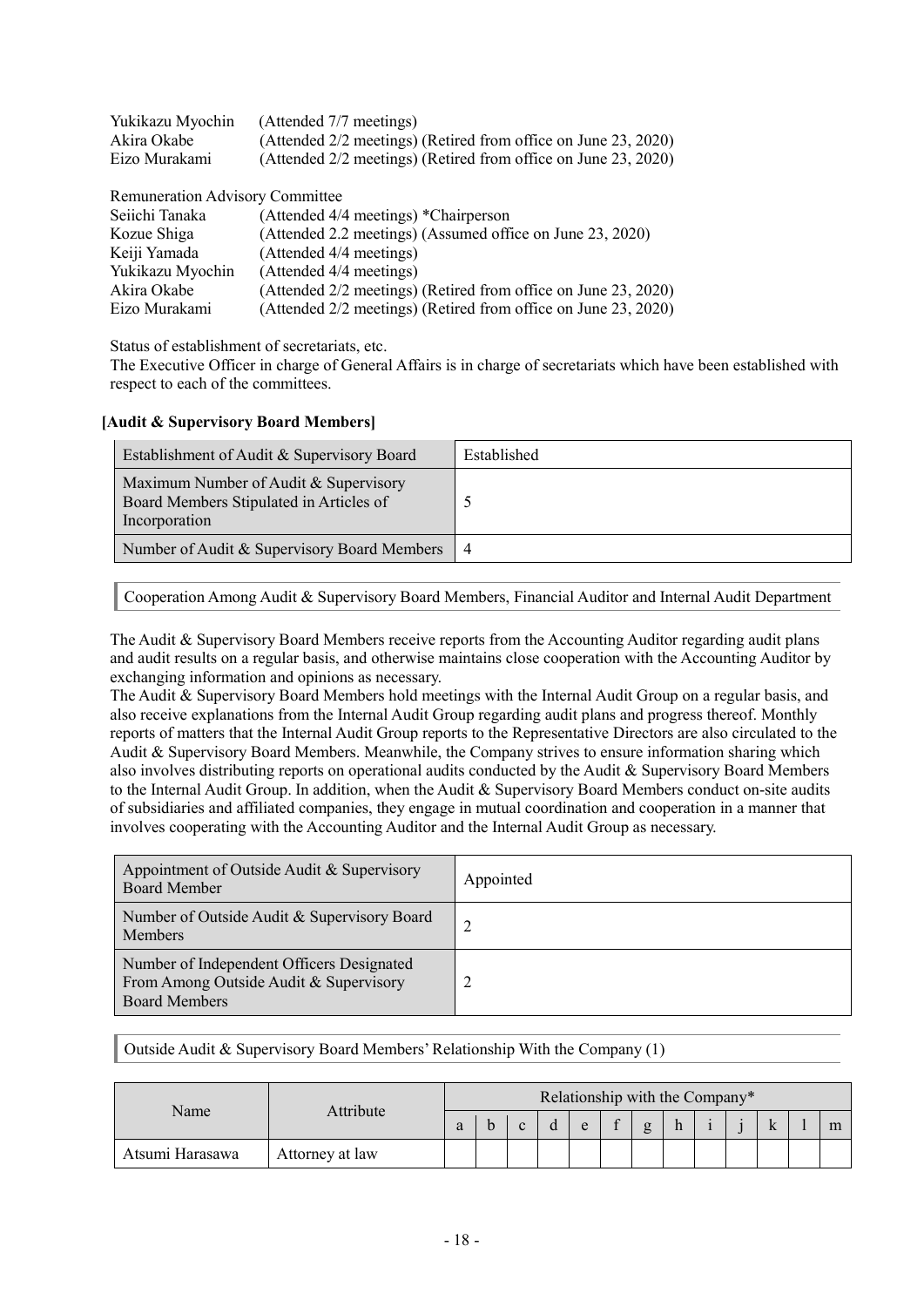| Name          | Attribute                      | Relationship with the Company* |  |  |  |   |  |   |  |  |  |  |  |
|---------------|--------------------------------|--------------------------------|--|--|--|---|--|---|--|--|--|--|--|
|               |                                |                                |  |  |  | e |  | g |  |  |  |  |  |
| Shinsuke Kubo | Certified Public<br>Accountant |                                |  |  |  |   |  |   |  |  |  |  |  |

- \* Categories for "Relationship with the Company"
- \* "O" when the Audit & Supervisory Board Member presently falls or has recently fallen under the category; " $\triangle$ " when the Audit & Supervisory Board Member fell under the category in the past;
- \* " $\bullet$ " when a close relative of the Audit & Supervisory Board Member presently falls or has recently fallen under the category; and

" $\triangle$ " when a close relative of the Audit & Supervisory Board Member fell under the category in the past

- a. Executive (a person who executes business; hereinafter, the same) of the Company or its subsidiary
- b. Non-executive director or accounting advisor of the Company or its subsidiary
- c. Non-executive director or executive of the parent of the Company
- d. Audit & Supervisory Board Member of the parent of the Company
- e. Executive of a fellow subsidiary of the Company
- f. Party whose major client or supplier is the Company or an executive thereof
- g. Major client or supplier of the Company or an executive thereof
- h. Consultant, accounting professional or legal professional who receives a large amount of monetary consideration or other property from the Company besides compensation as an Audit & Supervisory Board Member
- i. Major shareholder of the Company (or an executive of the said major shareholder if the shareholder is a corporation)
- j. Executive of a client or supplier of the Company (which does not correspond to any of f., g., or h.) (the Audit & Supervisory Board Member himself/herself only)
- k. Executive of a corporation to which outside officers are mutually appointed (the Audit & Supervisory Board Member himself/herself only)
- l. Executive of a corporation that receives a donation from the Company (the Audit & Supervisory Board Member himself/herself only)
- m. Other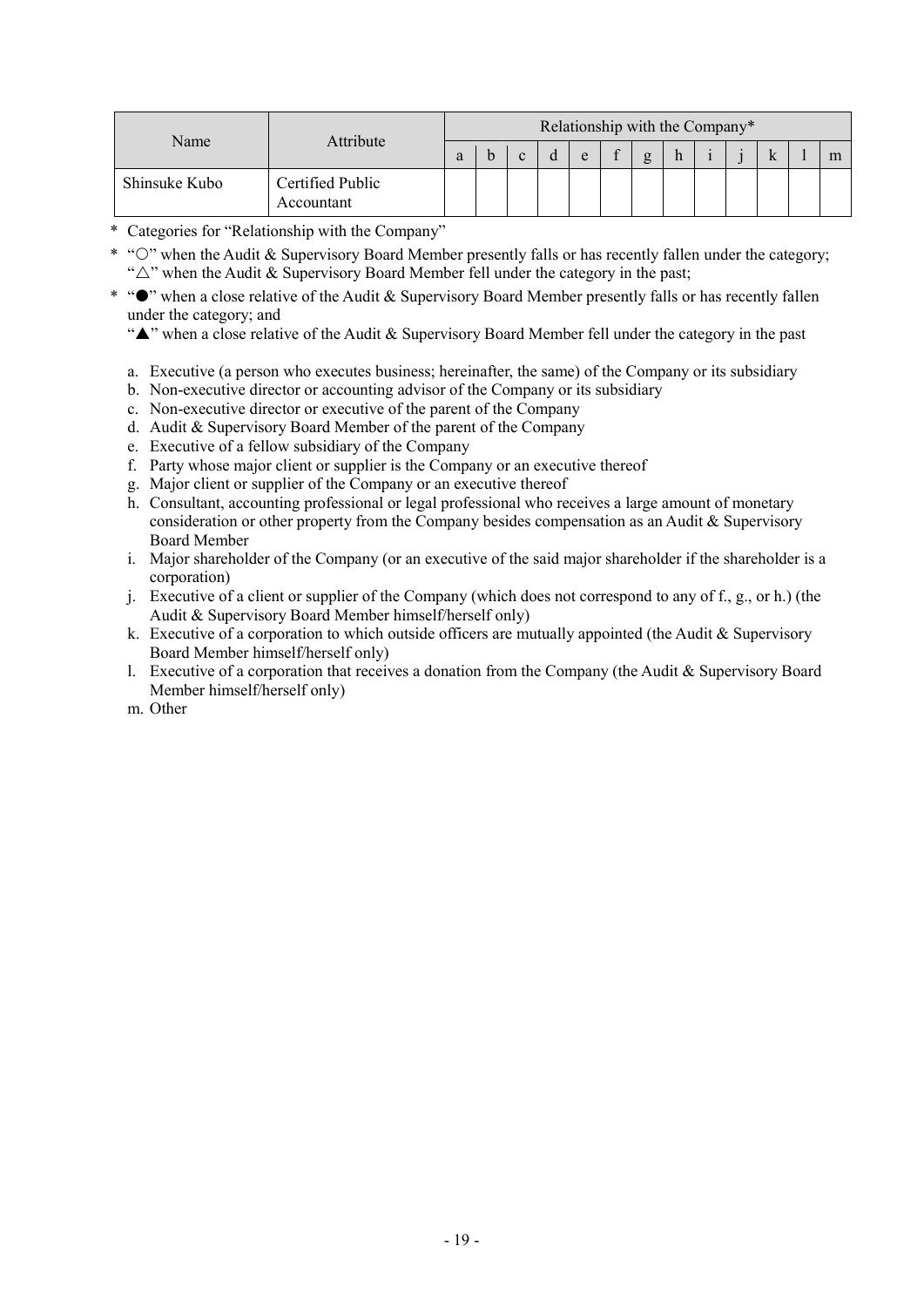Outside Audit & Supervisory Board Members' Relationship With the Company (2)

| Name            | Designation as<br>Independent<br>Officer | Supplementary<br>Explanation of the<br>Relationship | Reasons for Appointment                                                                                                                                                                                                                                                                                                                                                                                                                                                                                                                                                                                                                                                                                                                                                                                                                                                                                                                                                                                                    |
|-----------------|------------------------------------------|-----------------------------------------------------|----------------------------------------------------------------------------------------------------------------------------------------------------------------------------------------------------------------------------------------------------------------------------------------------------------------------------------------------------------------------------------------------------------------------------------------------------------------------------------------------------------------------------------------------------------------------------------------------------------------------------------------------------------------------------------------------------------------------------------------------------------------------------------------------------------------------------------------------------------------------------------------------------------------------------------------------------------------------------------------------------------------------------|
| Atsumi Harasawa | O                                        |                                                     | Ms. Atsumi Harasawa possesses<br>extensive expert knowledge and<br>experience as attorney at law and also<br>has knowledge and experience in the<br>transportation sector by contributing on<br>safety from the technical side being<br>certified as a first class aircraft<br>maintenance technician at Japan Airlines<br>Co., Ltd. Ms. Harasawa does not have<br>prior experience of direct involvement in<br>corporate management apart from being<br>an Outside Auditor, however, the<br>Company judges that her presence will<br>enhance the diversity of its Board<br>member structure, and she will perform<br>effective auditing from an outside<br>independent standpoint as an Outside<br>Audit & Supervisory Board Member.<br>Accordingly, the Company has<br>appointed her as Outside Audit &<br>Supervisory Board Member. As there is<br>no possibility that conflict of interest<br>may occur between Ms. Harasawa and<br>general shareholders, the Company<br>designates her as an independent<br>director. |
| Shinsuke Kubo   | O                                        |                                                     | Mr. Shinsuke Kubo, a CPA in Japan, has<br>a variety of achievements and<br>experiences through his work with both<br>Japanese and foreign audit firms, in the<br>fields of auditing, IPO support, corporate<br>revitalization and M&A. Mr. Kubo also<br>has abundant experience in founding and<br>managing venture businesses and<br>companies that support reactivation of<br>other businesses, the Company judges<br>that he will perform effective auditing<br>from an outside independent standpoint<br>as an Outside Audit & Supervisory<br>Board Member. Accordingly, the<br>Company has appointed him as Outside<br>Audit & Supervisory Board Member.<br>As there is no possibility that conflict of<br>interest may occur between Mr. Kubo<br>and general shareholders, the Company<br>designates him as an independent<br>director.                                                                                                                                                                              |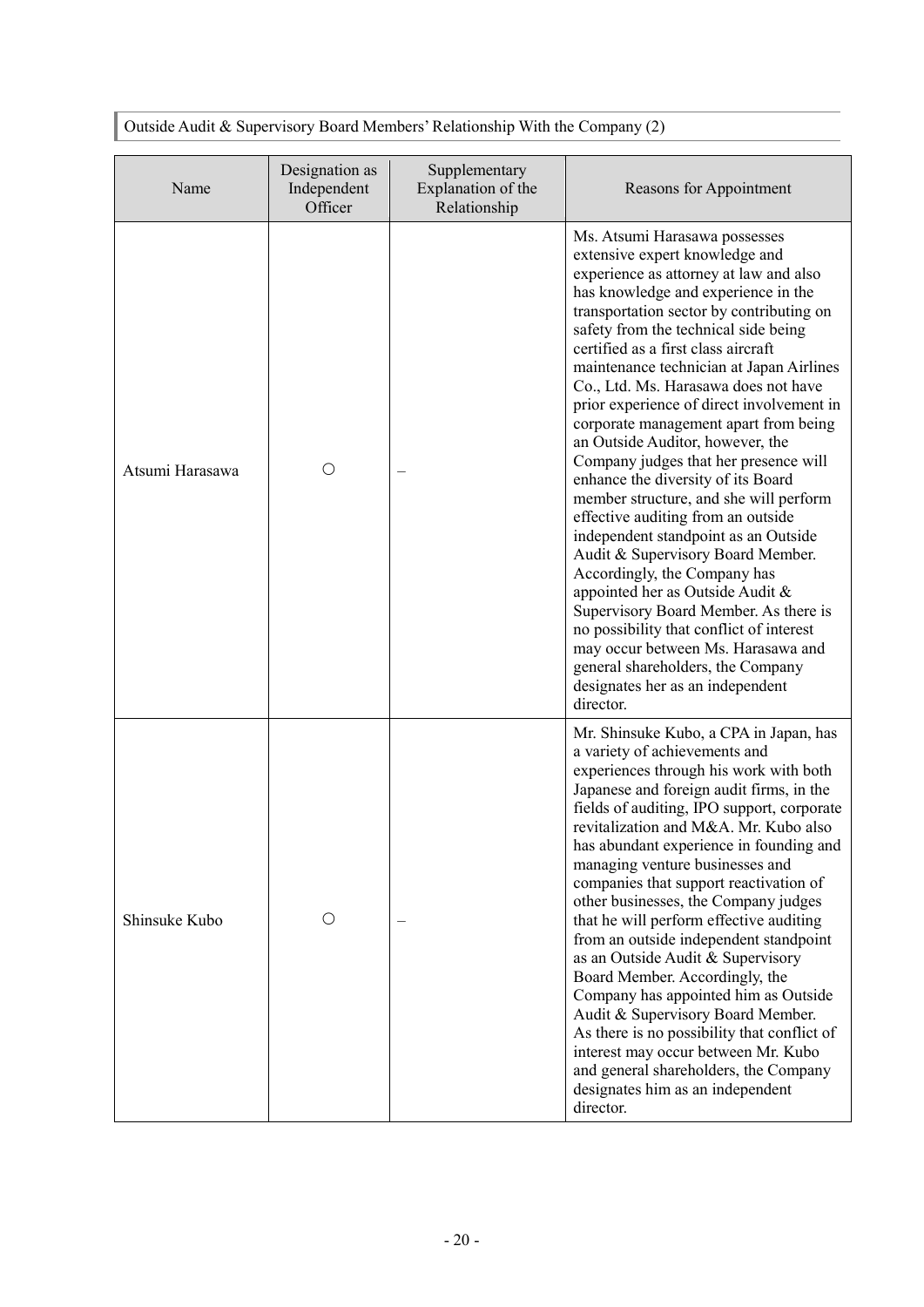#### **[Independent Officers]**

| Number of Independent Officers |  |
|--------------------------------|--|
|                                |  |

Matters Relating to Independent Officers

Please refer to subsection I. 1. 8) [Principle 4.9 Independence Standards and Qualification for Independent Outside Directors], previously in this document, for details on the "Criteria for the Independence of Outside Directors<sup>"</sup>

#### **[Incentives]**

| Implementation of Measures to Provide<br>Incentives to Directors | Performance-linked remuneration |
|------------------------------------------------------------------|---------------------------------|
|                                                                  |                                 |

Supplementary Explanation [Updated]

Pursuant to resolution of its Ordinary General Meeting of Shareholders held on June 24, 2016, the Company has adopted its Board Benefit Trust (BBT) performance-based share remuneration plan with the aim of raising awareness of contributions made with respect to increasing business performance and corporate value over the medium- to long-term by more explicitly clarifying the connection between remuneration for Directors (Executive Directors only) and share value. Under the BBT plan, the Company's shares, etc. are to be delivered through the trust pursuant to the Regulations for Delivery of Shares to Officers as approved by the Board of Directors. The amount of remuneration for Directors who contribute to the trust over four consecutive fiscal years based on the BBT plan shall be a maximum of ¥480 million and Directors shall, in principle, receive shares of the Company upon their retirement.

Moreover, per the meeting of the Board of Directors held on April 26, 2019, the Company has revised its schemes for bonuses and the BBT plan. Accordingly, bonuses which had previously been determined on a per occasion basis shall mainly be linked to business performance targets in single fiscal years, and BBT shall be linked to the Company's total shareholders return (TSR). Through such revisions involving both the bonuses and the BBT plan, the Company aims to strike an optimal balance between short-term performance and increasing corporate value over the medium- to long-term, while providing the Company's officers with sound incentive to facilitate sustainable growth.

Please refer to pages 53 to 55 of the Company's 153rd Annual Securities Report (Japanese only) for details on the Company's policy for determining proportions of remuneration in the form of performance-based remuneration and remuneration other than performance-based remuneration, benchmarks pertaining to performance-based remuneration, methods of determining amounts of such performance-based remuneration, and reasons for having selected such benchmarks.

https://data.swcms.net/file/kline/dam/jcr:4f5cb35e-4e9b-42cc-9789-9edb1e16ebe7/S100LLMF.pdf (Japanese only)

| Recipients of Share Options |  |
|-----------------------------|--|
|-----------------------------|--|

Supplementary Explanation

#### **[Director Remuneration]**

―――

Disclosure of Individual Directors' Remuneration | No individual disclosure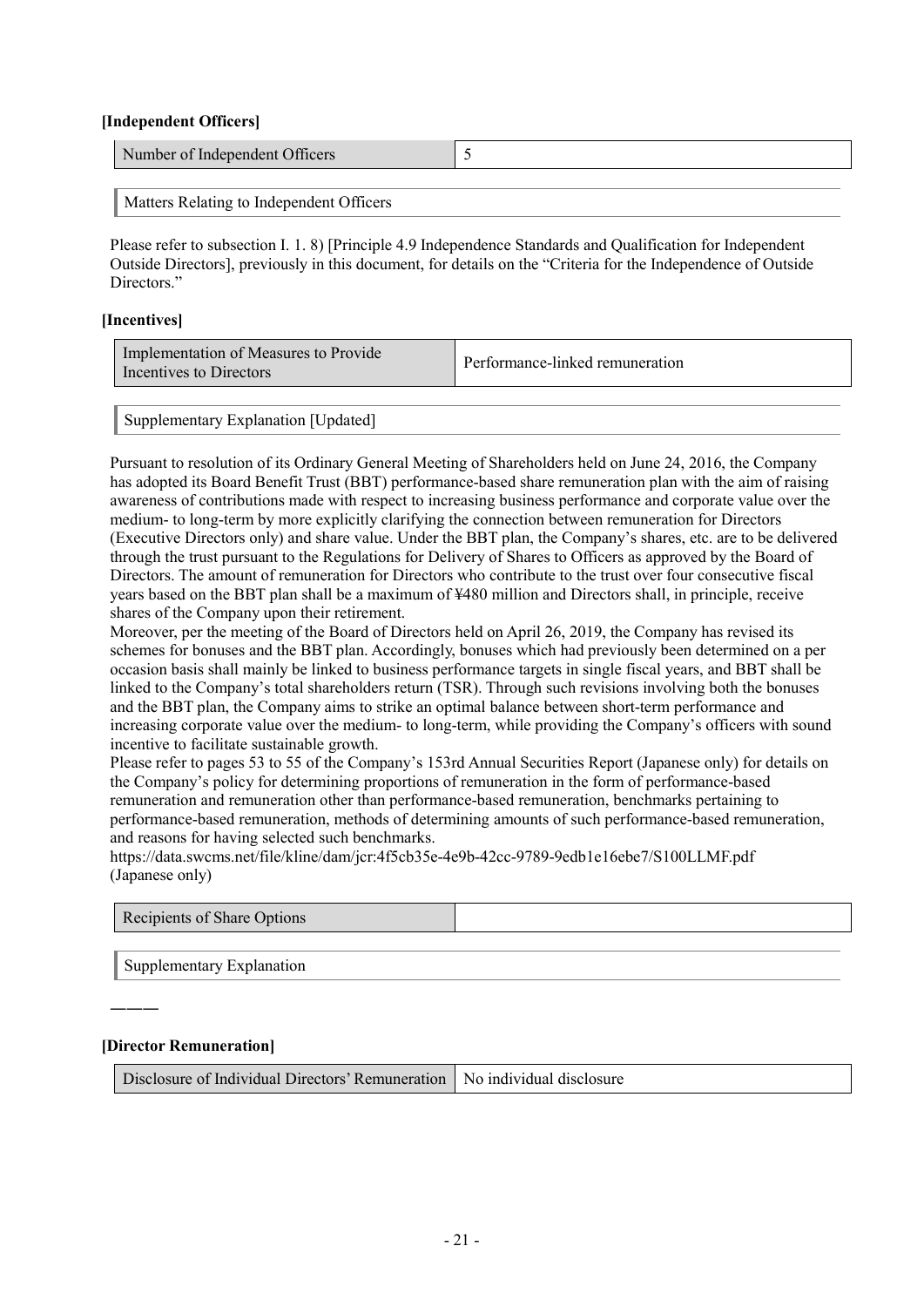#### Supplementary Explanation [Updated]

The Company paid ¥319 million to 12 Directors and ¥84 million to five Audit & Supervisory Board Members as officer's remuneration pertaining to the fiscal year ended March 31, 2021. The above includes remuneration for three Directors and one Audit & Supervisory Board Member who retired from their positions due to the expiration of their terms of office upon the conclusion of the 152nd Ordinary General Meeting of Shareholders held on June 23, 2020.

The above includes ¥1 million of expenses relating to the performance-based share remuneration plan for two Directors.

| Policy for Determining Remuneration Amounts<br>or Calculation Methods Thereof | Established |
|-------------------------------------------------------------------------------|-------------|
|-------------------------------------------------------------------------------|-------------|

Disclosure of Policy for Determining Remuneration Amounts or Calculation Methods Thereof

For Board of Directors policies in determining the remuneration of Directors, please refer to above I 1. 13) [Principle 3.1 (iii) Board of Directors Policies and Procedures in Determining the Remuneration of the Senior Management and Directors].

The remuneration, etc. for Audit & Supervisory Board Members shall solely comprise monthly remuneration. Monthly remuneration for each Audit & Supervisory Board Member is determined after deliberations by Audit & Supervisory Board Members, within the limit of the maximum amount of monthly remuneration for Audit & Supervisory Board Members resolved at the General Meeting of Shareholders.

The retirement benefits plan for Directors and Audit & Supervisory Board Members was terminated in June 2006.

#### **[Supporting System for Outside Directors and/or Audit & Supervisory Board Members]**

The Company shall support the smooth execution of duties of its Outside Directors by having the Corporate Planning Group provide them with briefings and information necessary prior to meetings of the Board of Directors and by furnishing them with reports on important matters of business execution. Moreover, the Company shall establish a framework for assisting the Audit & Supervisory Board Members by appointing employees to assist them and by establishing regulations regarding such appointments. The Company shall ensure that the employees assisting Audit  $&$  Supervisory Board Members maintain independence from the Directors by prohibiting such employees from concurrently performing other duties related to business execution, and having the Audit & Supervisory Board Members themselves subject the employees assisting Audit & Supervisory Board Members to examinations.

#### **[Status of Persons Who Have Retired From a Position Such as Representative Director and President]**

Retired Representative Director and Presidents, etc. Holding Advisory or Any Other Position in the Company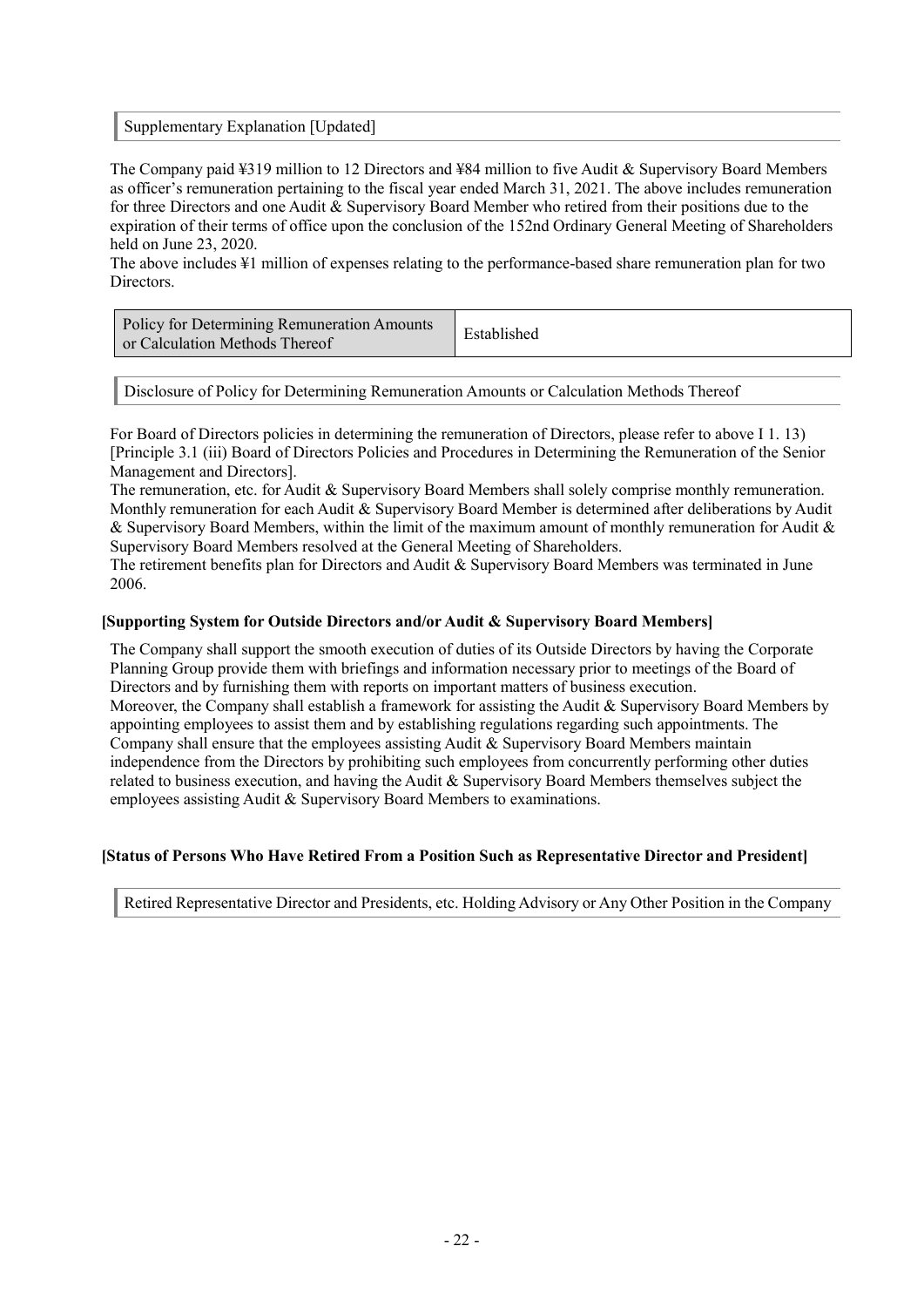| Name             | Title/<br>Position              | Responsibilities                                                                                                                                         | Working Form and Conditions<br>(Full-time/Part-time,<br>Paid/Unpaid, etc.) | Date of<br>Retirement<br>from Position<br>Such as<br>President | Term of<br>Office                                        |
|------------------|---------------------------------|----------------------------------------------------------------------------------------------------------------------------------------------------------|----------------------------------------------------------------------------|----------------------------------------------------------------|----------------------------------------------------------|
| Isao<br>Shintani | Honorary<br>Advisor             | Furnishes advice<br>based on requests<br>from management<br>and engages in<br>activities of<br>industry<br>associations and<br>economic<br>organizations | Part-time/Unpaid                                                           | March 31,<br>2000                                              | N/A                                                      |
| Eizo<br>Murakami | Special<br>Executive<br>Advisor | Furnishes advice<br>based on requests<br>from management<br>and engages in<br>activities of<br>industry<br>associations and<br>economic<br>organizations | Part-time/Paid                                                             | March 31,<br>2019                                              | Subject to<br>upper age<br>limit of<br>internal<br>rules |

Total Number of Retired Representative Director and Presidents, etc. Holding I otal Number of Retired Representative Director and Presidents, etc. Holding 2<br>Advisory or Any Other Position in the Company

Other Matters [Updated]

There is no senior advisor position at the Company because it was terminated in November 2017.

Whereas the Company maintains advisory positions other than above, there are no persons serving as advisors upon retirement of those including Representative Director and President.

The Company's advisors take part in activities of industry associations and other such organizations drawing on their deep experience and knowledge related to the shipping industry. They furthermore furnish appropriate advice upon request .

The Company's advisors are not involved in management and do not attend meetings of the Board of Directors, Nominating Advisory Committee, or Remuneration Advisory Committee.

### **2. Matters on Functions of Business Execution, Audit and Supervision, Nomination and Remuneration Decisions (Overview of Current Corporate Governance System) [Updated]**

#### (Status of business execution)

The Company's Board of Directors is comprised of ten Directors, including four Outside Directors. It determines the fundamental management policies, matters required by laws and regulations, and other important matters regarding the management of businesses, while supervising the execution of duties by the Directors. A meeting of the Board of Directors should be held at least once a month. The Company also adopts a system of making resolutions in writing for the Board of Directors, which enables the flexible operation of the board.

Apart from the Board of Directors, the Company hosts a Management Conference that requires the attendance of the Director and Chairman, Vice President Executive Officer, Executive Officers equivalent to or higher than Senior Executive Officer, Executive Officers responsible for business units, Executive Officers in charge of Corporate Planning, Finance and Accounting as well as Audit & Supervisory Board Members once a week in principle. By doing so, the Company establishes a system that contributes to decision-making by the President & CEO or the delegate based on open discussions.

The attendance at the Board meetings in the fiscal year ended March 31, 2021 is as follows: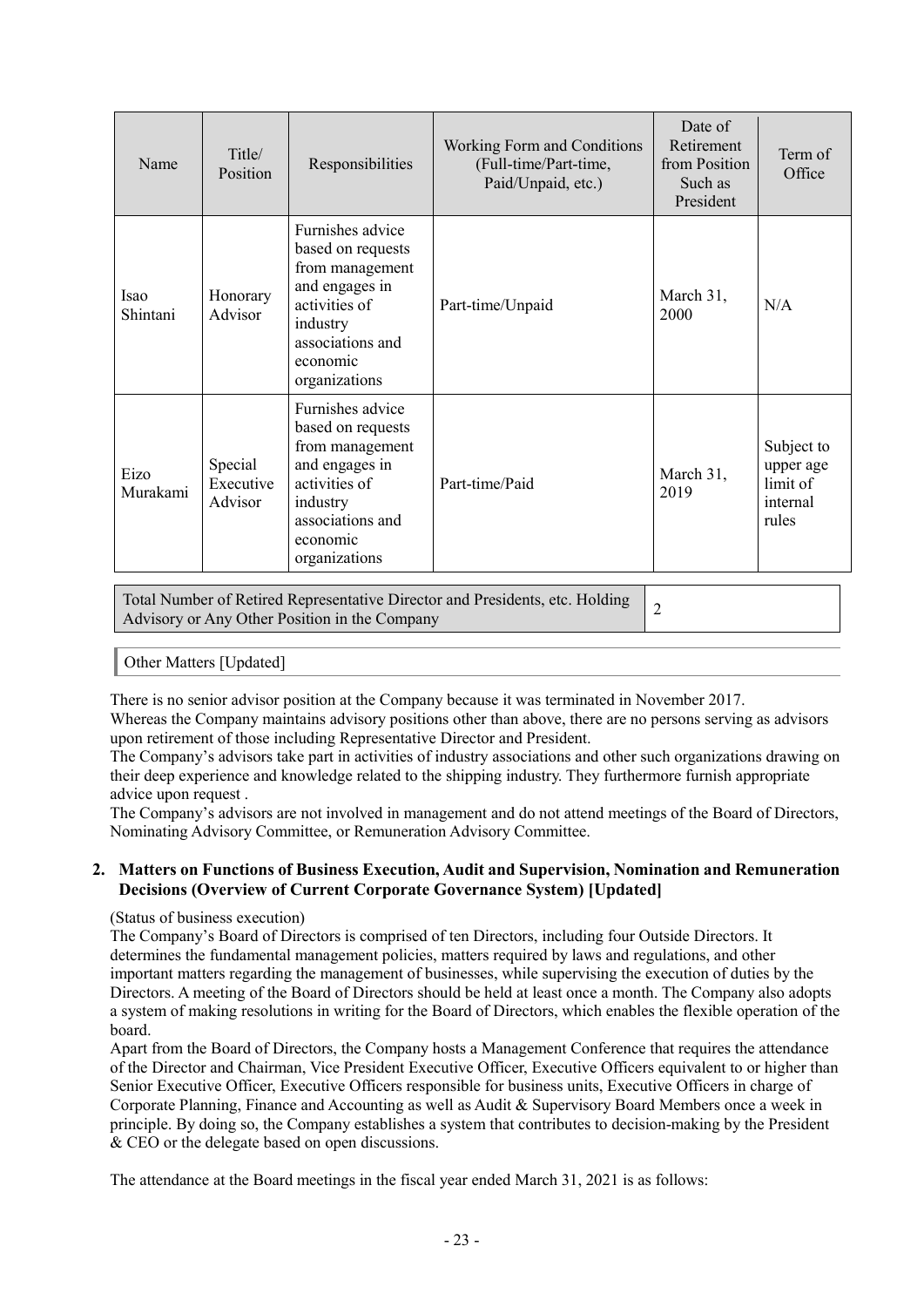| Yukikazu Myochin, Director                          | (Attended 18/18 meetings)                                              |
|-----------------------------------------------------|------------------------------------------------------------------------|
| Atsuo Asano, Director                               | (Attended 18/18 meetings)                                              |
| Yukio Toriyama, Director                            | (Attended 18/18 meetings)                                              |
| Kazuhiko Harigai, Director                          | (Attended 18/18 meetings)                                              |
| Yasunari Sonobe, Director                           | (Attended 13/13 meetings) *Assumed office on June 23, 2020             |
| Makoto Arai, Director                               | (Attended 13/13 meetings) *Assumed office on June 23, 2020             |
| Seiichi Tanaka, Director                            | (Attended 18/18 meetings)                                              |
| Keiji Yamada, Director                              | (Attended 17/18 meetings)                                              |
| Ryuhei Uchida, Director                             | (Attended 18/18 meetings)                                              |
| Kozue Shiga, Director                               | (Attended 18/18 meetings) *Including attendance as Audit & Supervisory |
|                                                     | Board Member before June 2020                                          |
| Eizo Murakami, Director                             | (Attended 5/5 meetings) *Retired from office on June 23, 2020          |
| Harusato Nihei, Director                            | (Attended 5/5 meetings) *Retired from office on June 23, 2020          |
| Akira Okabe, Director                               | (Attended 5/5 meetings) *Retired from office on June 23, 2020          |
| Tsuyoshi Yamauchi, Audit & Supervisory Board Member | (Attended 18/18 meetings)                                              |
| Kunihiko Arai, Audit & Supervisory Board Member     | (Attended 18/18 meetings)                                              |
| Atsumi Harasawa, Audit & Supervisory Board Member   | (Attended 18/18 meetings)                                              |
| Shinsuke Kubo, Audit & Supervisory Board Member     | (Attended 13/13/ meetings)                                             |
|                                                     | * Assumed office on June 23, 2020                                      |

(Reasons for adopting the system of a company with Audit & Supervisory Board) The Company has four Audit & Supervisory Board Members as of June 23, 2020. The Company has adopted this system upon having deemed it to be effective with respect to corporate governance amid a scenario where legal revisions in recent years have strengthened the authority and independence of Audit & Supervisory Board Members. Meanwhile, the Company recognizes that its corporate governance is functioning appropriately under the system which encompasses the Board of Directors, Audit & Supervisory Board, Management Conference and other such bodies, given that procedures being carried out in a manner sufficiently aligned with legal code.

(Status of accounting audit)

The Company has entered into an audit contract with an auditing firm (Ernst  $&$  Young ShinNihon LLC) which performs audits from a standpoint of fairness and impartiality.

| Name of the certified public accountants $\frac{1}{1}$<br>who executed the audit duties | Affiliated auditing firm              |
|-----------------------------------------------------------------------------------------|---------------------------------------|
| Kazuya Kitazumi                                                                         | $/$ Ernst & Young ShinNihon LLC       |
| Satoshi Uchida                                                                          | $\angle$ Ernst & Young Shin Nihon LLC |
| Masashi Kobayashi                                                                       | $\angle$ Ernst & Young ShinNihon LLC  |
|                                                                                         |                                       |

| Audit operations assistants |    |
|-----------------------------|----|
| Certified Public Accountant | 14 |
| Other assistants            | 36 |

(Status of nomination of candidates for the Directors and the Audit & Supervisory Board Members) In accordance with the qualifications stipulated in the Guidelines, the Board of Directors shall select candidates for the Directors and the Audit & Supervisory Board Members upon the fair, transparent and rigorous deliberations and recommendations of the Nominating Advisory Committee and also subject to the consent of the Audit & Supervisory Board as to candidates for the Audit & Supervisory Board Member.

(Status of determination of remuneration for the Senior Management and the Directors) The Company shall decide the remuneration subject to the fair deliberations and recommendations of the Remuneration Advisory Committee, which was established in November 2015.

#### (Status regarding limited liability contract)

The Company's Articles of Incorporation stipulate that, pursuant to the provisions of Article 427, Paragraph (1) of the Companies Act, the Company may conclude limited liability contracts as prescribed in Article 423, Paragraph (1) of the said Act with Directors (excluding Executive Directors) and Audit & Supervisory Board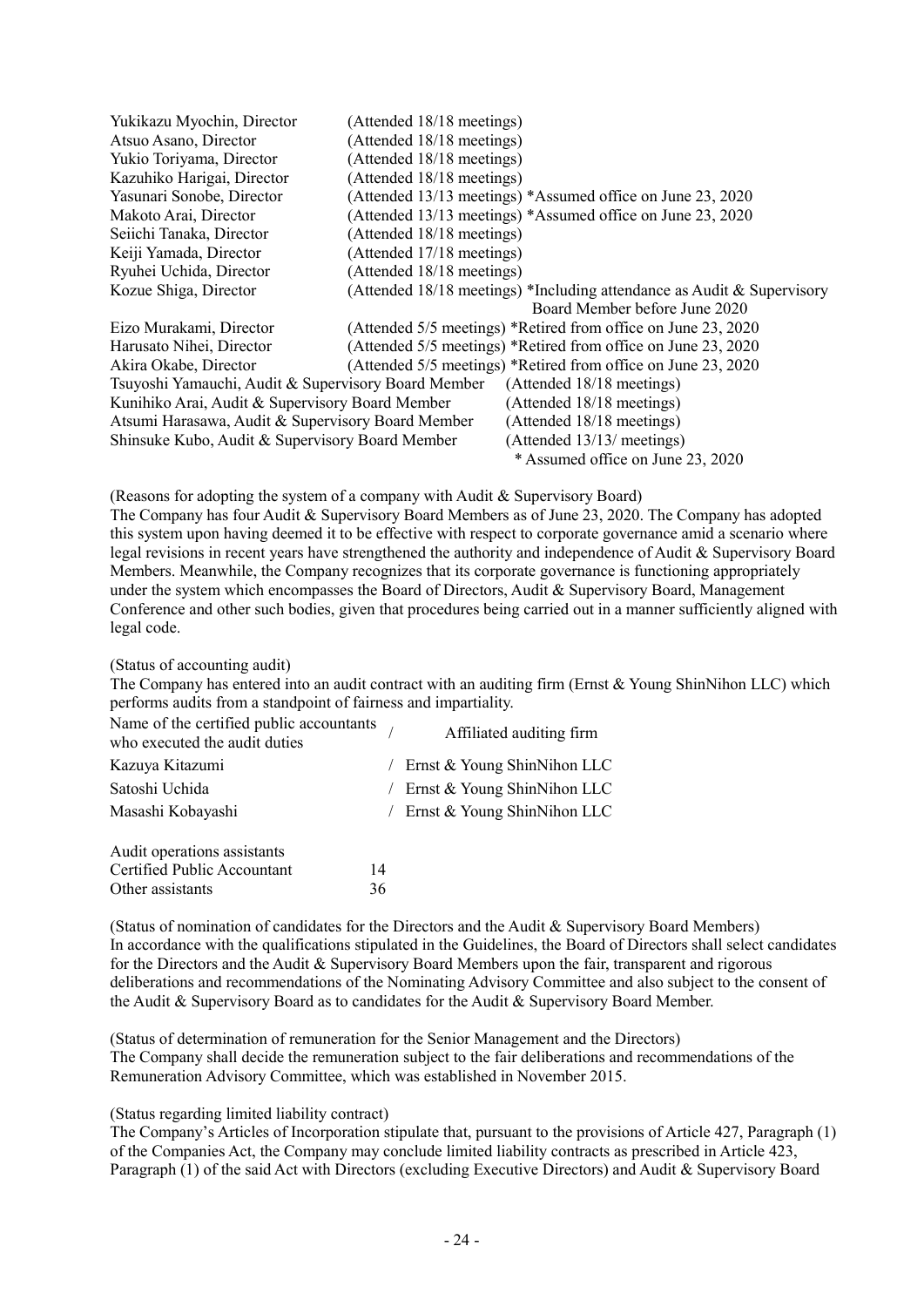Members. Based on the provisions, the Company has concluded limited liability contracts with Non-Executive Directors Keiji Yamada, Ryuhei Uchida, Kozue Shiga and Tsuyoshi Kameoka, as well as all Audit & Supervisory Board Members. When acting in good faith and in the absence of any serious negligence, the limit of liability on the basis of any such contract will amount to either ¥10 million or an amount stipulated by laws and regulations, whichever amount may be higher.

# **3. Reasons for Adoption of Current Corporate Governance System [Updated]**

The Company strives to streamline business execution by strengthening the supervisory function and delegating authority to Unit Supervising Executive Officers, which has involved adopting a Board of Directors and a Unit Supervisory System encompassing multiple Outside Directors. The Company has adopted its current system under which it strives to maintain and improve the effectiveness of its audits by coordinating efforts of the Audit & Supervisory Board Members and the Internal Audit Group, premised on the notion that such a system enables the Company to respond to its commitment bestowed on it by its shareholders and other stakeholders. The Company adopted the Unit Supervisory System in April 2016 with the aim of taking appropriate risk and identifying business execution responsibility upon having appointed Unit Supervising Executive Officers to oversee multiple divisions positioned under the President  $&$  CEO who spearheads execution. For details, please refer to the Company's website.

https://www.kline.co.jp/en/csr/governance/corporate\_governance.html

Moreover, the Company's Outside Directors monitor management and business execution from an independent and objective standpoint during meetings of the Board of Directors, drawing on their diverse experience and knowledge which they have compiled through management of large organizations such as business enterprises.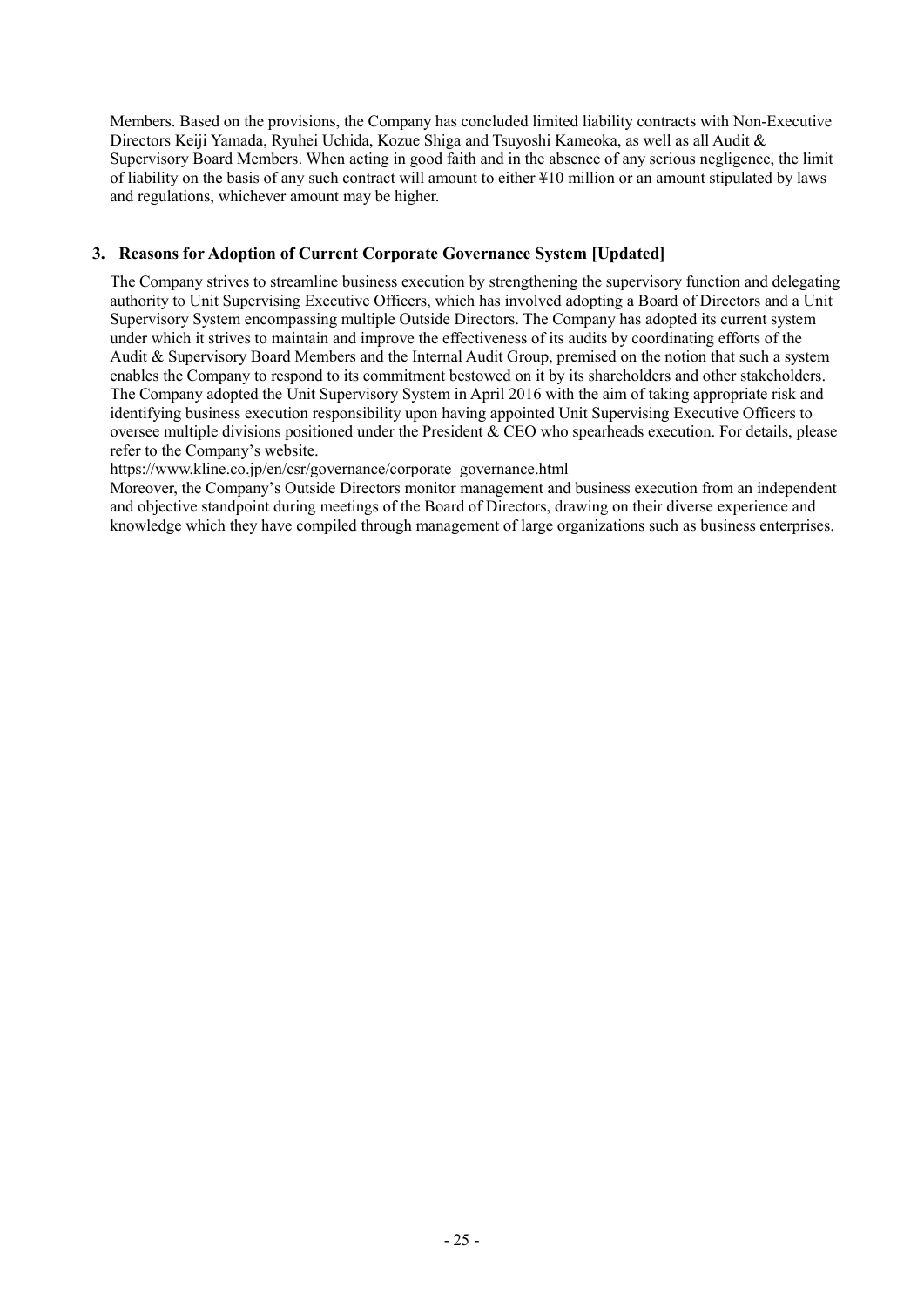# **III. Implementation of Measures for Shareholders and Other Stakeholders**

|                                                                                                                                                | <b>Supplementary Explanations</b>                                                                                                                                                                                                                                                                        |
|------------------------------------------------------------------------------------------------------------------------------------------------|----------------------------------------------------------------------------------------------------------------------------------------------------------------------------------------------------------------------------------------------------------------------------------------------------------|
| Early Notification of General                                                                                                                  | The Company sends the notification out approximately three weeks before                                                                                                                                                                                                                                  |
| Meeting of Shareholders                                                                                                                        | the General Meeting of Shareholders.                                                                                                                                                                                                                                                                     |
| Scheduling AGMs Avoiding                                                                                                                       | The General Meetings of Shareholders have been scheduled on non-peak                                                                                                                                                                                                                                     |
| the Peak Day                                                                                                                                   | days.                                                                                                                                                                                                                                                                                                    |
| Allowing Electronic or                                                                                                                         | In 2006, the Company adopted a system that enables shareholders to                                                                                                                                                                                                                                       |
| Magnetic Exercise of Voting                                                                                                                    | exercise their voting rights online via the Internet and through other such                                                                                                                                                                                                                              |
| Rights                                                                                                                                         | means.                                                                                                                                                                                                                                                                                                   |
| Participation in Electronic<br>Voting Platform and Other<br>Efforts to Enhance the Voting<br><b>Environment</b> for Institutional<br>Investors | The Company participates in the Electronic Voting Platform and otherwise<br>considers options for offering greater convenience to institutional investors<br>with respect to exercising their voting rights.                                                                                             |
| <b>Providing Convocation Notice</b>                                                                                                            | The Company prepares full English-language versions of its Convocation                                                                                                                                                                                                                                   |
| in English (Translated Fully or                                                                                                                | Notices and Business Reports and posts them to the Tokyo Stock Exchange                                                                                                                                                                                                                                  |
| Partially)                                                                                                                                     | and to its corporate website.                                                                                                                                                                                                                                                                            |
| Other                                                                                                                                          | The Company posts its Convocation Notices (containing the Business<br>Report) and notifications of resolutions of its General Meetings of<br>Shareholders to the Tokyo Stock Exchange and to its corporate website.<br>The Convocation Notices are posted six days prior to sending out such<br>notices. |

# **1. Measures to Energize General Meeting of Shareholders and Smooth Exercise of Voting Rights**

# **2. IR Activities [Updated]**

|                                                        | Supplementary Explanations                                                                                                                                                                                                                                                                                                                                                                                                                                                                                                                                                                                                 | Explanation by<br>Representative |
|--------------------------------------------------------|----------------------------------------------------------------------------------------------------------------------------------------------------------------------------------------------------------------------------------------------------------------------------------------------------------------------------------------------------------------------------------------------------------------------------------------------------------------------------------------------------------------------------------------------------------------------------------------------------------------------------|----------------------------------|
| Preparation and Publication of<br>Disclosure Policy    | Specifics of the Disclosure Policy are disclosed in<br>the Guidelines<br>(https://www.kline.co.jp/en/csr/governance/corporate<br>governance/main/00/teaserItems1/01/linkList/0/link<br>/corporategovernanceguidelines.pdf) and the IR<br>Policy<br>(https://www.kline.co.jp/en/ir/management/policy.ht<br>ml) via the corporate website. Furthermore, by<br>adding the Fair Disclosure Policy to the IR Policy,<br>the Company has clearly stated its response to the<br>Fair Disclosure Rules specified in the Financial<br>Instruments and Exchange Act and other related laws<br>that came into force on April 1, 2018. |                                  |
| Regular Investor Briefings for<br>Individual Investors | The Company participates in briefing sessions<br>organized by securities companies and other such<br>entities, holds online investor briefings via the<br>Internet, and otherwise conveys information through<br>its corporate website.                                                                                                                                                                                                                                                                                                                                                                                    | Established                      |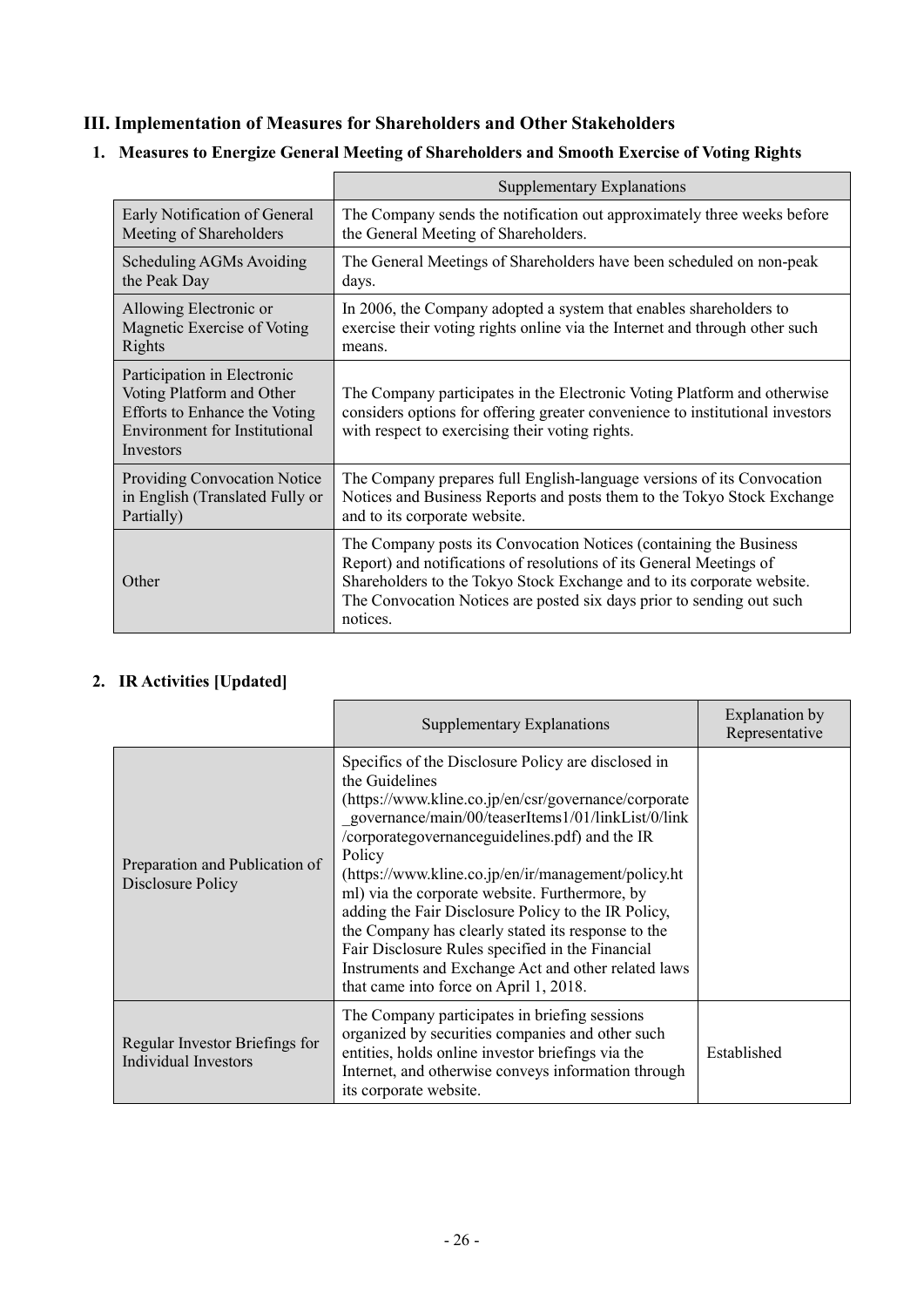|                                                                                  | <b>Supplementary Explanations</b>                                                                                                                                                                                                                                                                                                                                                                                                                                                                                                                                                                                                                                                                                                                                                                               | <b>Explanation</b> by<br>Representative |
|----------------------------------------------------------------------------------|-----------------------------------------------------------------------------------------------------------------------------------------------------------------------------------------------------------------------------------------------------------------------------------------------------------------------------------------------------------------------------------------------------------------------------------------------------------------------------------------------------------------------------------------------------------------------------------------------------------------------------------------------------------------------------------------------------------------------------------------------------------------------------------------------------------------|-----------------------------------------|
| Regular Investor Briefings for<br>Analysts and Institutional<br><b>Investors</b> | The Company holds financial results briefings on a<br>quarterly basis and organizes individual interviews<br>on a regular basis for analysts and institutional<br>investors in Japan. In addition, the Company holds<br>small meetings, business briefings, and facility tours.                                                                                                                                                                                                                                                                                                                                                                                                                                                                                                                                 | Established                             |
| Regular Investor Briefings for<br><b>Overseas Investors</b>                      | The Company's dialogue with overseas institutional<br>investors involves individual interviews in Europe,<br>the U.S., and Asia, and participation in conferences<br>organized by securities companies. In addition, the<br>Company holds individual interviews and small<br>meetings with overseas institutional investors. The<br>Company distributes investor briefing session<br>materials, audio content, Financial Reports(summary<br>and Q&A) and other such information in English<br>upon release of its quarterly financial results.<br>(https://www.kline.co.jp/en/ir/library/presentation.ht<br>ml)                                                                                                                                                                                                 | Established                             |
| Posting of IR Materials on<br>Website                                            | The Investor Relations page of the Company's<br>website (https://www.kline.co.jp/en/ir.html) contains<br>IR News, Financial Highlights, Financial<br>Reports(summary and Q&A) and audio recordings<br>(Japanese only), "K" LINE REPORT, the<br>FACTBOOK, brochures issued for shareholders and<br>investors (Japanese only), Annual Securities Reports<br>(Japanese only) and Quarterly Reports (Japanese<br>only), business briefing materials, online briefing<br>movies for individual investors, and Financial and<br>Performance Information including Shipping Market<br>Information. It also contains Japanese and English<br>language versions of materials and information that<br>facilitate understanding of the Company, including a<br>profile of the Company and an overview of its<br>strengths. |                                         |
| <b>Establishment of Department</b><br>and/or Manager in Charge of<br>$_{\rm IR}$ | The Company has established the IR and ESG<br>Promotion Team of the Corporate Sustainability, IR<br>and Communication Group as the department in<br>charge of investor relations, and investor relations<br>activities are carried out by the President, Chief<br>Financial Officer (CFO), Executive Officer in charge<br>of Corporate Sustainability, IR and Communication,<br>and the General Manager and staff of the Corporate<br>Sustainability, IR and Communication Group.                                                                                                                                                                                                                                                                                                                               |                                         |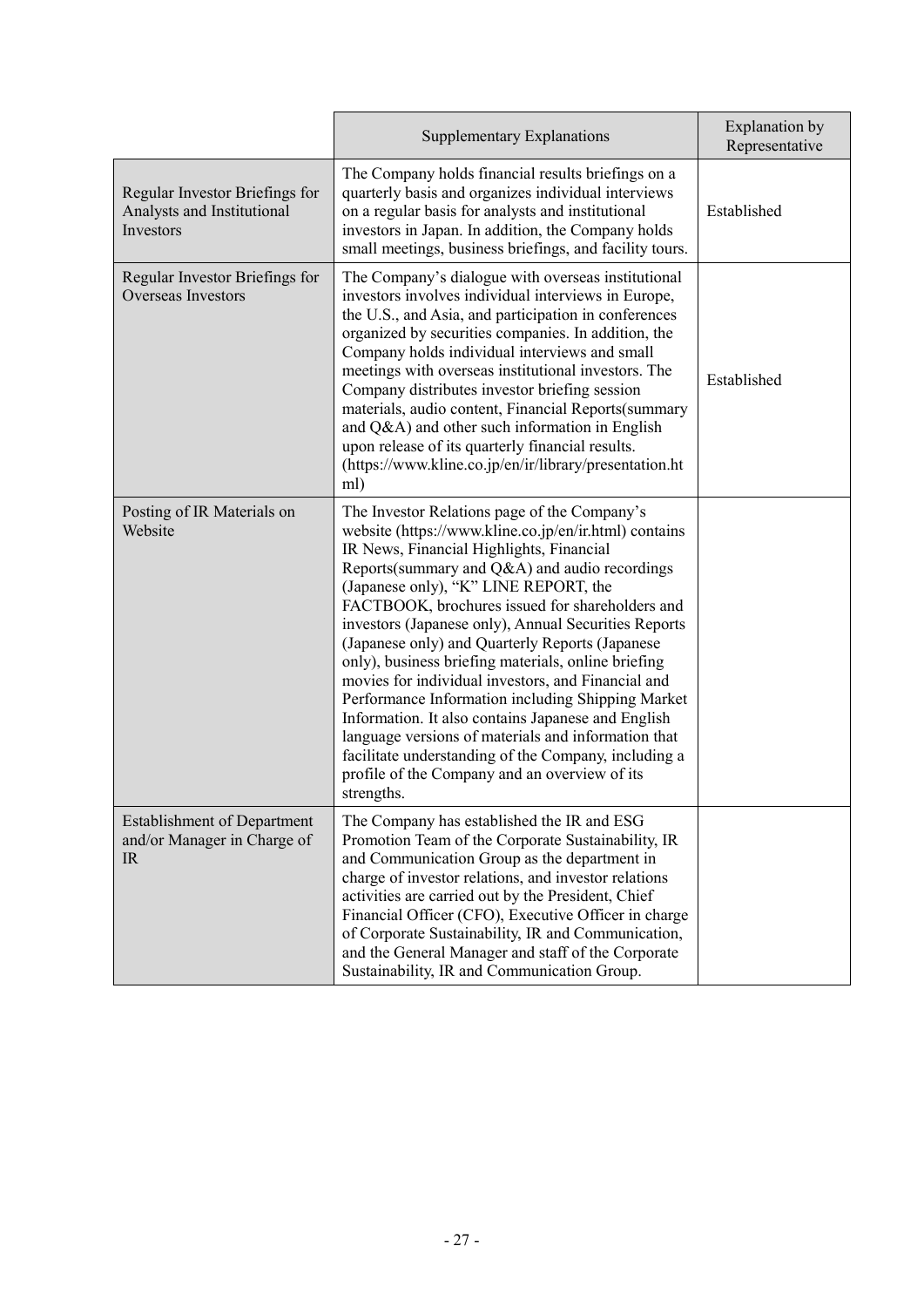# **3. Measures to Ensure Due Respect for Stakeholders [Updated]**

|                                                                                 | <b>Supplementary Explanations</b>                                                                                                                                                                                                                                                                                                                                                                                                                                                                                                                                                                                                                                                                                                                                                                                                                                                                                                                                                                                                                                                                                                                                                                                                                                                                                                                                                                                                                                                                                                                                                                                                                                                                                                                                                                                                           |  |
|---------------------------------------------------------------------------------|---------------------------------------------------------------------------------------------------------------------------------------------------------------------------------------------------------------------------------------------------------------------------------------------------------------------------------------------------------------------------------------------------------------------------------------------------------------------------------------------------------------------------------------------------------------------------------------------------------------------------------------------------------------------------------------------------------------------------------------------------------------------------------------------------------------------------------------------------------------------------------------------------------------------------------------------------------------------------------------------------------------------------------------------------------------------------------------------------------------------------------------------------------------------------------------------------------------------------------------------------------------------------------------------------------------------------------------------------------------------------------------------------------------------------------------------------------------------------------------------------------------------------------------------------------------------------------------------------------------------------------------------------------------------------------------------------------------------------------------------------------------------------------------------------------------------------------------------|--|
| Provisions to Ensure Due<br>Respect for Stakeholders in<br>Internal Rules, etc. | The Company has established the Charter of Conduct for "K" Line Group<br>Companies and the "K" Line Implementation Guideline for Charter of<br>Conduct. The Charter of Conduct for "K" Line Group Companies is<br>intended to clearly state principles of behavior for Group companies.<br>Accordingly, it declares that companies of the "K" LINE Group are to act<br>in accordance with principles of the Charter of Conduct, thereby<br>remaining aware that growth or Group companies must be in harmony<br>with society, premised on the fundamental notion that business activities<br>are to respect human rights and comply with applicable laws, regulations<br>and other norms of behavior. In addition, the "K" Line Implementation<br>Guideline for Charter of Conduct encompasses the Company's<br>relationships with its respective stakeholders in stipulating specific<br>guidelines for executing the Charter of Conduct for "K" Line Group<br>Companies.<br>· The Company has established the Sustainability Management Promotion<br>Committee in order to promote sustainability management of "K" LINE<br>Group and to improve its corporate value. It consists of the Executive<br>Officers responsible for relevant units and is chaired by the President.                                                                                                                                                                                                                                                                                                                                                                                                                                                                                                                                                            |  |
| Implementation of<br><b>Environmental Activities, CSR</b><br>Activities, etc.   | The Company grasps sustainability management with two larges<br>frameworks of "managing the impact of business activities" and "creating<br>new values," and aims to build a management structure that emphasizes<br>social responsibility based on these frameworks.<br>The Company has established medium- to long-term goals toward<br>resolving priority themes of sustainability that have been identified<br>through stakeholder dialogue, and has furthermore drawn up single fiscal-<br>year targets toward achieving such goals.<br>Thirteen companies of the Group have obtained ISO 14001 certification<br>and have established environmental management systems encompassing<br>vessel operations. Moreover, the Company promotes environmental<br>conservation through the Group's worldwide environmental Drive Green<br>Network.<br>· World's top-level safe operational system enlisting quality standards<br>derived from the Company's proprietary expertise<br>Customers and business partners:<br>* Cooperation in conserving the environment and<br>contributing to society<br>Fair business transactions without discrimination<br>· Shareholders and investors: The Charter of Conduct for "K" Line Group<br>Companies and the "K" Line Implementation Guideline for Charter of<br>Conduct stipulate that the Company is to develop relationships of trust<br>through extensive communications with its shareholders and other<br>investors.<br>Employees:<br>* Equal opportunity in hiring and treatment<br>* Stratified training suited to improving professional<br>competency<br>* Ensuring health and safety of the workplace<br>Society: Social action programs including those that entail exchange<br>with local communities in Japan and abroad, disaster relief, and support<br>for environmental projects |  |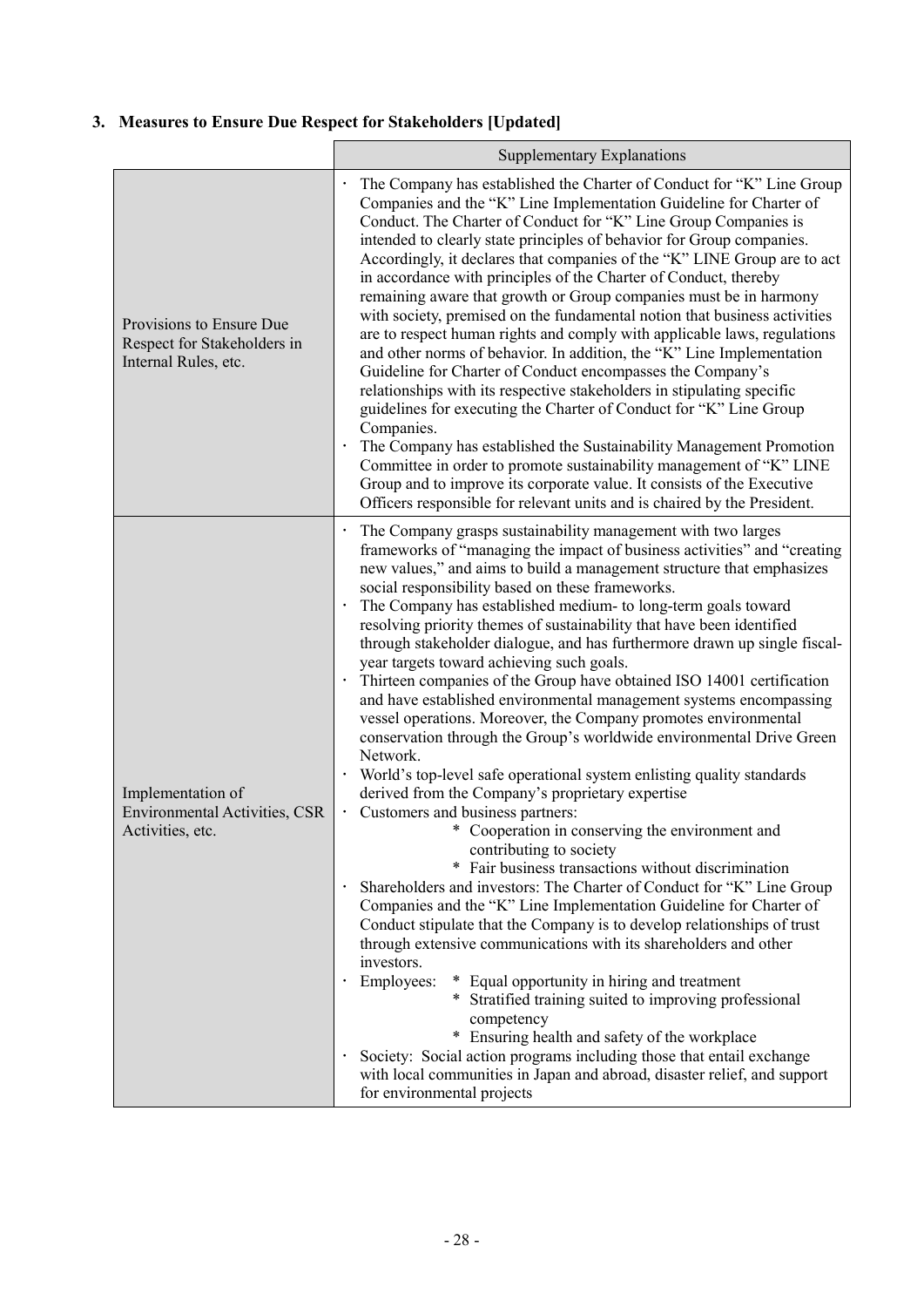|                                                                         | <b>Supplementary Explanations</b>                                                                                                                                                                                                                                                                                                                                                                                                                                                                                                                                                                                                                                                                                                                                                                                                                                                                            |
|-------------------------------------------------------------------------|--------------------------------------------------------------------------------------------------------------------------------------------------------------------------------------------------------------------------------------------------------------------------------------------------------------------------------------------------------------------------------------------------------------------------------------------------------------------------------------------------------------------------------------------------------------------------------------------------------------------------------------------------------------------------------------------------------------------------------------------------------------------------------------------------------------------------------------------------------------------------------------------------------------|
| Formulation of Policies for<br>Information Provision to<br>Stakeholders | The Company complies with laws, rules, regulations, etc., relating to<br>disclosure of Company information such as the Companies Act, the<br>Financial Instruments and Exchange Act, the Rules and Regulations of the<br>stock exchanges where the Company's stock is listed, the Unfair<br>Competition Prevention Act, and the Act on the Protection of Personal<br>Information, and furthermore provides information to each of its<br>stakeholders in a timely and impartial manner. The Company establishes<br>"IR Policy" in which standards and methods of disclosure with regard to<br>information to be disclosed to shareholders and investors are stipulated, and<br>also establishes "Fair Disclosure Policy" which is the basic principle for fair<br>information disclosure. The both Policies are posted on the Company's<br>website:<br>https://www.kline.co.jp/en/ir/management/policy.html. |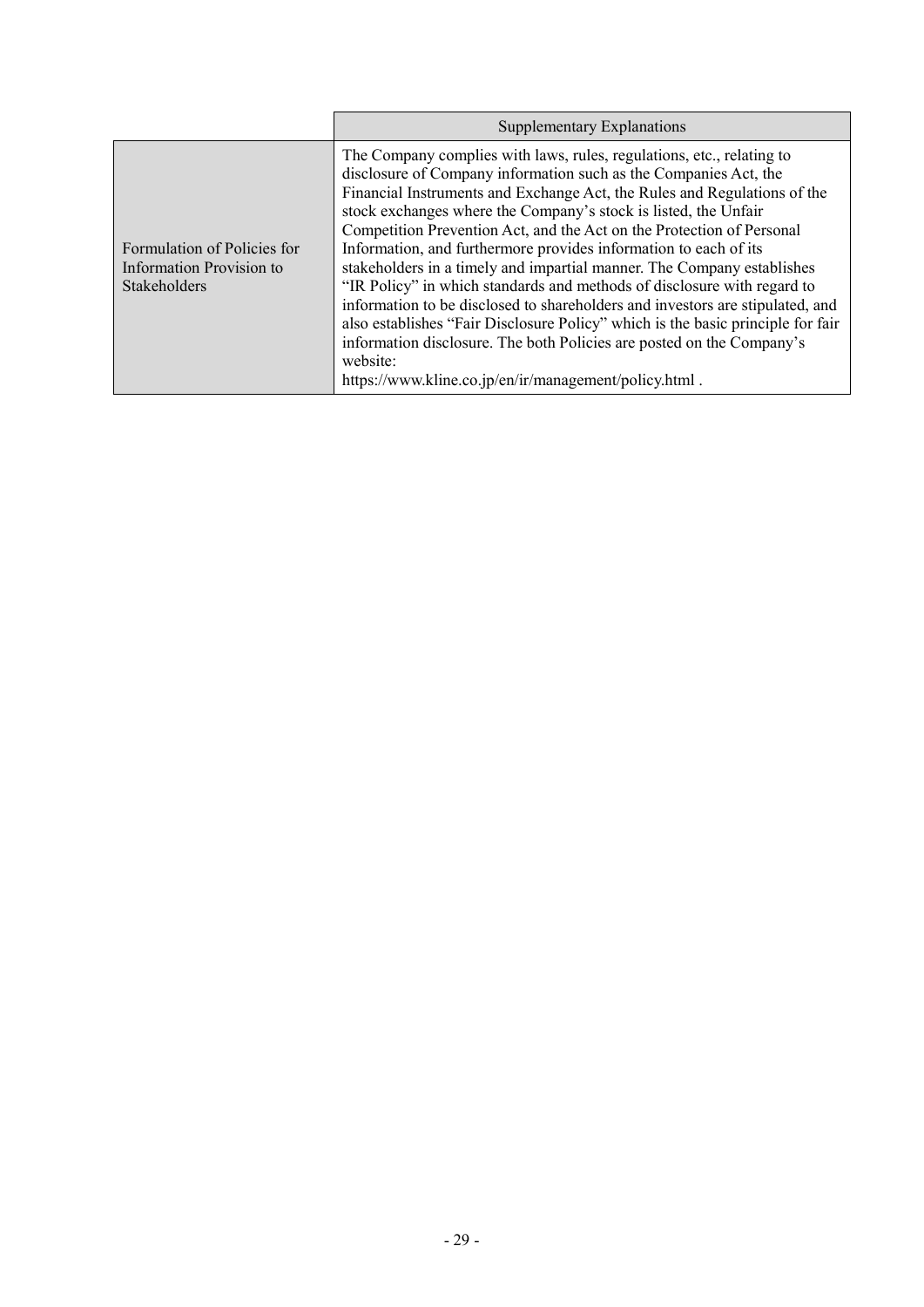# **IV. Matters Related to Internal Control System**

### **1. Basic Views on Internal Control System and Progress of System Development [Updated]**

The Board of Directors passed a resolution with respect to the Company's internal control system in May 2006, and the Company subsequently made a series of revisions. The Company is currently expanding the internal control system across the Group, established as follows.

#### I. Basic framework regarding internal control

The Company continues its efforts to establish a system to ensure the execution of duties by its Directors in compliance with laws and regulations and the Articles of Incorporation, as well as a system to ensure the appropriateness of businesses of the corporate group comprised of the Company and its subsidiaries (hereinafter, the "Group") specified by laws and regulations.

To be precise, the Company's Board of Directors assumes responsibility for establishing an internal control system, evaluating its effectiveness and ensuring its functions.

Currently, the Company establishes the following systems and will strive to review and improve them on a continuous basis and as necessary in order to enhance the effectiveness of its internal control.

- II. Internal control system
- 1. System to ensure the execution of duties by the Company's Directors, Executive Officers and employees in compliance with laws and regulations as well as the Articles of Incorporation

The Company has established the Charter of Conduct for "K" Line Group Companies and the "K" Line Implementation Guideline for Charter of Conduct, in which the compliance of the Group with laws and regulations as well as business ethics is specified as one of the principles of the conduct. The Directors are required to ensure thorough implementation of compliance and establish an effective internal system in order to achieve it. To that end, the Company constantly implements the following measures:

- (1) The Company promotes the appropriate management of the Board of Directors in accordance with the Rules for the Board of Directors, in order to ensure the executions of duties by the Directors in compliance with laws and regulations as well as the Articles of Incorporation.
- (2) The Company establishes the Rules for Executive Officers, which specify matters to be complied with by the Executive Officers in order to ensure that the execution of duties by the Executive Officers appointed by the Board of Directors is in compliance with laws and regulations as well as the Articles of Incorporation, and promotes the active and faithful execution of the business delegated to them.
- (3) The Company establishes internal rules such as the Rules for Employees in order to ensure the execution of duties by the employees in compliance with laws and regulations as well as the Articles of Incorporation.
- (4) The Internal Audit Group supports the performance of responsibilities by the Board of Directors regarding the establishment, maintenance and improvement of the internal control system through the supervision and verification of the system.
- (5) The Company establishes the Compliance Committee chaired by the President & CEO and strives to develop and maintain its compliance system.
- (6) The Company establishes a whistle-blowing system called the Hotline System in order to identify and appropriately handle legal violations and other compliance issues at an early stage. The Group specifies some internal contacts as well as a law firm as an external contact for whistle-blowers. This system is managed under the Rules for the Hotline System.
- 2. System for retaining and managing information pertaining to the execution of duties by the Company's **Directors**

The Company appropriately retains and manages information regarding the execution of duties by its Directors in the form of fully searchable data that ensures the availability of perusal at any time, in accordance with the Rules for the Board of Directors and the Regulations for Documentation during the period specified by such rules and regulations.

3. Rules and systems for the Company to manage risks of loss

The Company remains aware of the risks, as listed below, inherent in the course of conducting business. Accordingly, we develop systems for identifying and managing the risks as well as addressing the respective risks.

(1) Risks related to safe operation of vessels (including incidents involving seawater contamination)

(2) Risks related to major disasters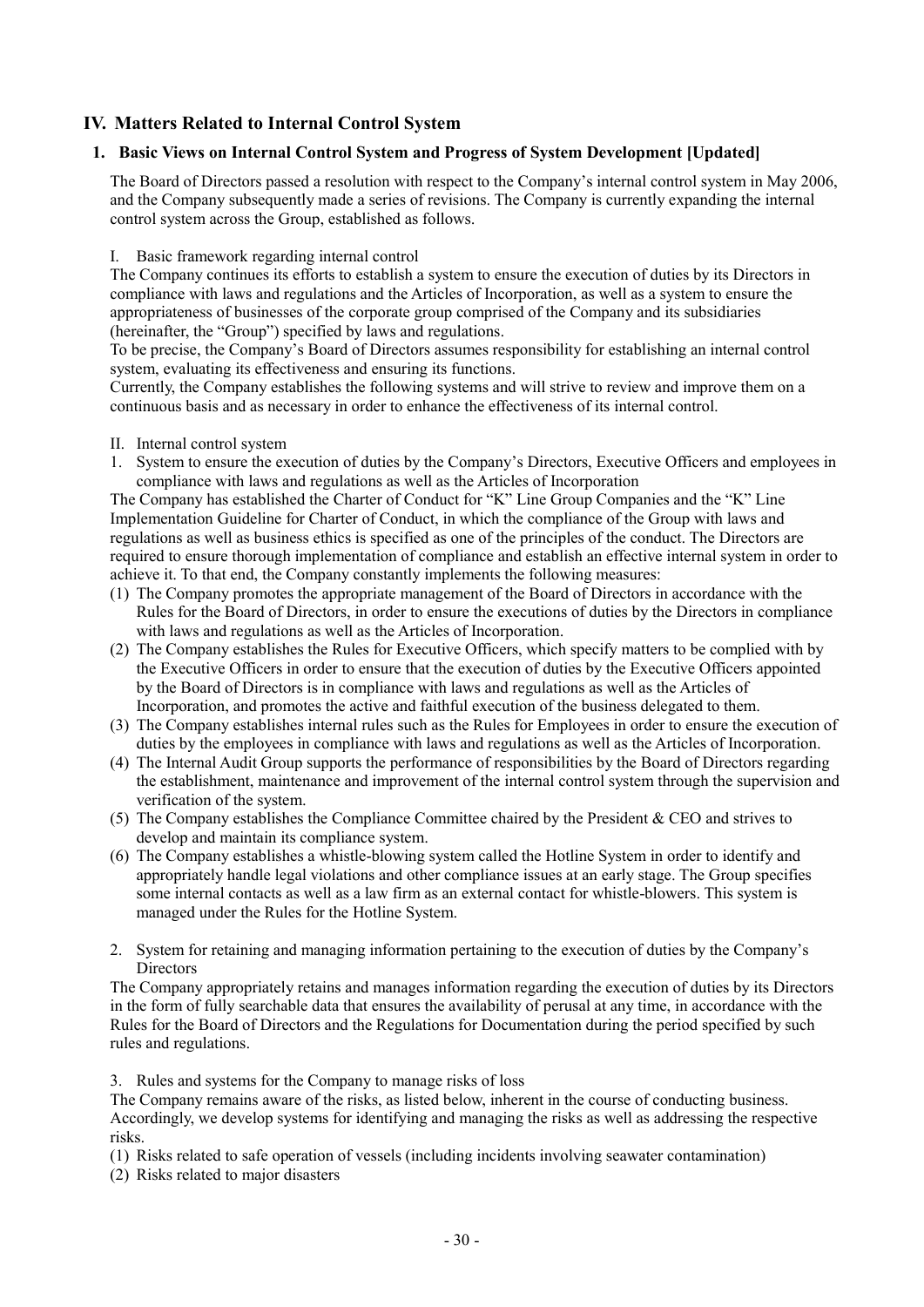#### (3) Risks related to compliance

(4) Other management risks

The Company establishes crisis and risk management systems which has involved drawing up its Crisis Management Regulations to ensure the Company fulfills its social responsibility as a corporation in the event of a crisis whereby a risk materializes. The Company has established committees to address each of the aforementioned risks, and has accordingly established the Crisis Management Committee as a body that unifies the four committees and otherwise controls and facilitates overall crisis and risk management initiatives.

| Committee's Name                | <b>Function</b>                                                                                                                                                                                 |
|---------------------------------|-------------------------------------------------------------------------------------------------------------------------------------------------------------------------------------------------|
| Crisis Management Committee     | Supervision of overall crisis and risk management initiatives                                                                                                                                   |
| Ship Safety Promotion Committee | Implementation of measures to ensure safety of the Company's<br>vessels in operation, prevention of vessel accidents (including<br>incidents involving seawater contamination), and response in |
|                                 | the event of an accident                                                                                                                                                                        |
| Disaster Response Committee     | Major disaster preparation during normal times and response in                                                                                                                                  |
|                                 | the event of a disaster                                                                                                                                                                         |
| Compliance Committee            | Responding to compliance-related issues                                                                                                                                                         |
| Management Risk Committee       | Responding to other management risks                                                                                                                                                            |

4. System to ensure that Directors of the Company execute their duties efficiently The Company adopts the executive officer system and promotes smooth decision-making on the execution of duties.

[Board of Directors] The Board of Directors determines the fundamental management policies, matters required by laws and regulations, and other important matters regarding the management of businesses, while supervising the execution of duties by the Directors and Executive Officers. A meeting of the Board of Directors should be held at least once a month.

The Company adopts a system of making resolutions in writing for the Board of Directors, which enables the flexible operation of the board.

[Management Conference] The Company hosts a Management Conference that requires the attendance of the Director and Chairman, Executive Officers equivalent to or higher than Senior Executive Officer, Executive Officers responsible for units, and Executive Officers in charge of corporate planning, finance and accounting as well as Audit & Supervisory Board Members once a week in principle. By doing so, the Company establishes a system that contributes to decision-making by the President & CEO or the delegate based on open discussions.

[Executive Officers' Meeting] Executive Officers' Meetings are held once a month in principle, attended by Executive Officers including those concurrently serving as Directors, and Audit & Supervisory Board Members. It acts as a forum for reporting and discussion regarding matters that include business execution encompassing monthly income and expenditure of operating organizations and decision-matters.

5. Systems to ensure proper business operations of the corporate group comprised of the Company and its subsidiaries

The Company establishes the Charter of Conduct for "K" Line Group Companies as the code of conduct applicable to the entire Group, in order to ensure the appropriate operations of its subsidiaries (hereinafter, the "Group companies"). Each Group company establishes internal rules and regulations based on the charter. In addition, the Company establishes the Regulations for Business Operations by Subsidiaries in order to ensure the appropriate operations by its Group companies by supporting and managing the establishment and effective operation of their internal control systems while respecting the independence of these Group companies.

(1) System for reporting matters regarding the execution of duties by Directors, etc. of the Group companies to the Company

The Company establishes the Regulations for Business Operations by Subsidiaries and requires its Group companies to report important matters to the relevant departments of the Company. In addition, the Company provides its hotline contact as well as hotline systems of each Group company for whistleblowers who identify any legal violations and other compliance issues in each respective office. The Company also hosts the Group Management Meeting to facilitate information exchange among the Company and the Group companies.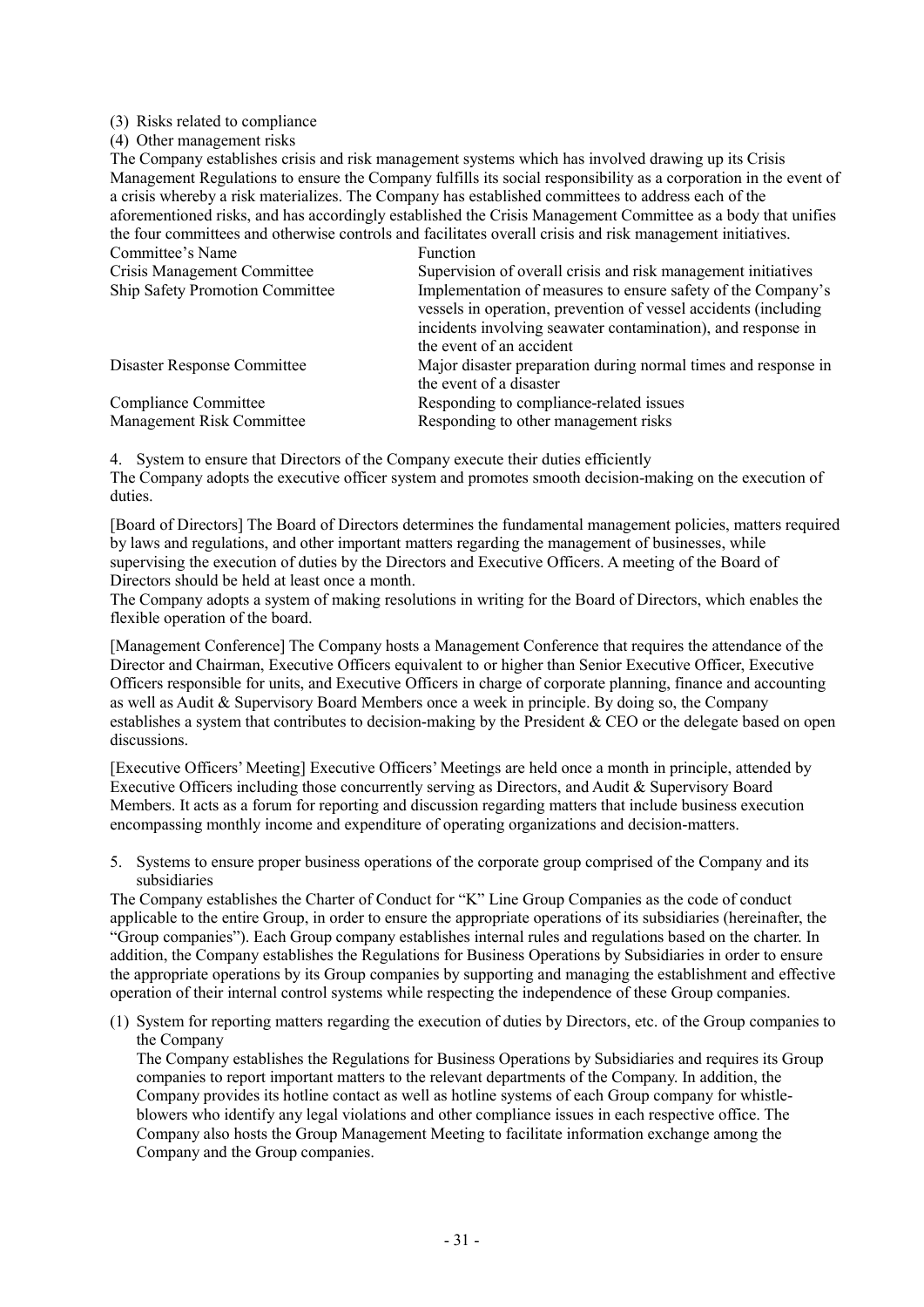- (2) Rules and systems for managing risk of loss of the Group companies The Group companies establish their own crisis management system independently according to their business scale and characteristics. The Company establishes the Regulations for Business Operations by Subsidiaries and requires the Group companies to report risks in executing their respective business operations according to the characteristics of their businesses to the Company, which will be handled by the Crisis Management Committee and other organizations.
- (3) System to ensure that Directors, etc. of the Group companies execute their duties efficiently The Group companies independently manage their respective businesses in principle. The Company establishes the Regulations for Business Operations by Subsidiaries and specifies that certain important matters of the Group companies require approval of, discussion with, or reporting to the Company.
- (4) System to ensure that Directors, etc. and employees of the Group companies execute their duties in compliance with relevant laws and regulations and the Articles of Incorporation The Company establishes the Charter of Conduct for "K" Line Group Companies and requires the Group companies to comply with the charter. In addition, the Company requires each Group company to establish its Implementation Guideline for Charter of Conduct according to the characteristics of their businesses and verifies the content of such guidelines.

Furthermore, the Company monitors via the Internal Audit Group, etc. the status of compliance and implementation of the internal control system by the Group companies.

6. Matters concerning the employees who are to assist Audit  $\&$  Supervisory Board Members in their duties The Company establishes the Rules Concerning Employees Tasked With the Assisting Audit & Supervisory Board Members, and appoints employees who are required to assist the duties of Audit & Supervisory Board Members ("employees assisting Audit & Supervisory Board Members") under the supervision of the Audit & Supervisory Board.

7. Matters concerning the independence of the employees assisting Audit & Supervisory Board Members from the Directors of the Company

The Company establishes the Rules Concerning Employees Tasked With the Assisting Audit & Supervisory Board Members, and specifies that it shall not order the employees assisting Audit & Supervisory Board Members to assume other duties concurrently in principle. If it needs to do so due to unavoidable reasons, prior approval should be obtained from the Audit & Supervisory Board. The Audit & Supervisory Board Members evaluate the performance of the employees assisting Audit & Supervisory Board Members. The appointment and transfer of the employees assisting Audit & Supervisory Board Members require prior approval from the Audit & Supervisory Board.

8. Matters to ensure the effectiveness of instructions by the Audit & Supervisory Board Members of the Company given to the employees assisting them

When the employees assisting Audit & Supervisory Board Members request the Company for any information materials and/or reporting, the Company will promptly provide such materials and/or reporting.

9. System for reporting to the Audit & Supervisory Board Members of the Company by the Directors, Executive Officers and employees of the Company; the Directors, the Audit & Supervisory Board Members, and employees of the Group companies; or a person who received a report from the above persons; and other systems for reporting to Audit & Supervisory Board Members of the Company

The Directors, Executive Officers and employees of the Company are required to report important matters regarding the management and operations of the Company's businesses and the status of executing its business in charge to the Audit & Supervisory Board Members as needed at a meeting of the Board of Directors or other important meetings, as well as to promptly report any compliance issues and other matters that may cause serious damage to the Company, if identified, to the Audit & Supervisory Board in accordance with the Rules for Systems of Reporting to Audit & Supervisory Board Members, Etc. The Directors are required to promptly report matters regarding the execution of duties in an appropriate manner to the Audit & Supervisory Board or its Members when being requested to do so. The Internal Audit Group is required to report the progress of its audits to the Audit & Supervisory Board as necessary and conduct additional audits if being requested to do so by the board.

The Directors, Audit & Supervisory Board Members and employees of the Group companies are required to report compliance issues and other important matters specified to the relevant department of the Company, and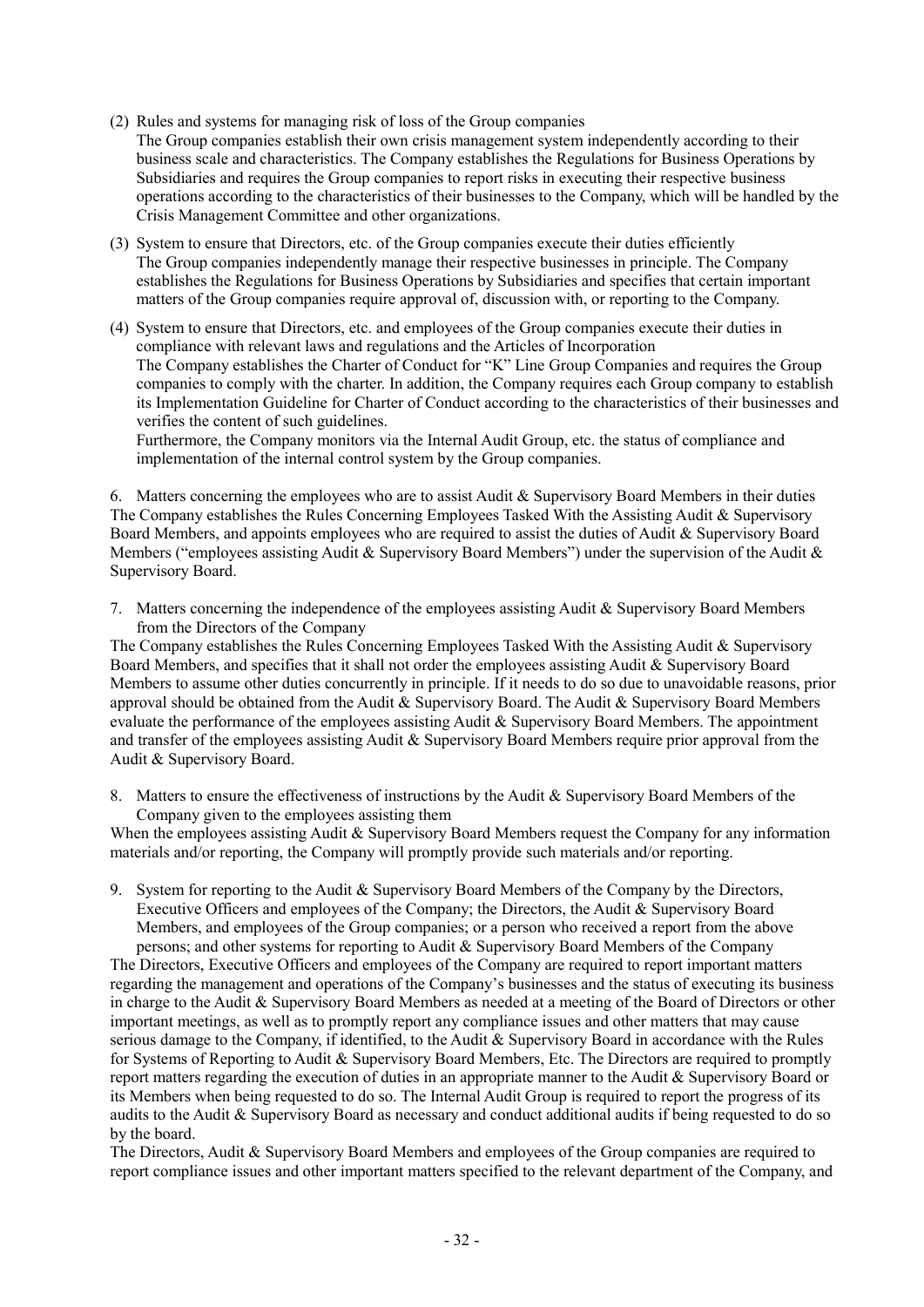the relevant department is required to report the matter to the Audit & Supervisory Board Members of the Company as necessary in accordance with the Regulations for Business Operations by Subsidiaries. The Company hosts a Group Companies' Audit & Supervisory Board Communication Meeting, in order to share information among the Company, its Group companies and subsidiaries.

10. System to ensure the non-unfair treatment of persons who made reporting as described in the above The Company prohibits the Company or its Group companies, under the Rules for Systems of Reporting to Audit & Supervisory Board Members, Etc. and the Regulations for Business Operations by Subsidiaries, from unfairly treating the Directors, Audit & Supervisory Board Members, Executive Officers and employees of the Company and its Group companies who conducted whistle-blowing to the Audit & Supervisory Board Members of the Company due to the act of such whistle-blowing.

11. Matters concerning policies on the advance payments and reimbursements of expenditures and other procedures for settlements of expenditures and/or liabilities incurred from the execution of duties by the Audit & Supervisory Board Members of the Company

The Company establishes policies on the advance payments and reimbursements of expenditures and procedures for settlements of liabilities incurred from the execution of duties by the Audit & Supervisory Board Members, and conducts such advance payments, reimbursements and settlements based on the policies.

12. Other systems to ensure performance of effective audits by Audit & Supervisory Board Members of the Company

The Company cooperates in developing an environment ensuring effective audits by the Audit & Supervisory Board Members by coordinating regular meetings with the Audit & Supervisory Board Members and the Representative Directors, arranging collaboration of the Audit & Supervisory Board Members with the Internal Audit Group, and other such means.

#### 13. System to ensure the reliability of financial reports

To ensure the reliability of the Group's financial reports, the Company engages in ongoing efforts to evaluate and improve the effectiveness of internal control systems pertaining to financial reporting, on the basis of Japan's Financial Instruments and Exchange Act, and other relevant laws and regulations.

14. Fundamental policy toward anti-social forces and status of policy implementation

The Charter of Conduct for "K" Line Group Companies vows that "the "K" LINE Group will resolutely confront any anti-social force or organization which may threaten social order and public safety." Accordingly, the Company enables the swift and appropriate handling of matters relating to anti-social forces occurring within the Group, by appointing a department in charge of handling matters relating to anti-social forces and working with law enforcement officials, expert corporate legal counsel and other external organizations on a normal basis, with the aim of precluding all involvement of anti-social forces and severing any ties that could emerge.

# **2. Fundamental Policy Toward Anti-social Forces and Status of Policy Implementation**

As stated in 1. II 14. Fundamental policy toward anti-social forces and status of policy implementation.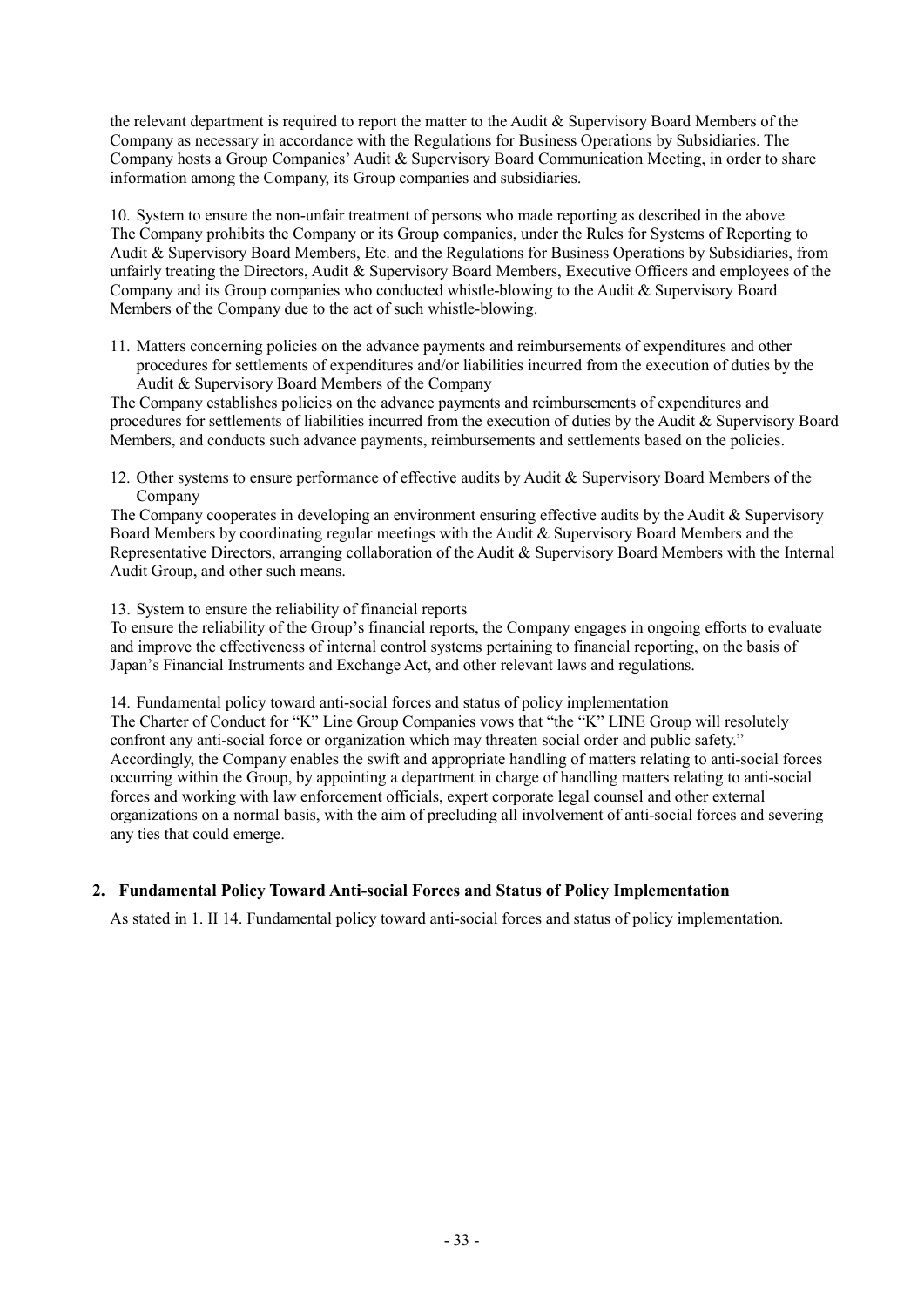# **V. Other**

#### **1. Adoption of Anti-Takeover Measures**

| Adoption of Anti-Takeover Measures | <sup>t</sup> adopted |
|------------------------------------|----------------------|
|                                    |                      |

Supplementary Explanation

―――

# **2. Other Matters Concerning Corporate Governance System [Updated]**

- The Internal Audit Group engages in evaluation and supervision from an independent standpoint as the Group proceeds with respect to building and establishing its internal control system in response to internal control evaluation and reporting systems that ensure reliability of financial reporting based on the Financial Instruments and Exchange Act.
- Status of internal system for timely disclosure of Company information is as follows:
- 1. Department in charge in relation to timely disclosure and mechanisms of execution thereof
	- (1) Department in charge of filings with stock exchanges Matters subject to timely disclosure are channeled to the General Affairs Group, and filings with stock exchanges are made by the General Manager of the General Affairs Group upon having gained approval from the Executive Officer in charge of General Affairs. However, the General Manager of Accounting Group is to gain approval of the Executive Officer in charge of Accounting with respect to filings of information on financial results.
	- (2) In-house integration of information and preparation of disclosure documents General Managers of each group overseeing respective matters handle in-house filings (channeling information to the General Affairs Group) and preparation of disclosure documents with respect to matters subject to timely disclosure.
- 2. Assessment and management of information requiring timely disclosure
	- (1) General methods
		- 1) The General Managers of groups overseeing matters relating to the Company assess such matters and file them with the General Manager of the General Affairs Group.
		- 2) The General Managers of each group overseeing matters relating to subsidiaries assess such matters pursuant to the Regulations for Business Operations by Subsidiaries and other such guidelines. Such General Managers subsequently channel such matters to the General Manager of Logistics, Port and Affiliated Business Group supervising and managing subsidiaries who then files them with the General Manager of General Affairs Group.
	- (2) Secondary methods (supervisory system)

The three parties listed below engage in supervision over proposals and reporting matters for meetings of the Board of Directors and the Executive Officers' Meeting, from the perspective of whether or not such matters should be subject to timely disclosure.

- 1) General Manager of Corporate Planning Group (Serves as the Secretariats of both the Board of Directors and the Executive Officers' Meeting, which involves compiling agenda topics and examining formalities with respect to issues for deliberation)
- 2) General Manager of General Affairs Group (Serves as the person in charge of filings with stock exchanges)
- 3) Executive Officer in charge of General Affairs

In addition, the officers and employees concurrently serving as officers of subsidiaries assess developments with respect to the situation at the dispatch destination from the perspective of timely disclosure. They then furnish advice to those in charge at subsidiaries when applicable and notify the General Manager of Logistics, Port and Affiliated Business Group in that regard.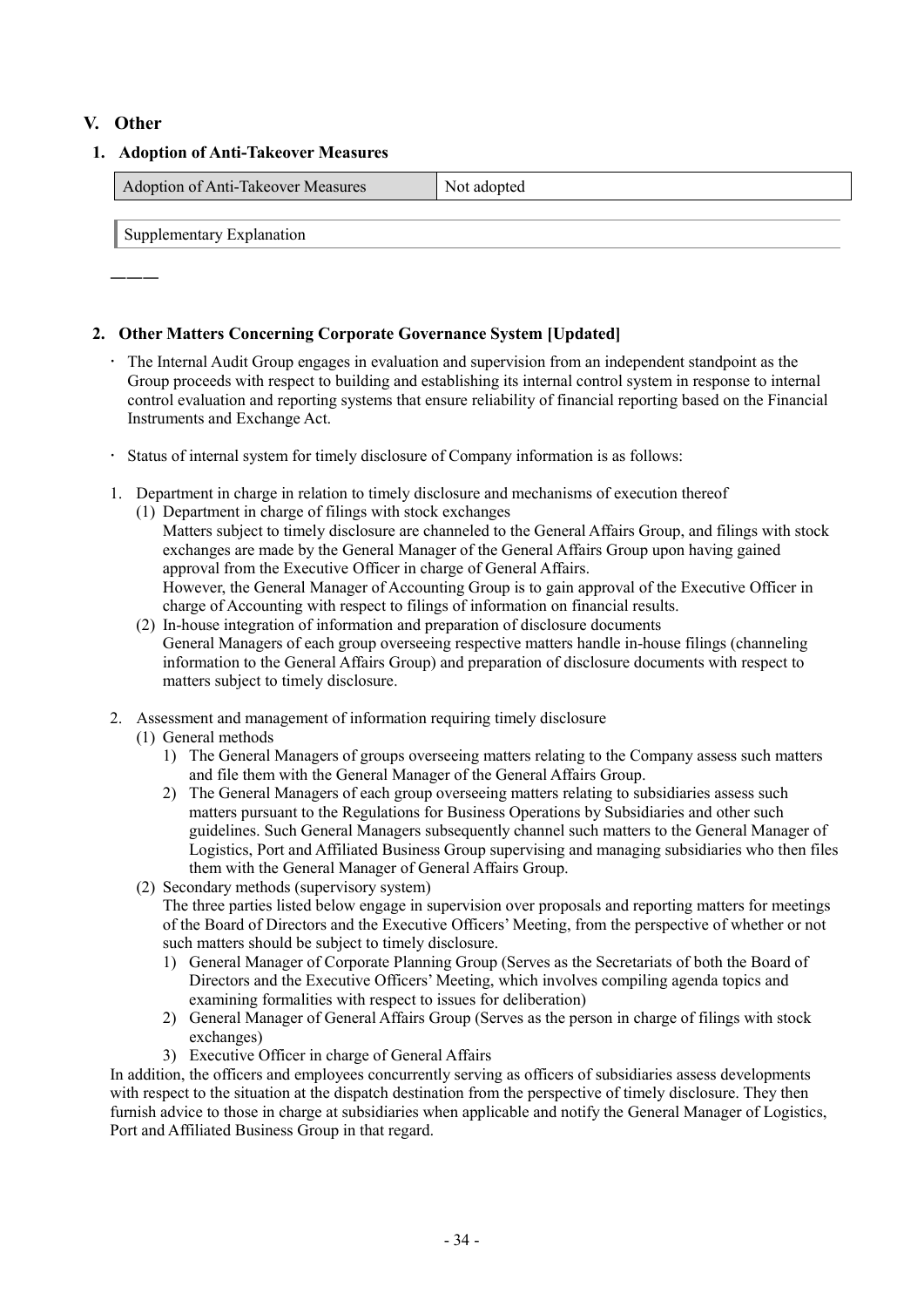#### 3. Flow of timely disclosure

The separate Attachment illustrates the aforementioned system of timely disclosure.

#### 4. Management of internal information

When it comes to controls placed on internal information until performance of timely disclosure, the Company strives to properly manage such information and prevent insider trading pursuant to its Rules on Management of Internal Information and Insider Trading Restrictions.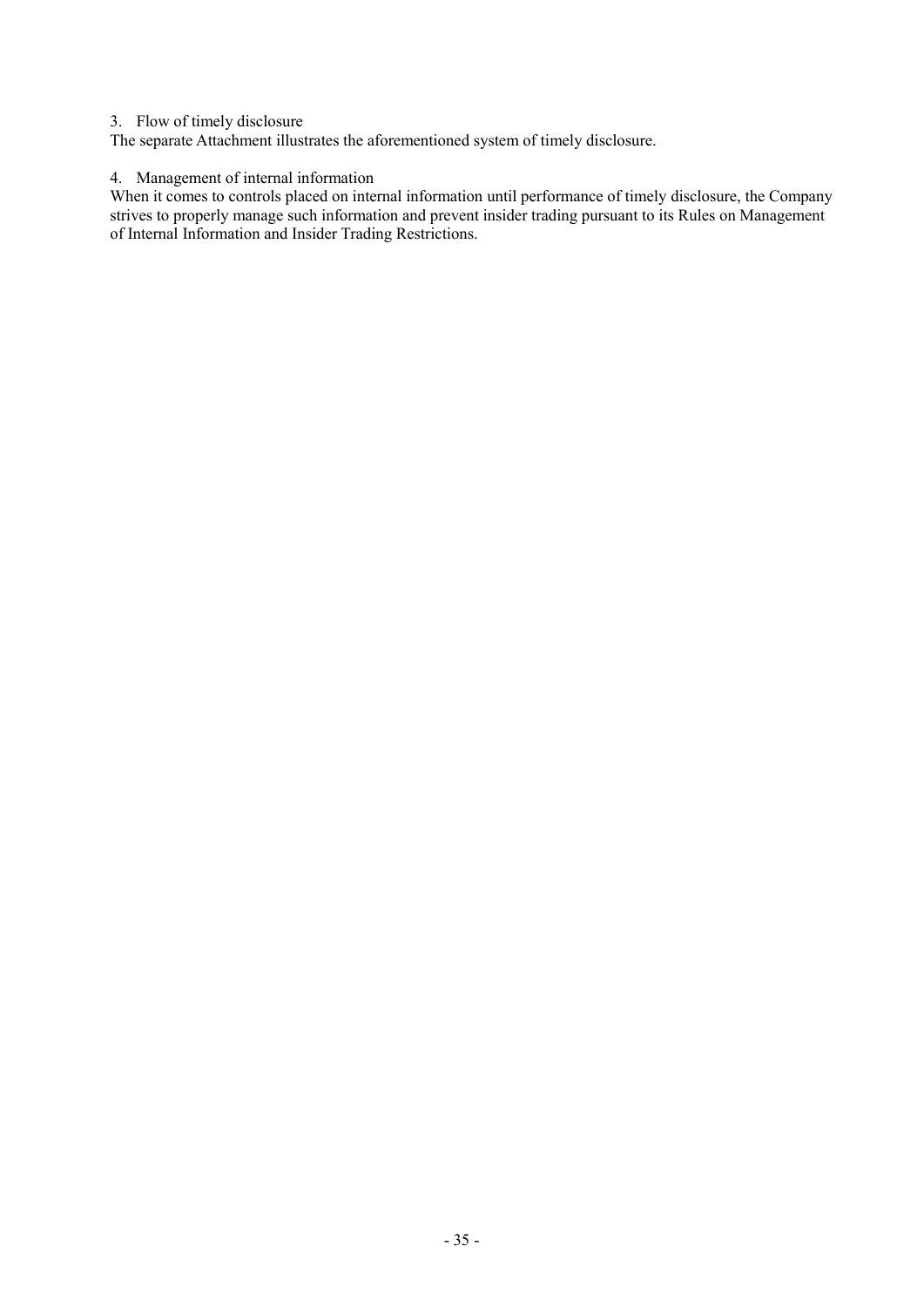

Mechanisms Underpinning Systems of Business Execution, Management Supervision, and Internal Controls